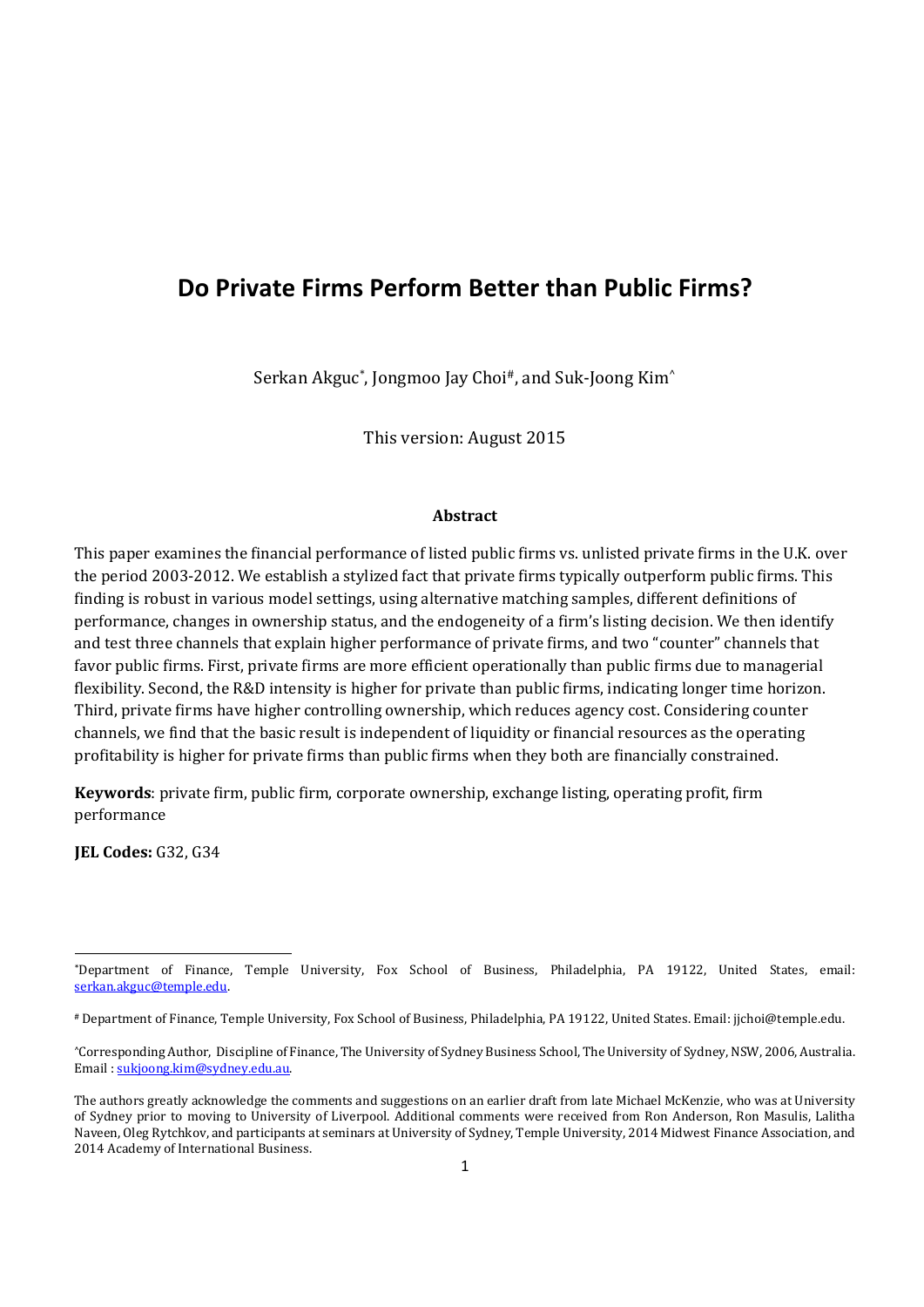#### **I. Introduction**

While publicly-held listed companies ("public firms") typically constitute the majority of investors' equity investment holdings, they represent only a small fraction of all firms in the economy. For example, in our sample of U.K. industrial firms from the Orbis database, only about 2% of all firms are public firms.<sup>1</sup> Not only are there substantially more privately-held unlisted firms ("private firms") than public firms, but their economic significance is also greater. Asker, Farre‐Mensa and Ljungqvist (2014) estimate that private firms accounted for about 69% of private sector employment, 59% of sales and 49% of aggregate pre-tax profits in the U.S. In our Orbis database of U.K. companies, private firms account for 70% of total corporate assets, 65% of total sales, and 59% of after‐tax corporate profits in 2010.

The purpose of this paper is to investigate the existence and nature of systematic differences in financial performance between private and public industrial firms in the U.K. and to examine channels that influence the relative performance. The basic characteristics of U.K. firms and capital markets are similar to those of U.S. in many respects including ownership and governance, corporate finance, legal tradition, and so forth. As such, this paper may be viewed as contributing to an emerging literature that uses newly available datasets to identify differences between public and private firms in the Anglo‐American world. Gao, Harford and Li (2013) study U.S. firms and find that public firms hold about twice as much cash as private firms. Asker, Farre‐Mensa and Ljungqvist (2014) find that public firms invest less and are also less responsive to changes in investment opportunities than private firms in the U.S. For U.K. firms, Ball and Shivakumar (2005) find that the quality of financial reporting by private firms is lower than public firms even though they face equivalent regulations on auditing, accounting standards and taxes. These differences in the quality of information may help explain the findings on U.K. firms by Brav (2009) and Saunders and Steffen (2011) that private firms face significantly higher financing costs than public firms due to their higher reliance on debt and private capital. On the other hand, Michaely and Roberts (2012) report that public firms pay relatively higher dividends and tend to smooth dividends more than private firms in the U.K. While some of these studies have implications for firm performance, we are not aware of any comprehensive, economy-wide study of the performance of private vs. public U.K. firms.<sup>2</sup>

 $1$  When the complete universe of firms are considered (Bureau van Dijk Orbis database, 26 Sep 2013 edition), 98.3% of all firms in the UK (281,608 of 286,479 firms) or 99.2% of all firms in the US (1,943,181 out of 1,959,180 firms) are unlisted private firms. <sup>2</sup> We became aware of an accounting working paper by Allee, Badertscher and Yohn (2013) that shows that lower *future* profitability of public than private firms is driven by lower *future* profit margins; we find this finding a bit circular in nature as it only explains the connection between the two future relative profitability variables. The earlier contribution by Ke, Petroni, and Safieddine (1999) uses a very small sample of public and private *U.S. insurance* companies, to show that the operating profitability of public and private firms are not significantly different from each other. We are not aware of any research that systematically investigates the relative *contemporaneous* profitability of private versus public firms in a comprehensive way.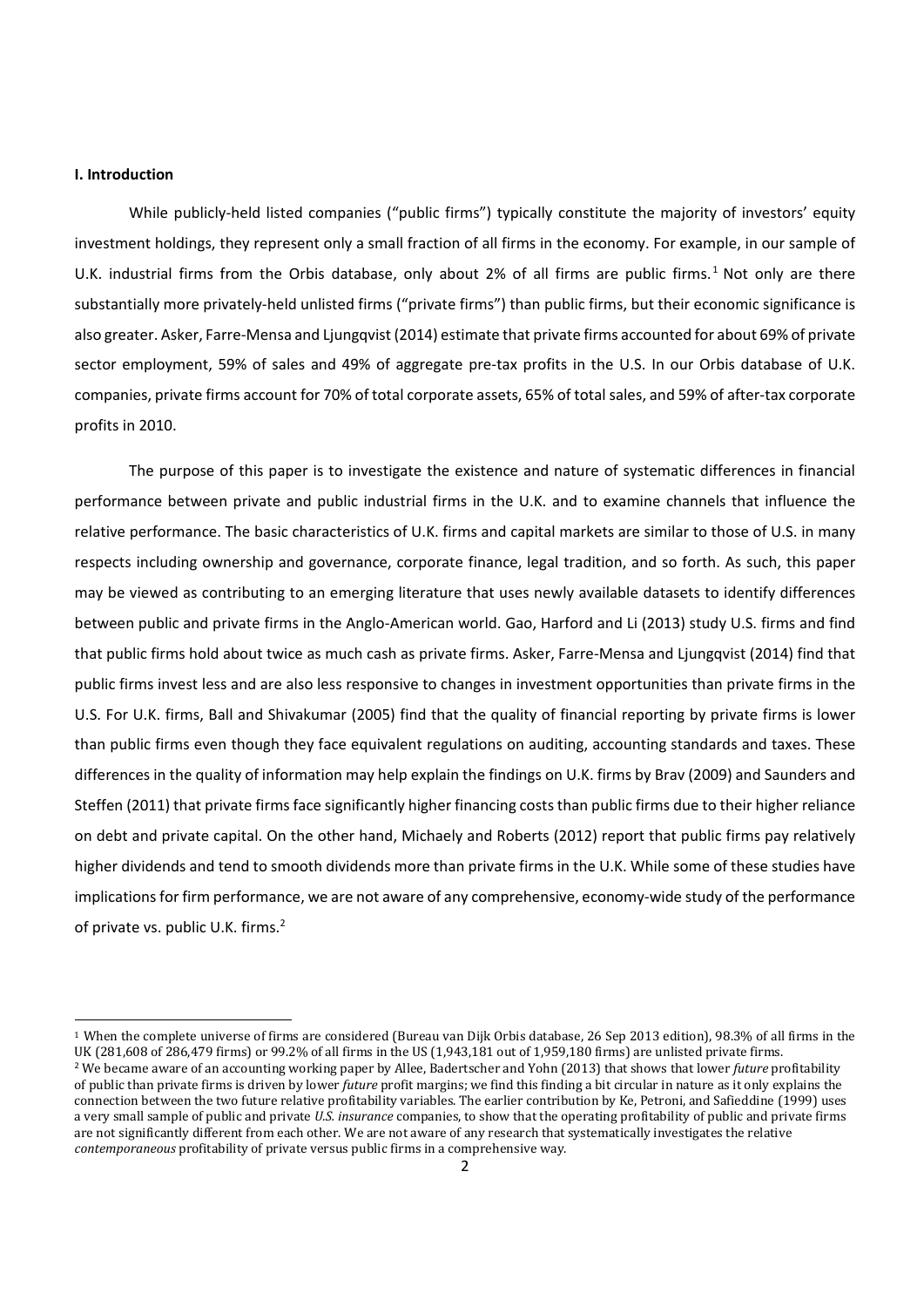In this paper, we establish a stylized fact on the relative financial performance of private vs. public industrial firms and investigate several channels through which this may come about. A study of the relative performance of private and public firms is worthwhile because the extant literature on public vs. private ownership points to several potential advantages of public ownership. An implication of the literature on initial public offering (IPO) (e.g., a survey article by Roell (1996)) is that public firms have advantages over private firms in accessing capital (Pagano, Panetta and Zingales (1998), Saunders and Steffen (2011)), and in resultant capacity to invest in profitable projects. Gao, Lemmon and Li (2013) compared executive pays in U.S. public and private firms and found that remuneration in public firms is more sensitive to firm performance. Public firms also enjoy more prestige and reputation, which may help them attract profitable businesses and talented employees.

However, private firms may also have advantages over public firms as well. For instance, private firms face less agency costs (Gao, Harford, and Li (2013), and Akguc and Choi (2014)), as well as avoid listing costs, and may not have to disclose strategic information (Brau and Fawcett (2006) and Farre-Mensa (2014)). Graham, Harvey, and Rajgopal (2005) document a survey result that the majority of the Chief Financial Officers of public firms would not take on a positive NPV project if it would lead them to miss quarterly earnings targets. If so, private firms may be able to make decisions in the long-term interest of the firm, free from pressures of short-term market reactions or analyst earnings forecasts. Asker, Farre‐Mensa and Ljungqvist (2014) find that private firms invest more than public firms in the U.S. and are more responsive to investment opportunities, which they attribute to managerial myopia of public‐firm managers. Additionally, given controlled ownership structure, private firms may have a lower agency cost, and may even have a greater incentive, as Bhide (1993) argues, to engage in close monitoring of management than public firm shareholders as they typically do not have an easy option to exit. This implies that management may be more proactive in making decisions to enhance longer‐term firm performance in private firms more than in public firms.3

In sum, private firms (a) may have a potential advantage in management flexibility, (b) may have a longer investment time horizon than public firms, and (c) may have a lower agency cost including no listing costs and not having to release sensitive strategic information. On the other hand, public firms have advantage in liquidity due to better access to capital markets. In addition, public firms may have better reputation and visibility than private firms. Assessment of the net effect is an empirical issue.

<sup>&</sup>lt;sup>3</sup> Admati and Pfleider (2009) argue that shareholder activism or the threat of the "Wall Street walk" can have a disciplining impact on managers of public firms. The latter refers to a situation whereby major institutional shareholders sell stocks whose performance is below expectations, resulting in further fall in share prices. However, the management is acutely aware of this threat and can take action to prevent this from happening. We do not consider this "activist" channel in this paper, except to note that private firms would be far less vulnerable to such threat.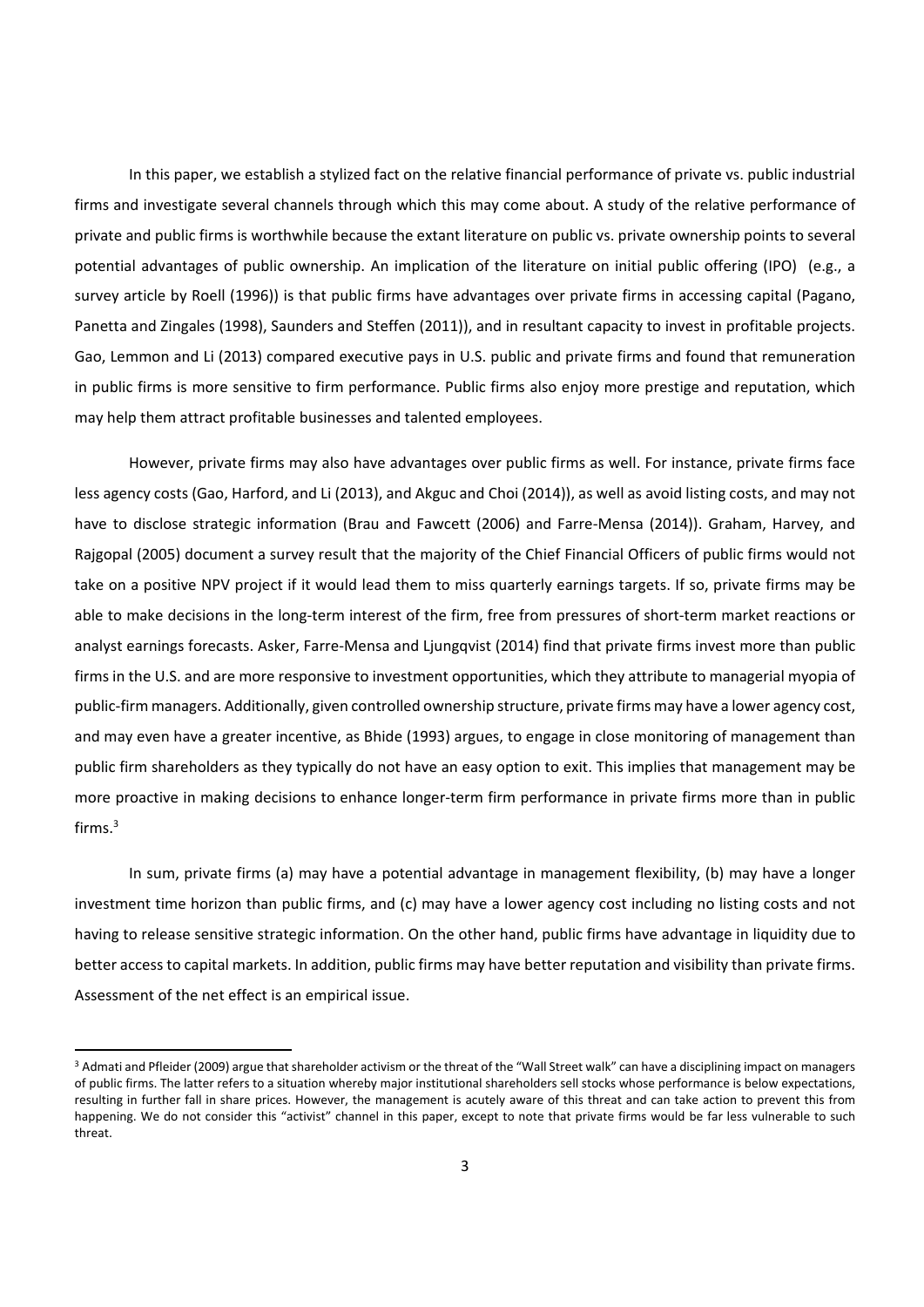Our empirical results show that private firms typically have higher operating profitability than public firms. In univariate analysis, an average private firm has a higher ROA than an average public firm by 3.9% in unmatched full sample, by 3.0% in industry and size-matched sample, and by 4.0% in propensity score matched sample. (Comparable differences in ROE are 17.7%, 16.2%, and 15.7%, in respective samples). In multivariate analysis, the difference in ROA range from 4.4% in unmatched sample, and 2.3% in matched sample (14.9% and 10.3%, respectively, in ROE). These findings are robust to alternative definitions of operating performance as well as the use of median difference rather than the mean difference. We also find that private firms add to their profitability more than public firms each year on average.

The choice of public vs. private firms, however, may not be exogenous and may create an identification problem if the factors that affect profitability also affect the firm's organizational choice. To deal with this potential endogeneity issue, we use an instrumental variables approach. Following Saunders and Steffen (2011), we use the geographic distance between a firm's headquarter and London as an instrument. We find that firms located closer to London are more likely to be publicly listed. The two-stage least squares estimation shows that an average private firm is 7.4% more profitable (measured in ROAs) than an average public firm, lending further support to our main finding and alleviating concerns over endogeneity. A separate two-stage analysis based on the Heckman selfselection bias test adds to the robustness of the result.

As a further robustness test, we look at a subsample of firms that conducted IPOs during our sample period. This setup allows us to compare a firm's operating performance before an IPO (i.e., the firm is private) and after an IPO (i.e., the firm is public). We find that mean and median operating profitability is higher before an IPO, which supports our main findings, and is consistent with the findings in the literature that performance declines after IPO (e.g., Pagano, Panetta, Zingales, 1998, Pastor, Taylor and Veronesi 2009).

Having established that private firms, on average, perform better than public firms, we now consider channels through which that may come out. We examine three possible channels and two "counter" channels that favor public firms. First, we investigate whether private firms are more operationally efficient than public firms due to managerial flexibility. Second, we examine whether private firms invest in more R&D relative to total assets than public firms because of their longer time horizon. Third, we consider whether private ownership structure is advantageous because of a lower agency cost. As "counter" channels, we also examine whether the above result stands because of apparent advantage of public firms in terms of liquidity and reputation.

First, unencombered by pressures of short-term market pressures and analyst earnings targets, the management of private firms may be freer to push for higher operational efficiency and productivity, leading to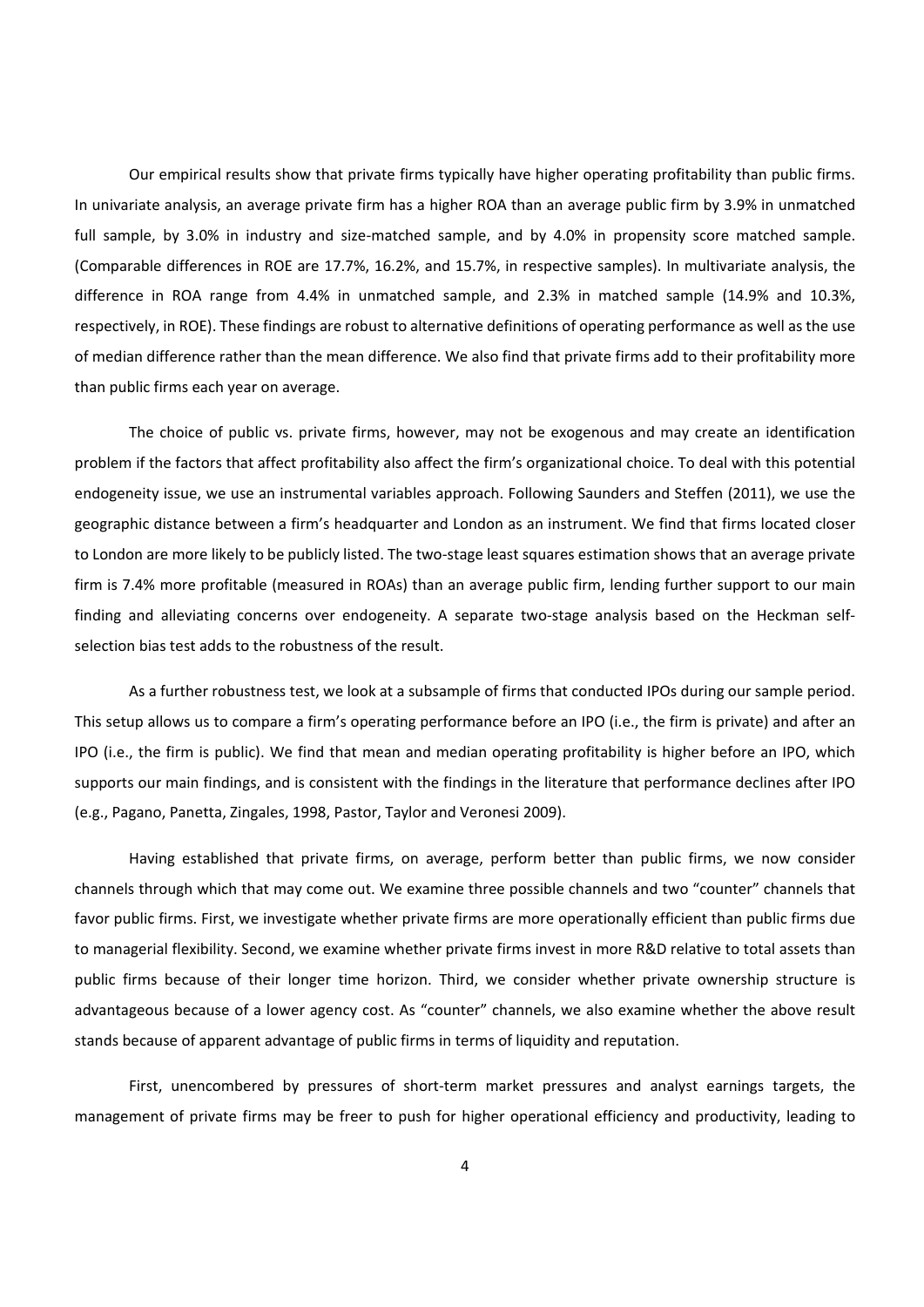higher profitability. We find such result and attribute the difference in operating profitability party to private firms' higher operating efficiency. Such inference is supported by our finding that the private firms are nimbler to respond to market opportunities and challenges as evidenced by having higher asset turnover rates, lower collection period and faster payment to suppliers. Specifically, in multivariate analysis, we show that average tangible fixed assets turnover for private firms is 26.8% higher than that of average public firms in unmatched sample (and 16.4% in the matched sample). Also, In unmatched (matched) sample, it takes 31.1% (43.3%) less time for an average private firm to collect its credit account and 37.1% (41.1%) less time to pay its suppliers than an average private firm.

Second, we find that the R&D investment lowers contemporaneous firm profitability, but less so for private firms. When we look at the effect of total R&D investments relative to total assets in the past three years (i.e., R&D stock) on current profitability, we again find that the reduction in profitability is less for private firms than it is for public firms, implying that the value of R&D is higher for private firms. We also investigate whether economically significant R&D investment increases affect future operating performance differently for public and private firms. We find that operating performance for private firms is higher than for public firms one and two years after a significant R&D investment increase. These results are consistent with Asker et al. (2014) that public firms invest less and are less responsive to changes in investment opportunities compared to private firms, suggesting that public firms may suffer from managerial myopia. Also, given the informational asymmetry of R&D, the internalization theory (Buckley (2009)) suggests that the value of R&D investment accrued through internal market may be greater than its value in open market, implying that the higher internal value of R&D may lead to higher R&D intensity for private firms than public firms.

Third, regarding the effect of ownership controls on profitability, we find that 81.5 % of all private firm‐year observations have at least one dominant shareholder whose ownership is at least 50%, while this ratio is only 9.8% for public firm-year observations. However, 67.7% of all public firm-year observations have shareholders with no more than 25% ownership in the company, while it is only 3.6% for private firms. Clearly, the majority of private firms have a controlling owner while public firms often have dispersed ownership. To address the impacts of controlling ownership, we split the sample into three groups based on ownership percentages: (a) no shareholder owns more than 25%, (b) at least one shareholder owns more than 25% but no shareholder holds more than 50%, and (c) one shareholder owns more than 50% of all shares outstanding. In each ownership group, we again find that private firms are more profitable than public firms. The differences are more pronounced in controlling ownership sample (i.e.,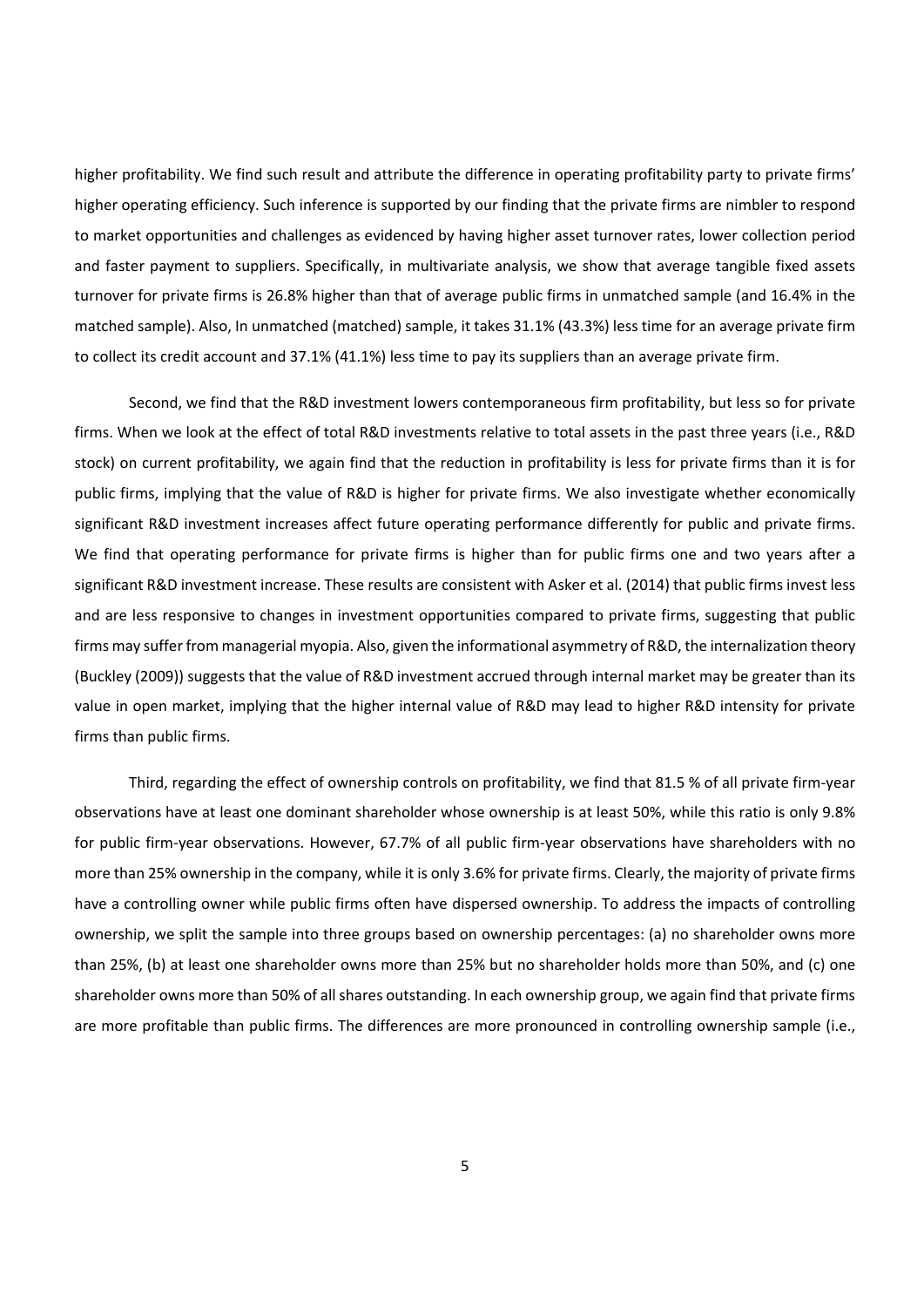case c) than it is in a dispersed ownership sample (i.e., case a). This is consistent with the benefit of private firms due to lower agency cost compared to public firms.<sup>4</sup>

We also consider two "counter" channels that favor public firms. As a rule, we expect public firms to be more liquid or have more financial resources than private firms because of access to public capital markets. Following Hadlock and Pierce (2010), we classify all firms asfinancially constrained or unconstrained and find that the difference in operating profitability of private and public firms is even higher when both types of firms are financially constrained.<sup>5</sup> It is noteworthy that the higher operational efficiency of private firms is not at the expense of less liquidity or more volatility. We show that private firms have higher liquidity and more operating profit available per dollar of interest paid compared to an average public firm. Cash flow volatility is also lower for an average private firm although private firms on average have higher debt ratios.<sup>6</sup> Even though the unit employee cost is somewhat higher, private firms have significantly higher labor productivity measured by profit or revenue per employee than comparable public firms. Additionaly, we find that the basic stylized fact remains when we consider reputation of firms.

In sum, private firms are more profitable than public firms in the UK. We attribute this to superior operational efficiency and labor productivity of private firms despite higher debt ratios, inferior access to capital markets and lower reputational considerations. compared to public firms,

The rest of the paper proceeds as follows. In section II, we discuss data and provide summary statistics. In section III, we establish a stylized fact that private firms outperform public firms under various modelling and data assumptions. In section IV, we examine the channels that influence the relative firm performance. Section V concludes.

<sup>4</sup> Anderson and Reeb (2003) make a similar point with respect to family ownership and firm performance in the U.S. However, they only use listed public firms controlled by family, not private firms. Because of the lack of data on family‐owned private vs. public firms in U.K., we leave this to future work.

<sup>&</sup>lt;sup>5</sup> The Kaplan and Zingales (1997) index, as introduced in Lamont, Polk, and Saa-Requejo (2001), is a common measure of financial constraints used in the literature. However, we cannot calculate it for private firms as the KZ index includes a firm's stock price, unavailable for private firms..

 $6$  Interestingly contrary to the finding of Asker at al. (2013) for U.S. firms, our analysis of U.K. firms indicates that public firms have greater investment proclivity relative to total assets than private firms. As to what explains this difference, we leave it to future work.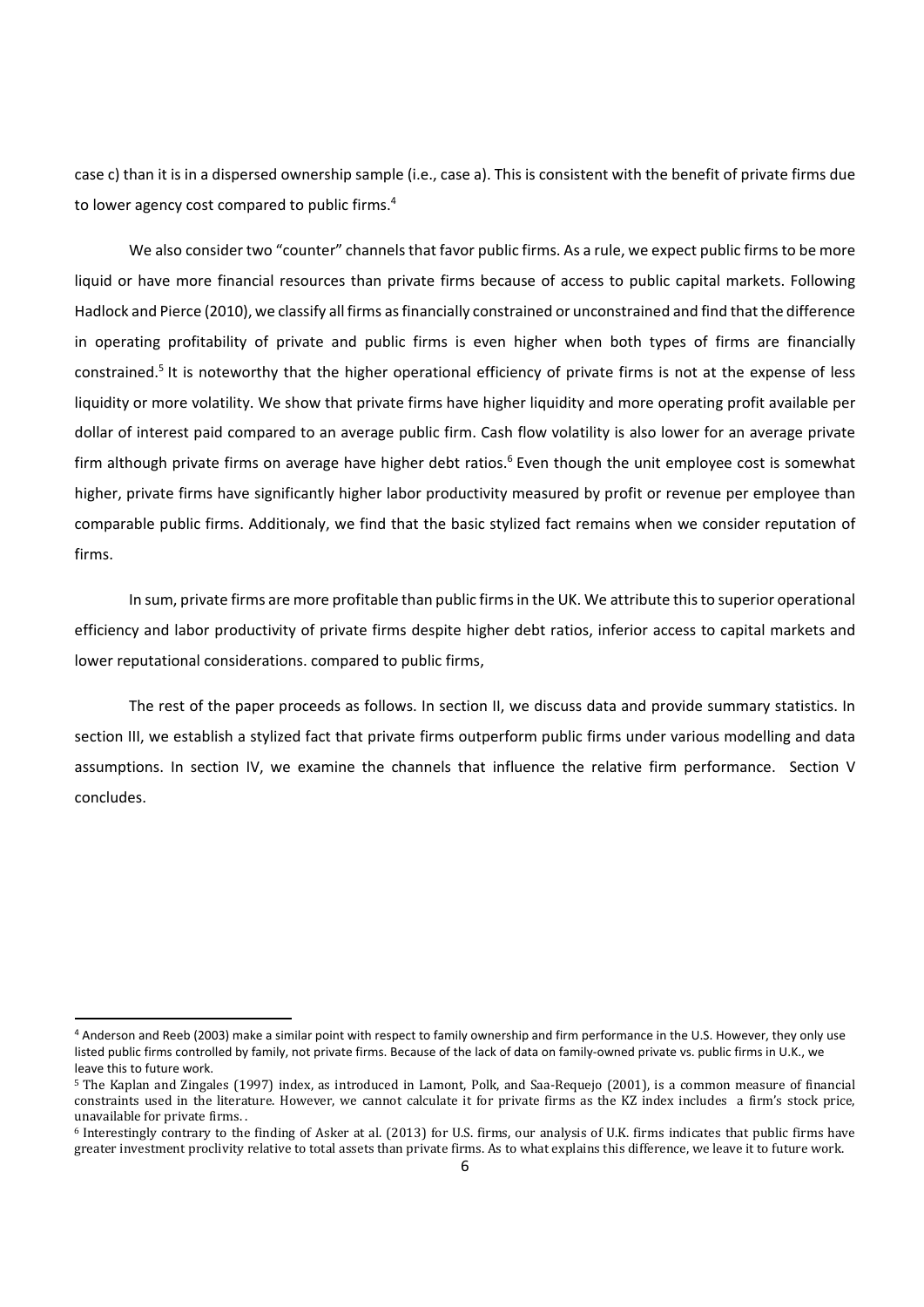### **II. Data Description and Univariate Analysis**

#### *IIa. Sample construction*

The main data for this study is sourced from *ORBIS,* which provides information for over 100 million publicly listed and privately held firms across 207 countries.<sup>7</sup> To construct our dataset, we start with all firms located in the United Kingdom from 2003 to 2012. We exclude small companies that are not required for external audit. As this requirement changed over time, we drop firms with an annual operating income of less than £1 million (or total assets of less than £1.4 million) in 2003, less than £5.6 million in operating income (or £2.8 million in assets) during 2004‐2007, and less than £6.5 million in operating income (or £3.26 million in assets) during 2008‐2012, pursuant to external audit requirement (http://www.bis.gov.uk/files/file50491.pdf). Following Brav (2009), we include the following types of incorporated entities as "private" unlisted firms: private limited, public not quoted, public quoted OFEX (off exchange), public alternative investment market (AIM) and public quoted. We only considerindustrial firms excluding financial firms (SIC codes between 6000 and 6999) and regulated utilities companies (SIC codes between 4900 and 4949). We also exclude firm‐year observations with inconsistent financial information (e.g. negative assets, revenue, debt, etc.) and any observation for which basic accounting identities are not satisfied. Furthermore, we require at least three years of observations to be available for each firm.

The Orbis database classifies a firm as public or private based on the firms' latest legal status. In order to correctly classify a firm as public or private over time, we search for all key dates and identify those that underwent changes in status: 325 initial public offerings and 151 delistings from the stock market during our sample period. We then reclassify a firm as public or private based on these key dates. <sup>8</sup> To correctly account for differences in profitability and efficiency between public and private firms, we exclude firm‐year observations related to IPOs and delistings in our main analysis and examine these cases separately.

The initial sample consisted of 287,052 unique public and private firms during 2003‐2012. After applying the above screening and updating the firm status as discussed, the final sample was reduced to 319,096 firm‐year observations or 39,437 unique firms, consisting of 312,356 private firm observations (or 38,699 unique private firms) and 6,740 public firm observations (or 799 unique public firms).<sup>9</sup> Table 1 presents a summary of firm-year observations by industry in the dataset. It is striking to note that 98% of all observations represent private firms, while only 2% represent public firms. Using the Fama-French 48 industry classification scheme, three industries

<sup>&</sup>lt;sup>7</sup> For detailed description of the database, see *orbis.bydinfo.com*. As the database is continually updated, the number of observations will change over time. The data in this study was downloaded on October, 2013.

<sup>&</sup>lt;sup>8</sup> For example, if a firm did an IPO in 2007, and it has financial information from 2003 to 2012, Orbis classifies this firm as public in all years since most recent status is public. We reclassify this firm as private for 2003-2006 and public for 2007-2012.

<sup>&</sup>lt;sup>9</sup> Numbers do not exactly add up due to the firms that changed their ownership status by IPOs and delistings. The effects of tracking firm ownership changes will be examined later in the paper.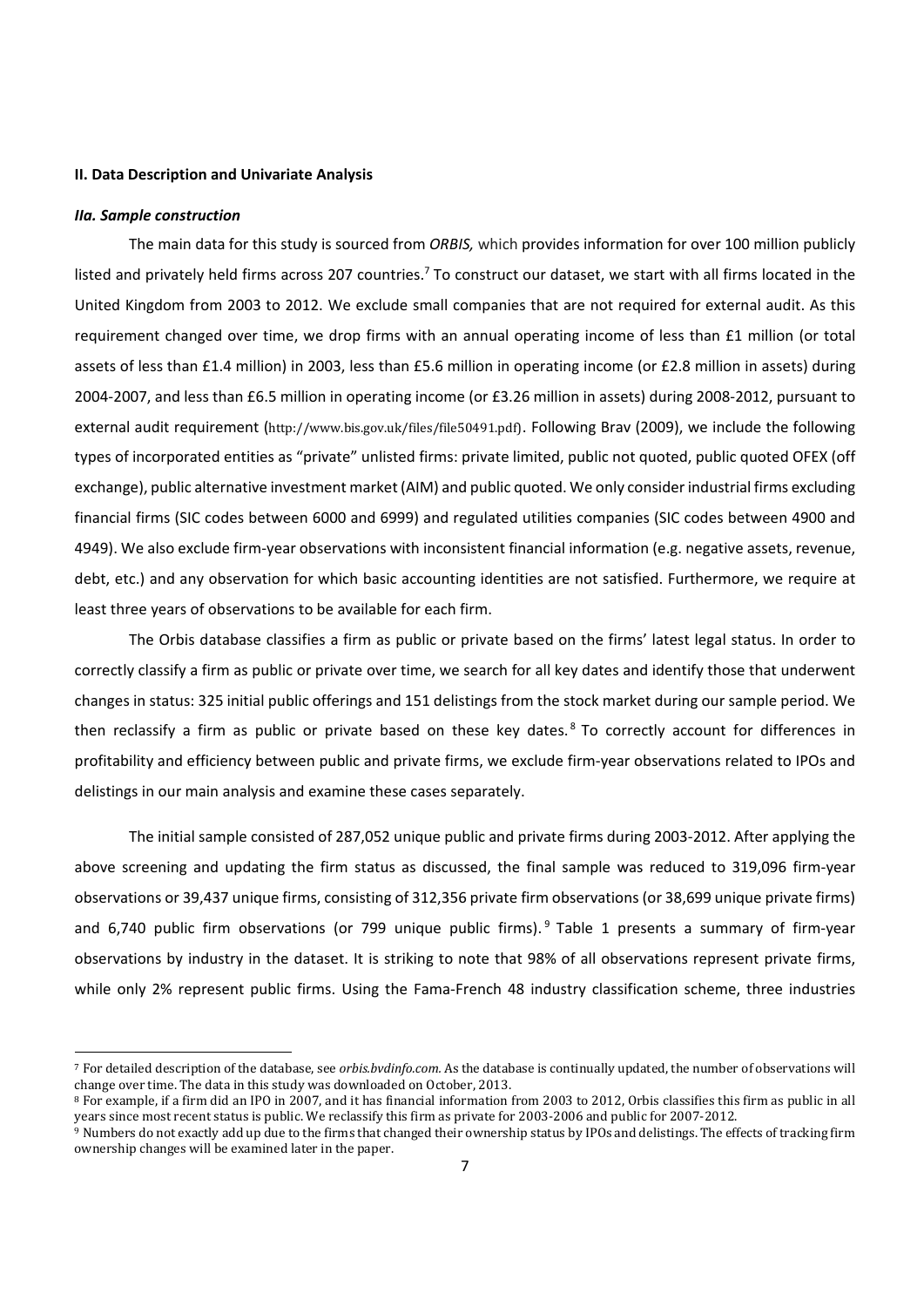(business services, wholesale, construction) have the highest frequency (with 19.9%, 17.2%, and 11.6%, respectively) of total firm observations.

# [Insert Table 1 about here]

In addition to the full sample of raw firm data, we also assemble a smaller matched sample of public and private firms. That is, for each year, individual public firms are matched to a private firms based on two-digit SIC industry code and asset size. To ensure a close match, we follow Asker, Farre-Mensa and Ljungqvist (2014) and impose the restriction that

# *max{Total Asset (public), Total Asset(private)} / min{(Total Asset (public), Total Asset(private)} < 2*. <sup>10</sup>

The quality of the matches produced by this process can be seen in Figure 1. Panel A presents a plot of the distribution of total assets (in natural logarithm) for the full sample of public and private firms and the overlap between two distributions is limited. Public firms have a higher average total asset as expected and private firms show much narrower distribution around a lower average total asset. Panel B showsfirm size distribution of matched sample based on 2-digit SIC code. As we match with replacement, the matched sample (based on 2-digit SIC) has 6,455 private firm‐year observations representing 4,209 distinct private firms, and 6,455 public firm‐year observations from 785 distinct public firms. We conduct the Wilcoxon‐Mann‐Whitney test to check if there is a statistically significant difference in the matched sample between the underlying distributions of total assets for public firms and total assets for private firms. The null hypothesis of no difference between private and public firms is not rejected at the 5% level for matched samples (Panel B) indicating comparability of private and public firms. For a full raw firm sample, however, the null is strongly rejected confirming the significant difference in distribution between the two firm types as shown in Panel A. We also conduct a propensity score matching for robustness later and the results are qualitatively the same.

### [Insert Figure 1 about here]

#### **IIb. Descriptive Statistics: Firm Characteristics**

For each firm‐year observation in the sample, a wide range of firm‐specific accounting and financial data are obtained from the Orbis database. Appendix A provides detailed definitions ofthese variables. All monetary variables are expressed in British pound ( $E$ ) and are in constant 2012 prices in millions of pounds. All ratios are scaled by the book value of total assets unless otherwise noted and all continuous variables (except for number of employees, and

<sup>&</sup>lt;sup>10</sup> We obtain very similar results when we impose a more restrictive upper bound of 1.5.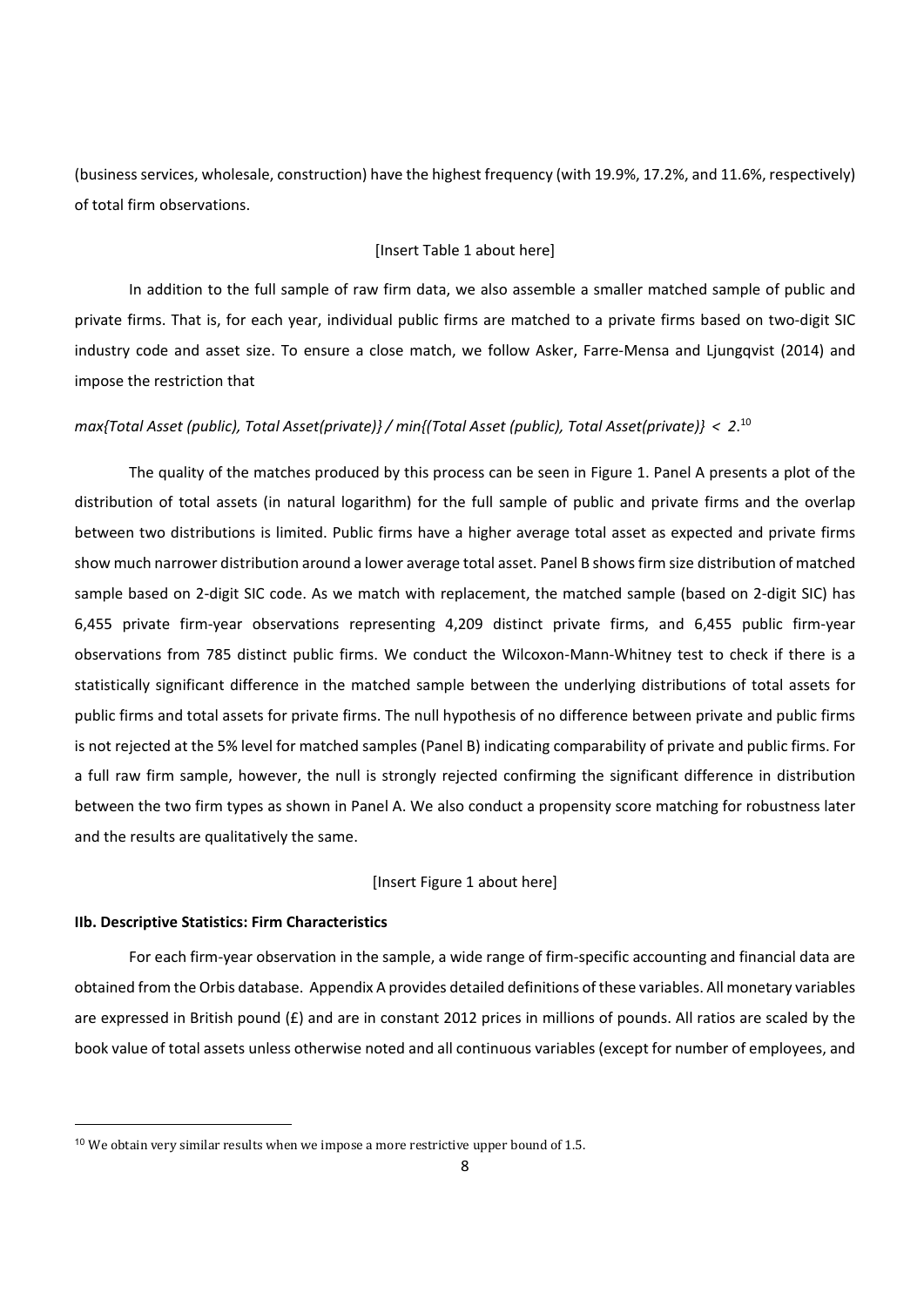number of branches) are winsorized at the 2.5% level in each tail to reduce the effect of outliers. Following Bates, Kahle and Stulz (2009), we normalized leverage ratios between 0 and 1 after winsorization.

Table 2 provides summary statistics for various firm characteristics for public and private firms for the full raw sample (Panel A) and for the matched sample (Panel B). The tests of equality of means (and medians) in Panel A reveal the heterogeneity of public and private firms. In the full sample, public firms are much larger in total assets, revenue and employment, and also older than private firms. For instance, the average public firm is around 31 years old and has 6,942 employees, the average private firm is around 25 years old and has only 353 employees. In the industry and size matched sample, the differences in means and medians of total assets between public and private firms become statistically insignificant (and in either the mean or median test for revenue, firm age and number of branches). It is noteworthy that even In the matched sample, private firms hold higher ratios of current asset to total asset (63.7%) than public firms (48.6%) while public firms have higher fixed asset ratios (51.4%) than public firms (36.3%). In fact, net working capital ratio is higher for private firms(9.9%) than public firms(1%), indicating potentially greater liquidity as well as operating efficiency. However, public firms hold more cash (15.7%) on average than private firms (10.6%), consistent with the findings of Gao, Harford and Li (2013), Farre-Mensa (2014), and Akguc and Choi (2014). As reported by Brav (2009), private firms have higher debt ratios than public firms and rely more on short term debt.

# [Insert Table 2 about here]

Table 3 provides pairwise correlations among the key variables for the full sample (Panel A) and the matched sample (Panel B). In general, estimated correlations are quite low, the highest one is 0.31 in the full sample and 0.55 in the matched sample, involving the relation between market share and the log of total asset.

#### [Insert Table 3 about here]

#### **IIc. Univariate Analysis of Relative Firm Performance**

Table 4 presents six dimensions of firm performance indicators in both means and medians for public and private firms for full unmatched (Panel A) and for matched samples (Panel B). Firm performances are assessed by six dimensions of 30 financial and economic firm‐specific variables: profitability, efficiency, productivity, structural ratios, growth, and volatility. The unmatched and matched samples, however, give virtually an identical qualitative picture of public vs. private firm performances. Actually, the mean difference tests for public and private firms are exactly identical in the two panels qualitatively, although there are minor differencesin medians(3 out of 30 variables differ in significance levels, albeit of same signs). We focus on discussing the results in the matched sample (Panel B).

> 9 [Insert Table 4 about here]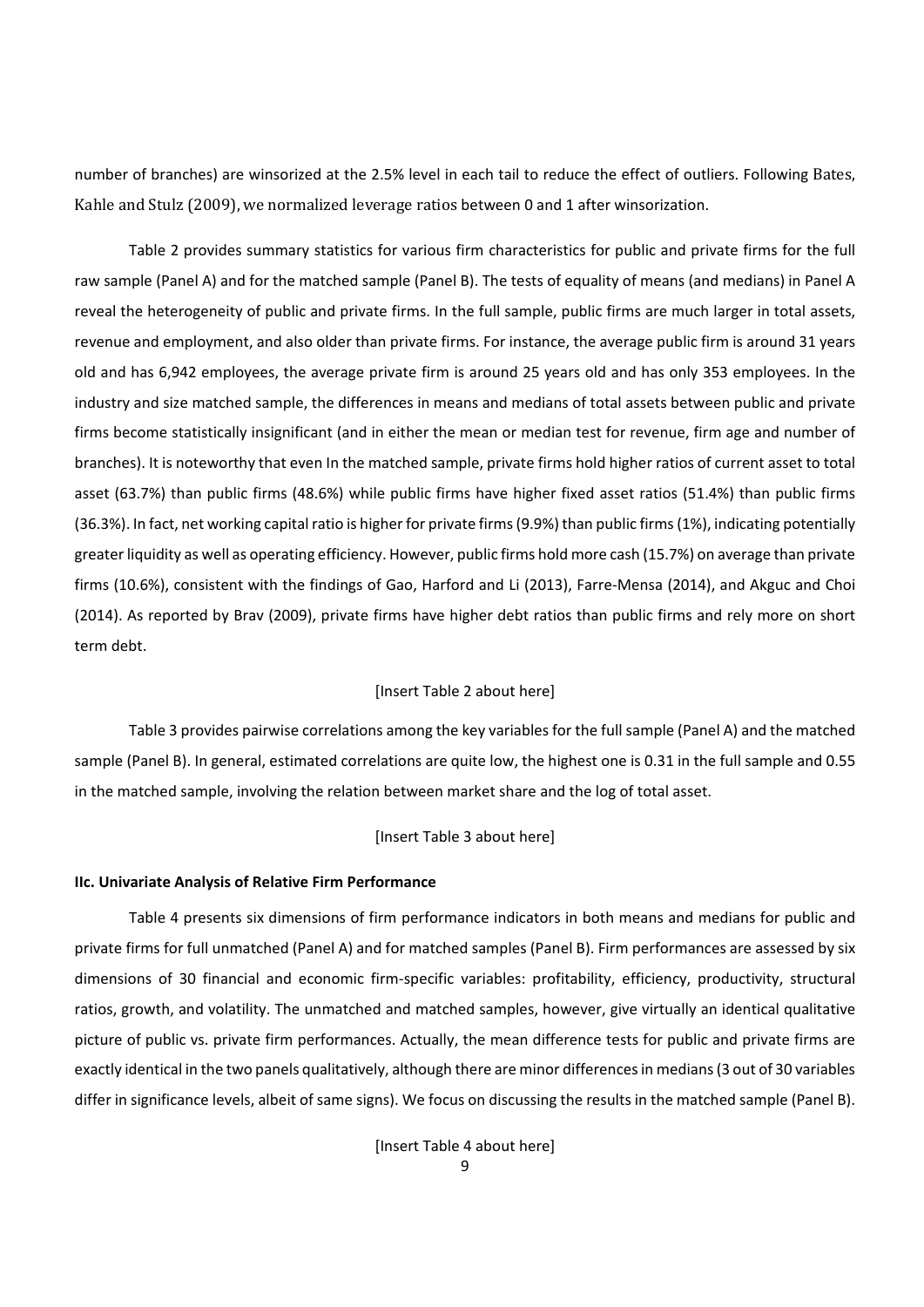The most striking feature in the matched sample is that private firms are more profitable than public firms consistently, and the differences are statistically significant at 1%. The mean ROA (return on assets), defined as EBITDA (earnings before interest, taxes, depreciation and amortization) scaled by the book value of assets, is 10.3% for private firms as opposed to 8.7% for public firms. When EBIT (earnings before interest and taxes) is used, the ROA is 6.3% vs. 3.3%, respectively; using net income, it is 5.2% for private firms and 0.7% for public firms. The ROE (return on equity) is much higher than ROA for both, but the same relative performance of private and public firms remains: 44.7% for private firms and 24.5% for public firms in terms of EBITDA, and 26.6% and 10.4% in terms of EBIT, respectively. The mean ROE based on net income is 17.4% for private firms vs. 2.6% for public firms. These are further reinforced by sales statistics normalized to equity: for every pound  $(E)$  of equity, private firms generate, on average, £8.52 in sales for private firms as compared with only £3.45 for public firms. Similarly, for every £ of operating sales revenue generated, there is cash flow of £0.109 available for private firms vs. only £0.008 for public firms.<sup>11</sup>

We also examine the evolution of four definitions of operating profitability overtime in Figure 2. As expected, the negative impact of the 2008‐09 crisis is evident, but interestingly its impacts last longer in listed public firms than unlisted private firms due to the importance of market propagation of shocks during the crisis. The superior performance of private vs. public firms in both ROA and ROE remains throughout the period.

# [Insert Figure 2 about here]

Profitability is driven by efficiency and productivity. The efficiency ratios indicate that private firms, on average, are more efficient than comparable public firms (Panel B of Table 4). Specifically, asset efficiency measured by tangible fixed asset turnover ratio is higher for private firms than public firms: private firms on average generate £46.96 of operating revenue per tangible fixed asset compared to £22.42 for public firms. Similarly, inventory turnover is much higher for private firms than public firms. Private firms are also more efficient in collection of receivables and in payment of their accounts. For an average private firm, it takes 46 days to collect receivables as opposed to 54 days for public for public firms, and it takes 28 days to pay suppliers for private firms vs. 39 days for public firms. Finally, the interest coverage of operating profit is much higher for private firms (27.9) than public firms (19.5).

Private firms also fare better in terms of productivity. Both profit and revenue per employee are much higher for private firms than public firms, across all three measures of profitability used. In our matched sample, EBIT per

<sup>&</sup>lt;sup>11</sup> The relative performance is less clear in medians though since the effects of firm size in assets still remain to some effect even in the firm size-industry-matched sample due to the disparity in the number of private vs. public firms. For instance, public firms have higher ROA than private firms while the reverse is true in ROE. We will investigate this further later by conducting propensity score matching and in the context of multivariate analysis.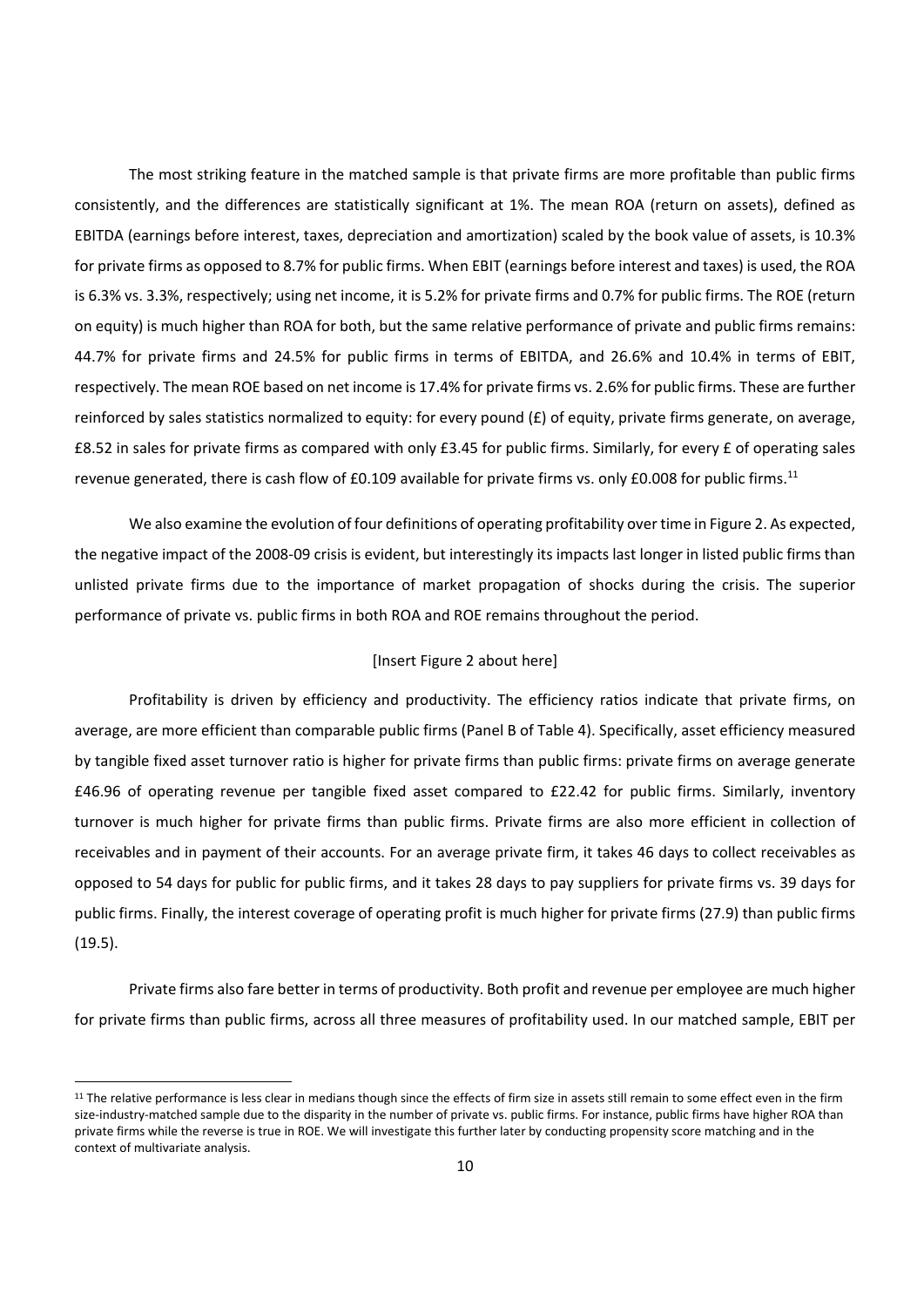employee is £50,000 for private firms as opposed to only £4,000 for public firms; in terms of EBITDA, the labor productivity is £52,000 vs. £17,000, respectively (and 50,000 vs. 0 in net income). Revenue per employee is £591,000 for private firms compared to £179,000 for public firms. On the other side of coin, the average cost of an employee for each dollar of revenue generated is less for private firms (£0.23) than it is for public firms (£0.31). This is shown up in higher cost per employee (e.g., compensation) for private firms (£43,000) than it is for public firms (£38,000), as well as in higher equity ownership per employee for private firms (£574,000) than for public firms (£178,000).

As for structural ratios, it is surprising to see that private firms have higher liquidity ratios. Specifically, the current ratio (current assets to current liabilities) is 2.72 for private firms compared to 1.97 for public firms. Similarly, the liquidity ratio calculated as (current assets – inventory)/current liabilities) is 2.11 for private firms and 1.64 for public firms. As expected, the leverage ratios are higher for private firms (higher debt‐to‐equity and lower equity to asset ratios).

Despite higher operating profitability and higher efficiency, the average sales growth for private firms (11.7%) is substantially lower than that of public firms (19.4%). Private firms also have lower average employee growth (4%) than public firms (9.8%). Private and public firms also show differences in terms of investment in fixed assets. Michaely and Roberts (2012) define capital investment as growth in fixed assets from time t to t‐1. Using this definition, fixed assets of private firms in our matched sample grow on average 14.6% a year compared to 27.3% for public firms (11.2% vs. 25.3% respectively in raw sample).<sup>12</sup> Asker, Farre-Mensa and Ljungqvist (2014), however, define investment as the annual increase in gross fixed assets from time to t to t-1 scaled by beginning of year total assets (i.e., gross investment). Using this definition, we see that gross investment for private firms in our matched (raw) sample is on average 3% (1.7%) a year compared to 9.2% (8.8%) for public firms. These findings contrast with those reported in Asker et al. (2014), who report that private firms on average invest substantially more (nearly 10%) than observably similar public firms (4%). Thus, our results support the point by Michaely and Roberts (2012) that, while the U.S. and the U.K. economic environments are similar in many respects, the investment behavior of average public and private firms in these two countries can be different and the lessons in one country do not necessarily apply to another.

As for volatility, the results are mixed. Private firms have higher earnings volatility (35.6%) than do public firms (25.8%), but operating cash flow volatility (calculated as the standard deviation of cash flow from operations)

<sup>&</sup>lt;sup>12</sup> Michaely and Roberts (2012) use a sample of public and private firms in U.K. from 1993 to 2002. Fixed assets of public firms in their full sample grow on average 37% a year compared to 18% for private firms.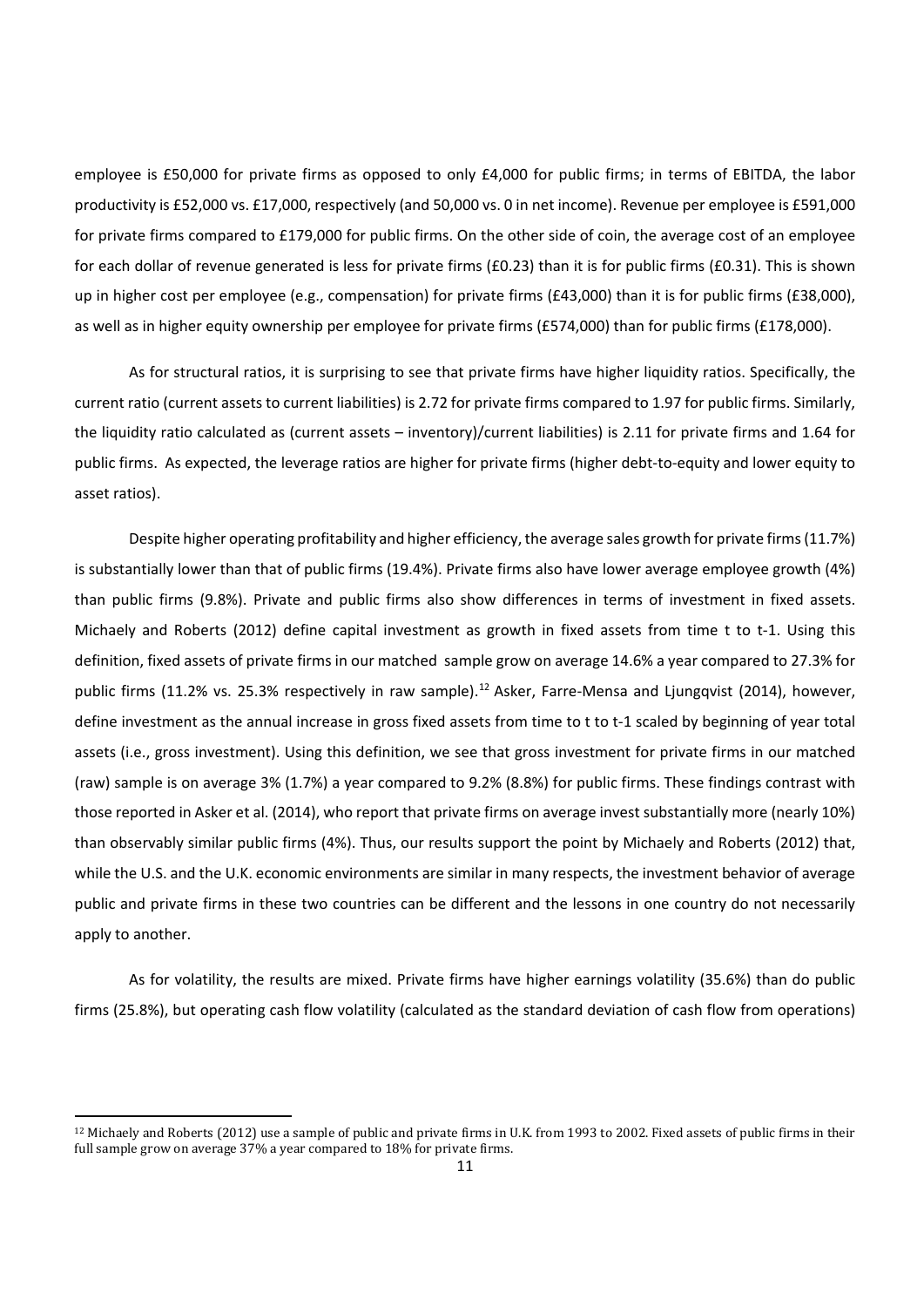for an average private firm (7.5%) is less than that of public firms (9.4%). In order to ascertain the role of volatility in performance, we examine volatility-adjusted earnings performance in the next section on multivariate analysis.

Overall, the univariate analysis presented in this section shows that, for both the full sample and the industrysize matched sample, private firms on average are more profitable than public firms. Private firms are also more operationally efficient and productive, but with ambiguous structural and volatility results relative to public firms. Private firms, however, seem to have lower growth rates than public firms. These preliminary findings will be examined further in multivariate context, with an eye toward establishing a stylized fact regarding the relative performance of private vs. public firms as well as examining channels that produce such results.

#### **III. Multivariate Analysis of Public vs. Private Firm Performance**

In this section, we estimate the relative profitability of public and private firms under varying modeling assumptions and data. In section IV, we will then assess the viability of several channels that could bring about such results.

#### **IIIa. The relative profitability of public and private firms: A baseline model**

We first estimate a baseline model of relative firm performance that takes the form:

*Profitability<sub>it</sub>* =  $\theta_0$  +  $\theta_1$ *Public<sub>i</sub>* +  $\theta_2$  *Ln(Total assets)<sub>it</sub>* +  $\theta_3$  *Ln(Asset turnover)<sub>it</sub>* (1)

 *+ β <sup>4</sup> (Market share)it + β<sup>5</sup> (Sales growth)it* 

+  $\theta_6$  Ln(Firm age)<sub>it</sub> +  $\theta_7$  (Firm risk)<sub>it</sub> +  $\theta_8$  (Leverage)<sub>it</sub> +  $\theta_9$  Ln(Unit employee cost)<sub>it</sub>

 *+ β<sup>10</sup> Ln(Number of branches)it + industry dummies + year dummies + εit*

where *Profitability* is an accounting-based measure of firm performance such as return on assets (EBIT/total assets, or Net income/total assets), or return on equity (EBIT/shareholders' equity, or Net income/shareholders' equity). We are limited to using accounting measures of performance because market‐based performance is not avialable for private firms. A key variable of interest is *Public*, which is a dummy that takes the value of one if the firm is publicly listed and zero otherwise. The model is supplemented by other firm‐specific variables including controls. *Ln(Asset turnover)* is the natural logarithm of tangible asset turnover, calculated as operating revenue divided by average tangible fixed assets during the year. *Market share* is firm's market share in sales at the 2‐digit SIC level (operating revenue over total 2‐digit SIC level operating revenue). *Sales growth* is the percentage increase in operating revenue from time t‐1 to time t. *Ln(Firm age)* is the natural logarithm of one plus years since firm's founding. *Firm risk* is the coefficient of variation in sales, calculated as the standard deviation of sales in the past 5 years over mean of sales in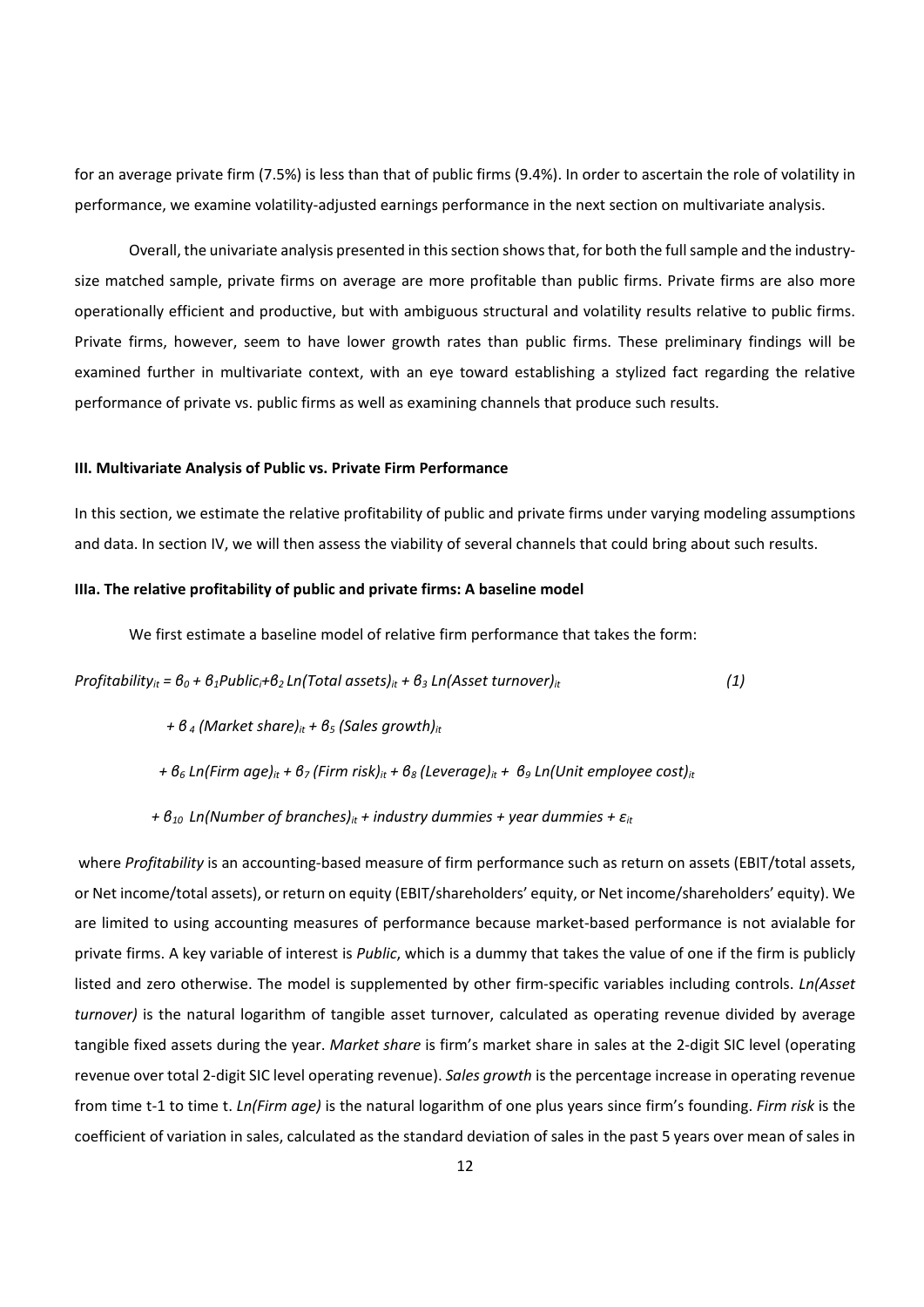the past 5 years (requiring at least 3 years of data to be available). *Leverage* is total debt over total assets. *Ln(Unit employee cost)* is the natural logarithm of total cost of employees divided by total employees. *Ln(Number of branches)* is the natural logarithm of one plus the number of branches a firm has.

We estimate equation (1) using the pooled OLS approach with industry and year dummies and cluster standard errors at the firm level, which allows for serial correlation within firm clusters. Table 5 presents a summary of the estimation results for unmatched and industry‐firm size matched samples. The public firm dummy is negative and significant in all specifications for both samples, indicating that private firms outperform public firms. The coefficients indicate that private firms on average have higher ROA than public firms by 4.4‐5.6% and higher ROE by 12.7‐14.9% in the raw full sample, depending on whether EBIT or Net income is used for return; in the matched sample, the net performance of private vs. public firms is 2.3-4% in ROA and 6.7-10.3% in ROE. Similar to Brav (2009), the performance difference is larger for ROE measures, which might be traceable to higher debt-to-equity ratios of private firms as seen in Table 4. The control variables show the expected signs: the profitability is positively related to the log of total asset, sales growth and asset turnover, and negatively to firm risk, leverage, and unit employee cost for most measures of profitability.

#### [Insert Table 5 about here]

As a robustness check, we also used two additional definitions of operating profitability, EBIT margin and Net income margin. The results are reported in Appendix B and the public firm dummy again has a significantly negative coefficient, supporting our main finding that private firms are on average more profitable than public firms. We also estimate equation 1 for public and private firms separately and test whether coefficients in two samples are statistically different from each other using a Chow test. The results are presented in Appendix B and in most cases, the hypothesis of equal coefficients across the public and private firm samples is rejected.

# **IIIb. Changes‐in‐variables model**

In the baseline model, we are only able to control for observable factors. If any unobservable factor (e.g., firm culture) affects the choice of being public and profitability, then the coefficient estimate for the public firm dummy will be inconsistent and biased. We address this problem in two ways: errors‐in‐variables model and endogeneity estimation. In this subsection, we conduct the former and estimate the following changes-in-variables model to account for the impact of unobservable firm characteristics on firm profitability (we do the latter in the next subsection):

Δ*Profitabilityit = β<sup>0</sup> + β1Publici+β<sup>2</sup>* Δ*Ln(Total assets)it + β<sup>3</sup>* Δ*Ln(Asset turnover)it (2)*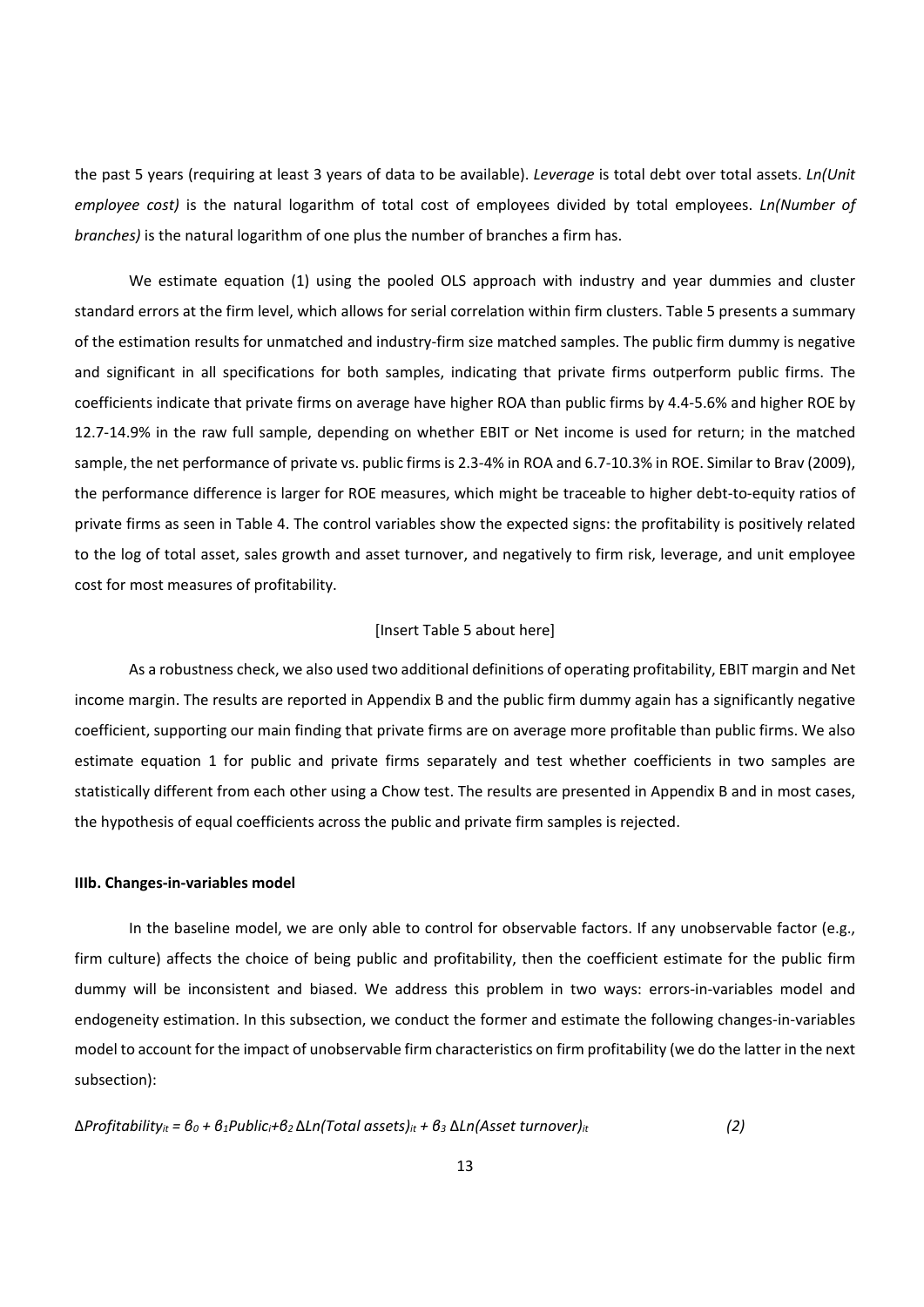+  $\beta_4$   $\Delta$  (Market share)<sub>it</sub> +  $\beta_5$   $\Delta$  (Sales growth)<sub>it</sub> +  $\beta_6$  Ln(Firm age)<sub>it</sub> +  $\beta_7$  (Firm risk)<sub>it</sub>

*+ β<sup>8</sup>* Δ *(Leverage)it + β<sup>9</sup>* Δ*Ln(Unit employee cost)it + β<sup>10</sup> Ln(Number. of branches)it* 

*+ industry dummies + year dummies + εit*

where Δ indicates change from time t‐1 to time t. The estimation results are presented in Table 6 for both unmatched and matched samples. The coefficient for the public firm dummy is negative and significant in all specifications and samples, indicating that an average private firm adds to its profitability each year more than an average public firm. The adjusted  $R^2$  ranges from 6.9% to 23.8%, which are fairly high for a model in which changes are specified. These findings provide further support for the finding of private firms being relatively more profitable.

#### [Insert Table 6 about here]

### **IIIc. Endogeneity of firm ownership**

Another potential issue in the presence of unobserables is concern on endogeneity. That is, one might raise the concern that some unobservable firm‐specific factors might affect profitability and firm's listing decision simultaneously. In order to address this endogeneity concern, we use the two-stage instrumental variable approach, performing the Durbin‐Wu‐Hausman test of the public firm dummy for endogeneity. We also conduct Heckman's (1979) two‐stage method to correct for sample selection bias to further alleviate the endogeneity concern.

Following Saunders and Steffen (2011), we use the distance between firm's headquarters and London, the financial center of the U.K. as an instrument.<sup>13</sup> A justification is that this instrument is correlated with a firm's public ownership status (i.e., we expect that firms that are closer to London are more likely to be listed) and affects profitability only through the firm's decision on ownership status. To this end, we use Google maps to measure driving distance to compute the "distance to London." Firms in our sample are located in 1,193 distinct cities throughout the U.K. and the average distance of these cities from London is 177.12 miles (or 3 hours 12 minutes by car). When we consider all observations in our sample, an average private firm is 119.78 miles and an average public firm is 83.26 miles away from London. An alternative measure of distance is the physical distance between London and the location of each firm calculated using longitudes and latitudes as normally used in the gravity models of financial flows literature. Our measure is an improvement since we consider 'driving distance' instead of the shortest physical distance which may not be practical for traveling in most cases. 

<sup>&</sup>lt;sup>13</sup> Saunders and Steffen (2011) study the difference in borrowing costs between publicly traded and privately held firms in U.K. In order to separate the extent to which loan spreads are driven by economic differences between private and public firms, not by an unobservable firm specific factors, they use the distance of a firm's headquarters to London's capital markets as an exogenous variation in firm's public/private choice.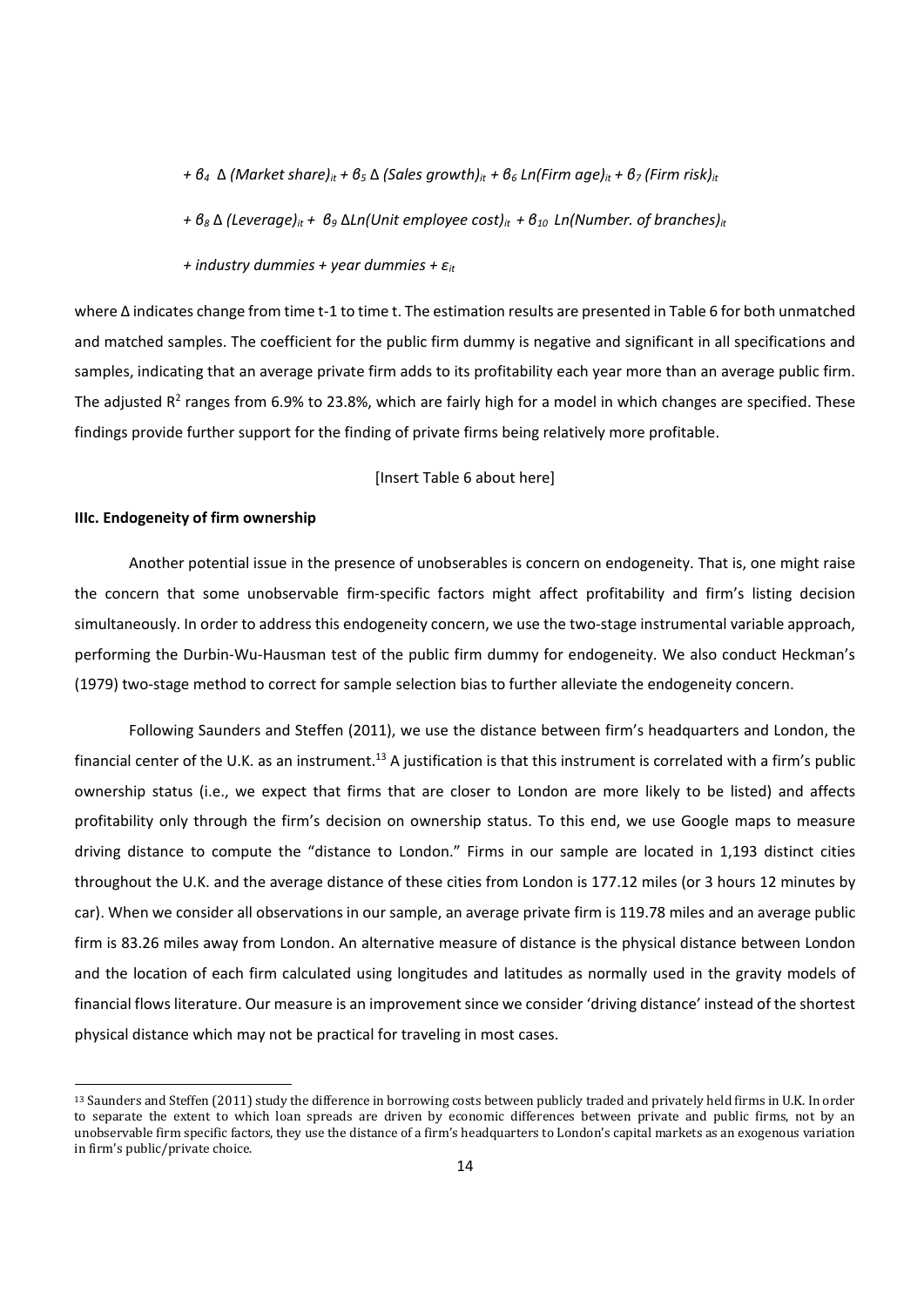We adopt a two-stage instrumental variable (IV) approach. In the first stage, we estimate a probit model of a firm's choice of an organizational form (i.e., public or private) as a function of the instrumental variable (distance between firm's location and London) and lagged values (at the beginning of year t) of firm characteristics that affect firm's organizational form, as controls. We use the predicted probability from the first stage probit model as data in the second stage as a proxy for the public firm dummy, and also in calculating lambda in Heckman's (1979) self‐ selection model. Estimation results for first stage probit are presented in column 1 of Table 7. The second-stage results from the instrumental variable estimation and from the Heckman selection model are shown in column 2 and 3, respectively.

# [Insert Table 7 about here]

As expected, the coefficient for the distance to London is negative and statistically significant at 1% in the first stage. That is, firms located closer to London are found to be more likely to be public. The coefficient is also economically significant: the marginal effect for "distance to London" variable is

‐0.0038 (holding all other variables at their mean values), meaning that as the distance to London goes down by 1 mile, the probability of being Public goes up by 0.38%. In the second stage, the coefficient for the predicted Public firm dummy is -0.074 and highly significant (and higher in magnitude than -0.044 in column 1 of Table 5). This again provides support for our main finding that private firms on average are more profitable than public firms, holding all else constant.14 If the public firm dummy is not exogenous, then the 2SLS would be more efficient than OLS. The Durbin-Wu-Hausman test rejects the null hypothesis that the public firm dummy is exogenous at 1% (p-value of nearly zero) and confirm that the public dummy is in fact endogenous.15

We also use Heckman's (1979) two-stage method to control for bias due to self-selection of firms that choose to be publicly listed. The result in column 3 of Table 7 shows the public firm dummy that is negative and statistically significant at 1%; after correction for selection bias, the value of coefficient at 0.148 in absolute value is higher than that in Table 5. The coefficient of lambda itself, the correction for selection bias, is positive and significant at 1%.<sup>16</sup>

<sup>&</sup>lt;sup>14</sup> In unreported analysis, we also repeat the second stage regression for other definitions of profitability and find that the coefficients for the predicted Public dummy are ‐0.084, ‐0.138, and ‐0.189 for ROA net income, ROE EBIT, and ROE net income, respectively.

<sup>&</sup>lt;sup>15</sup> We follow the methodology by Gourieroux, Monfort, Renault and Trognon (1987) to calculate the test statistics for Durbin-Wu-Hausman test. First, we run the probit model in the first column of Table 7 and save the predicted values (p\_hat). Then, we calculate generalized residuals using the formula:  $\tilde{u}_i(\theta) = \left[\frac{p.d.f(x_i\theta)}{[c.d.f(x_i\theta)][1-c.d.f(x_i\theta)]}\right] [y_i - c.d.f(x_i\theta)]$ , where p.d.f and c.d.f are the probability distribution function and cumulative distribution function of  $N(0,1)$ . Finally, we add this generalized residual to the second stage regression and test for its significance.

<sup>&</sup>lt;sup>16</sup> We follow Campa and Kedia (2002) to calculate sample-correction variable lambda.  $Cash_{it} = \alpha_0 + \alpha_1 X_{it} + \alpha_2 Public_{it} + \alpha_1 \lambda +$  $\varepsilon_{it}$ , where  $\lambda = \lambda_1(\beta Z_{it}) = \frac{\phi(\beta Z_{it})}{\phi(\beta Z_{it})}$  when Public<sub>it</sub> = 1 and  $\lambda = \lambda_1(\beta Z_{it}) = \frac{-\phi(\beta Z_{it})}{1 - \phi(\beta Z_{it})}$  when Public<sub>it</sub> = 0. $\phi(.)$  and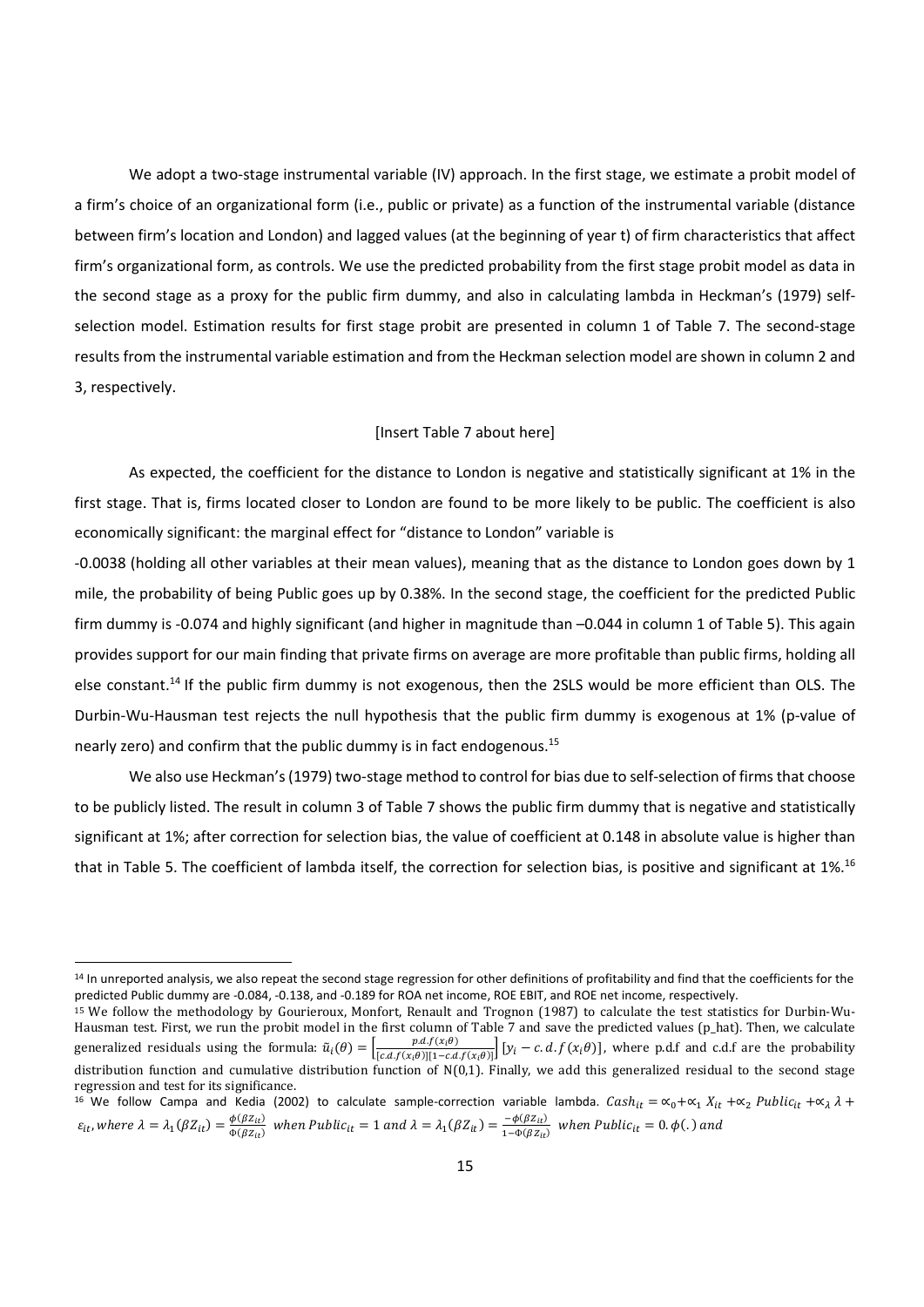Thus, compared to our baseline estimation in Table 5, the correction for selection bias by Heckman two-stage method actually strengthens our main finding that profitability is higher for private firms than public firms.

## **IIId. Propensity score matching**

To further allay any sample selection concerns, we also match firms based on propensity scores. Figure 3 provides a histogram of the propensity scores for the unmatched full sample and a propensity score matched sample based on the nearest neighbor with replacement. Propensity scores come from a probit model, where dependent variable is the zero-one *Public* firm dummy. Explanatory variables included are Ln(Total assets), sales growth, Ln(Firm age), industry dummy, year dummy, and constant.<sup>17</sup> In contrast to large differences in propensity scores between private and public firms in the unmatched full sample (Panel A), their propensity scores in the propensity score‐ matched sample are far more comparable (Panel B). Since we match with replacement, the matched sample has 4,184 private firm‐year observations (3,480 distinct private firms) and 4,184 public firm‐year observations (704 distinct public firms). Table 8 presents mean differences in various definitions of operating profitability between public firms and propensity score‐matched private firms. An average private firm is from 4%‐5.1% more profitable than public firms in ROA and 15.7%‐17.8% more profitable in ROE. These results confirm our baseline findings in Table 5 that private firms are on average more profitable than public firms: we are keeping the industry‐size matching in the basic empirical section because of loss of observations due to additional data requirement and because the results are virtually identical.

[Insert Figure 3 and Table 8 about here]

# **IIIe. Median Regressions**

The multivariate regression analysis discussed above was about the mean differences of performance of public vs. private firms. To address the median differences as another measure of relative performance, we now estimate baseline profitability model (Table 5) by median regression using least absolute deviation method for the unmatched fullsample. One advantage ofthis method isthat coefficient estimates are not affected by extreme values at each tail.<sup>18</sup> Estimation results in Table 9 show that the coefficient estimate for the public firm dummy is negative

<sup>18</sup> Noe that we already winsorized each variable at 2.5% at each tail to reduce the effect of outliers, so median regressions by least absolute deviation method would serve as additional robustness.

Фሺ. ሻ are the density and cumulative distribution functions of the standard normal, respectively. Z is a vector of controls. Predicted valuesfrom first stage probit are used to calculate sample-correction variables  $\lambda_1$  and  $\lambda_2$ . In the second stage, we estimate the cash model as specified above, including λ as sample‐correction variable.

<sup>&</sup>lt;sup>17</sup> We also computed propensity scores using an extensive model, which includes Ln(Asset turnover), market share, firm risk, leverage, Ln(Unit employee cost), and Ln(Number of branches) as additional explanatory variables in the first stage, The matched sample based on this probit model has 2,809 private firm-year observations and 2,809 public firm-year observations. Private firms are still on average 4.4% to 15.5% more profitable than comparable public firms, depending on whether ROA or ROE are used.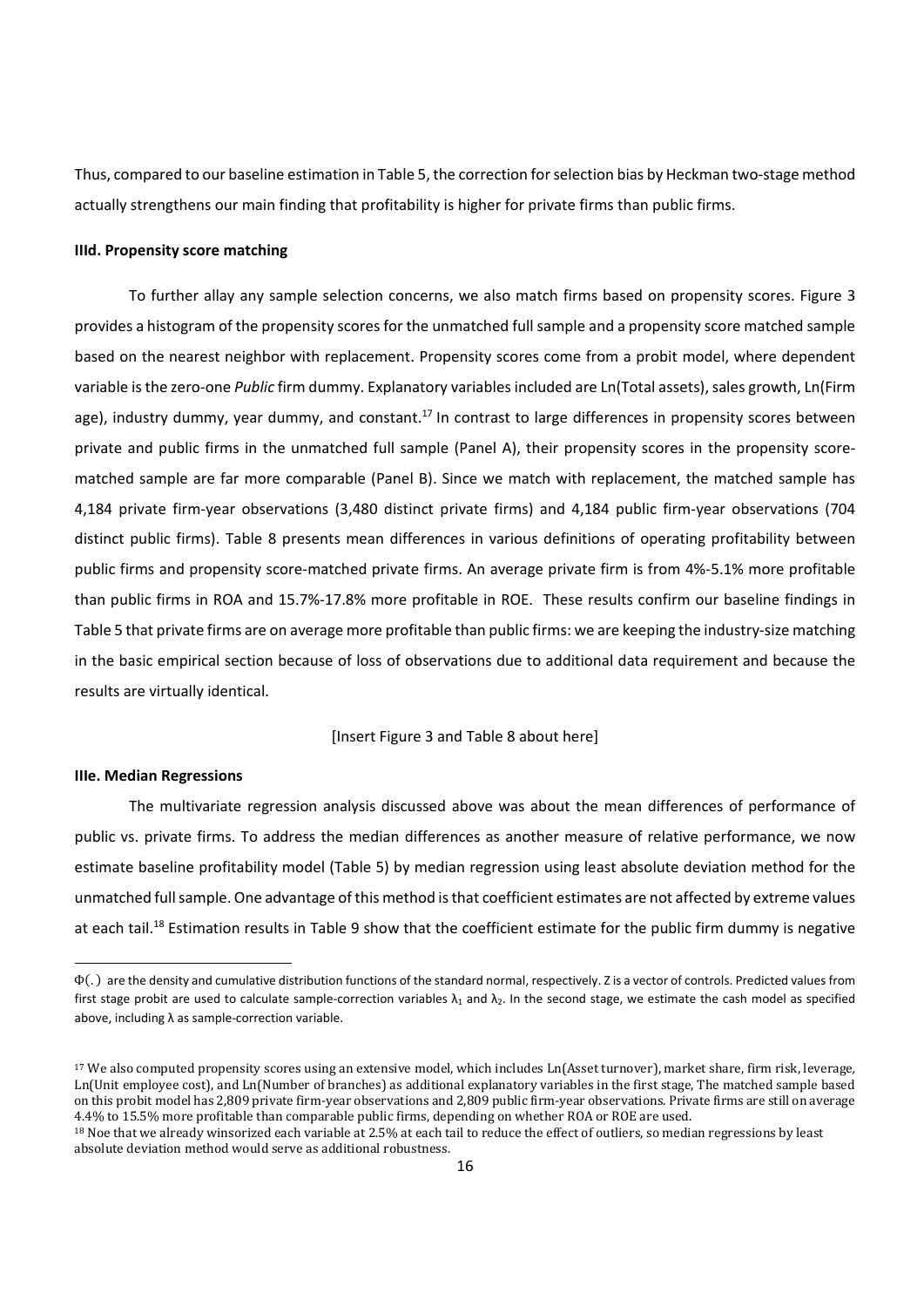and statistically significant across all specifications. The median profitability is 0.6% (for ROA EBIT) to 5.1% (for ROE net income) higher for private firms compared to public firms. This result supports our earlier least squares method findings for the means and again serves to confirm that private firms are more profitable than public firms.

#### [Insert Table 9 about here]

#### **IIIf. Changes in Ownership Status**

An additional issue is that firms' ownership status may have been changed due to IPOs or delisting. To address this concern, we first focus on a sample of 325 firms that conducted an IPO during our sample period of 2003‐2012. These firms effectively experienced a transition in ownership from private to public and Figure 4 presents the mean (Panel A) and median (Panel B) operating profitability for this restricted sample. We define time zero as the year of the IPO, time t-1 a year before IPO, and so forth. We see that both mean and median profitability before IPO (i.e., when firm is private) is higher compared to years after IPO (i.e., when firm is public). This is consistent with the findings in the IPO literature (e.g., Jain and Kini,1994; Pagano, Panetta and Zingales, 1998; Pastor, Taylor and Veronesi, 2009) and further supports our main finding that private firms perform better than public firms.

### [Insert Figure 4 about here]

In Table 10, we examine the performance difference between public and private firms for two subsamples of firms: firms that underwent changes in ownership status due to IPOs or deletions during 2003‐2012 and firms without any changes in ownership status. Our basic result that private firms have higher profitability than public firms remains true in both subsamples. However, it is interesting to note that the performance difference between private and public firms is higher for firms that did not change their ownership status compared to firms that did. Apparently, the cost of ownership change is more adverse for public than private firms.

[Insert Table 10 about here]

## **IV. Channnels of Influence for Relative Firm Performance**

Having established a stylized fact that unlisted private firms perform better than listed pubic firms under a variety of different model and data assumptions, we now examine three channels through with superior performance of private firms can come about, and a "counter" channel that favors public firms. We first summarize channels most of which were discussed thus far and examine their viability empirically.

#### **IVa. A Summary of Channels**

As discussed above, we identify the following three channels that provide performance advantages to private firms over public ones and test their empirical viability: (1) operational efficiency due to managerial flexibility, (2) higher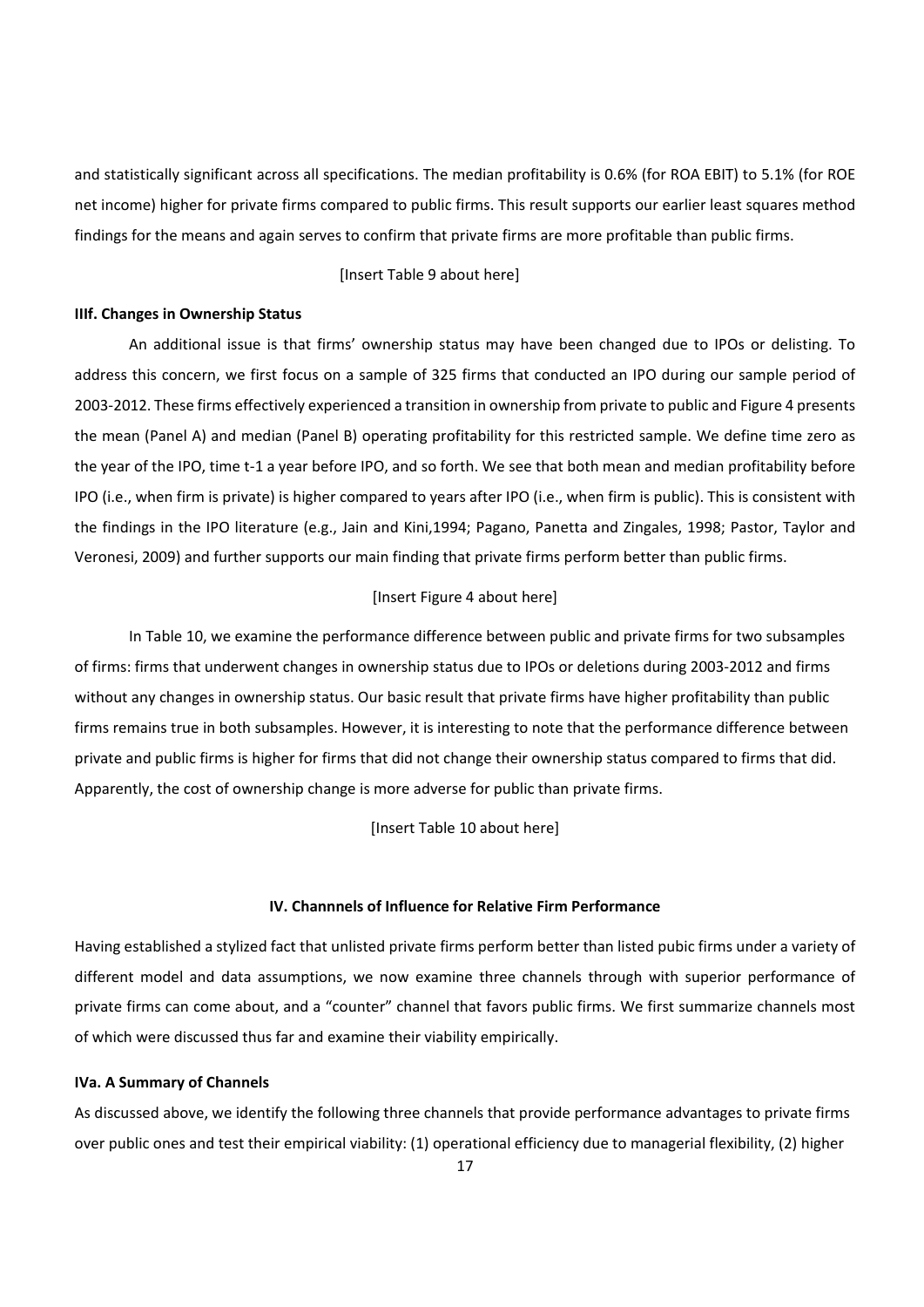level and value of R&D due to long time horizon, and (3) lower agency cost due to controlled ownership. We consider two "counter" channels that may favor public firms over private ones: (1) liquidity or financial resources due to access to public capital market, and (2) reputation advantages of public firms.

# *Channel 1 (Operational efficiency) – Private firms are more efficient operationally than public firms due to managerial flexibility.*

Factors that affect profitability manifest itself in a range of metrics that capture various dimensions of the business. For example, managerial flexibility of private firms suggests that private firms may have freedom in pushing for higher operational efficiency and productivity overtime than public firmsin terms of asset turnover, collection ofreceivables and labor productivity.

### Channel 2 (R&D) - Private firms have a higher R&D intensity than public firms due to longer time horizon.

Free from pressures to produce quarterly earnings and other market scrutiny, the management of private firms arguably may have a longer time horizon than public firms, leading to more commitments to R&D and other long‐ term projects. Then it is plausible that private firms invest more and are more responsive to changes in investment opportunities compared to comparable public firms. The difference in investment between public and private firms is more apparent in industries where stock prices are particularly sensitive to current earnings, suggesting that public firms may suffer from managerial myopia (e.g., Asker, Farre‐Mensa, Ljungqvist, 2014). In addition, the internalization theory (Buckley and Casson, 1976) suggests that the value of R&D accrued internally may be greater than its value in the markets. This implies that the R&D can bring in more valuation for private firms than public firms.

#### Channels 3 (Ownership control) - Private firms have lower agency cost than public firms due to ownership control.

As a rule, private firms would higher level of ownership controls, which lowers agency cost (Jensen and Meckling (1976)) and increases firm performance ceteris paribus. In emerging market countries with inadequate institutional development, private expropriation by corporate insiders is possible (Shleifer and Vishny (1997)). However, in Anglo-Saxon countries such as U.K. or U.S. with well-developed governance and institutional infrastructure, such possibility would be less of an issue.

We now consider a "counter" channel that gives advantages to public firms over private firms, The overall performance effect of these counter channels as opposed to three channels above that favor private firms should be determined empirically. Identification of these channels, however, help us focus on the role of different ways that influence the relative performance of private vs. public firms.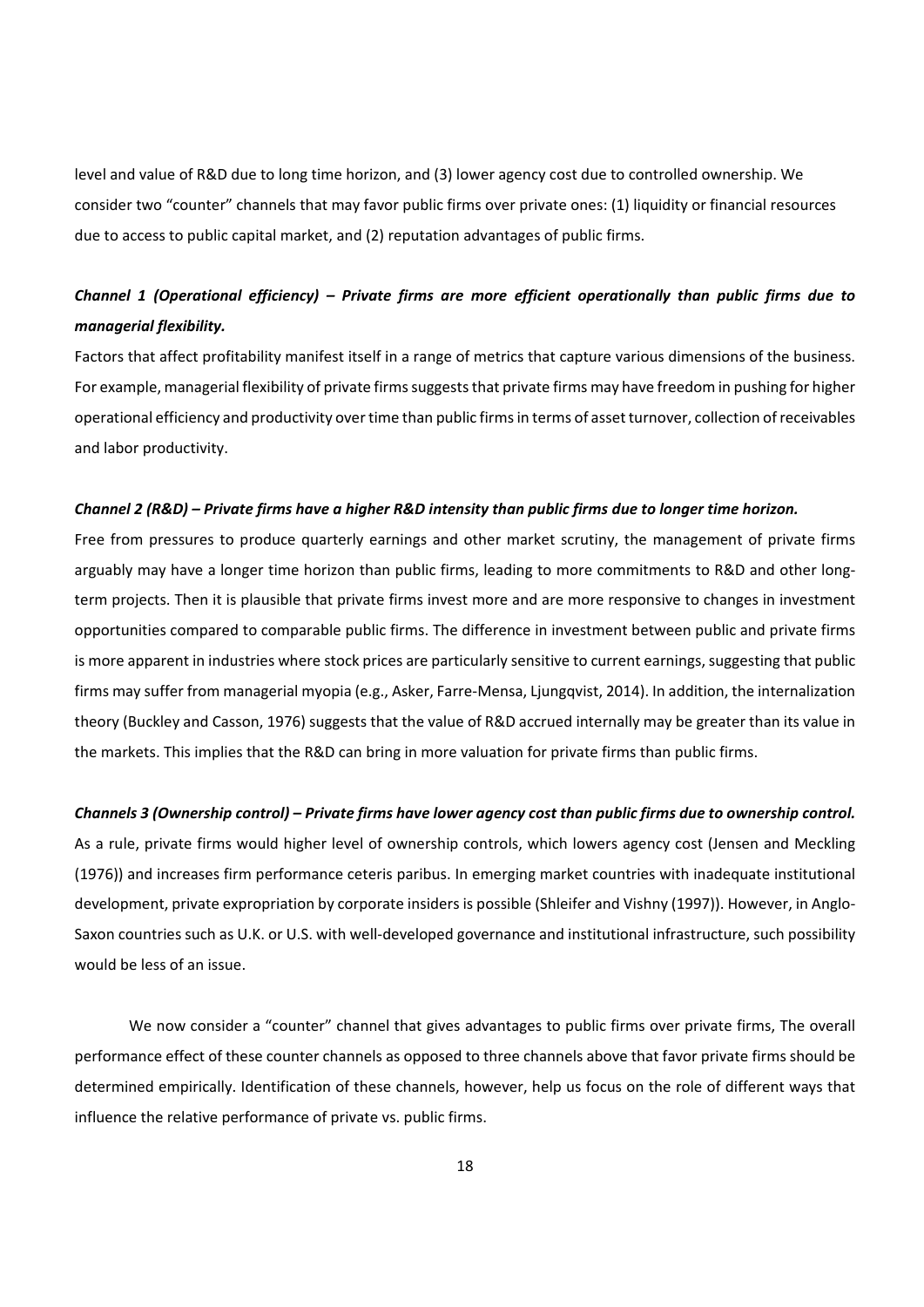# Counter-Channel (Liquidity or financial resources) - Public firms are less constrained financially than private firms *due to access to public capital markets.*

We expect public firms to be more liquid or have more financial resources than private firms because of access to public capital markets. The acquisition of same level of financial resources is generally not possible for unlisted private firms due to limited access to public capital markets, or inimitable in the sense of resource dependency theory (Pfeffer and Salancik (1978)).

# **IVb. Channel 1: Operational efficiency**

Empirical investigation of Channel 1 is conducted in two steps. First, the relative efficiency of public and private firms is estimated by the following operational efficiency model. Second, the predicted efficiency output for fixed asset tunover from this estimation rather than actual values is then used in the baseline profitability model of Table 5. This two‐step approach addresses potential concerns relating to simultaneity between fixed asset turnover and profitability.

Log(Efficiency<sub>it</sub>) = 
$$
6_0 + 6_1
$$
Public<sub>i</sub> +  $6_2$ Ln(Total assets)<sub>i(t-1)</sub> +  $6_4$  Ln(Capital intensity)<sub>i(t-1)</sub> (3)

+ B<sub>5</sub> (Market share)<sub>i(t-1)</sub> +  $\theta$ <sub>6</sub> (Sales growth)<sub>i(t-1)</sub> +  $\theta$ <sub>7</sub> Ln(Firm age)<sub>it</sub>

+ 
$$
\theta_8
$$
 (Firm risk)<sub>it</sub> +  $\theta_9$  (Leverage)<sub>i(t-1)</sub> + industry dummies + year dummies +  $\varepsilon_{it}$ 

where log(*Efficiency*) is the natural logarithm of an accounting-based measure of operational efficiency such as tangible fixed asset turnover, inventory turnover, collection period, and credit period. This is a baseline model for operational efficiency. An additional independent variable beyond Table 5 is *Ln(Capital intensity)*, which isthe natural logarithm of firm's capital stock over total employment. The estimation results in Table 11 confirm the earlier univariate finding that private firms on average are more operationally efficient than public firms. The public firm dummy is negative and significant for fixed asset and inventory turnovers in both unmatched and matched samples, implying that an average private firms are more efficient in turning over their fixed assets or inventory. For asset turnover, the estimated coefficient for the public firm dummy is ‐0.312 for unmatched sample (and ‐0.179 for the matched sample), which means that the average tangible fixed asset turnover is 26.8% (16.4%) higher for private firms than public firms.<sup>19</sup> Moreover, the public firm dummy is positive and highly significant for collection period and credit period regressions, meaning that it takes less time for an average private firm to collect its accounts or pay its

<sup>&</sup>lt;sup>19</sup> Given natural log specification,  $26.8\% = e^{-0.312} - 1$ , and  $16.4\% = e^{-0.179} - 1$ . Similar adjustment is applied for economic interpretations of other coefficients of log variables as well.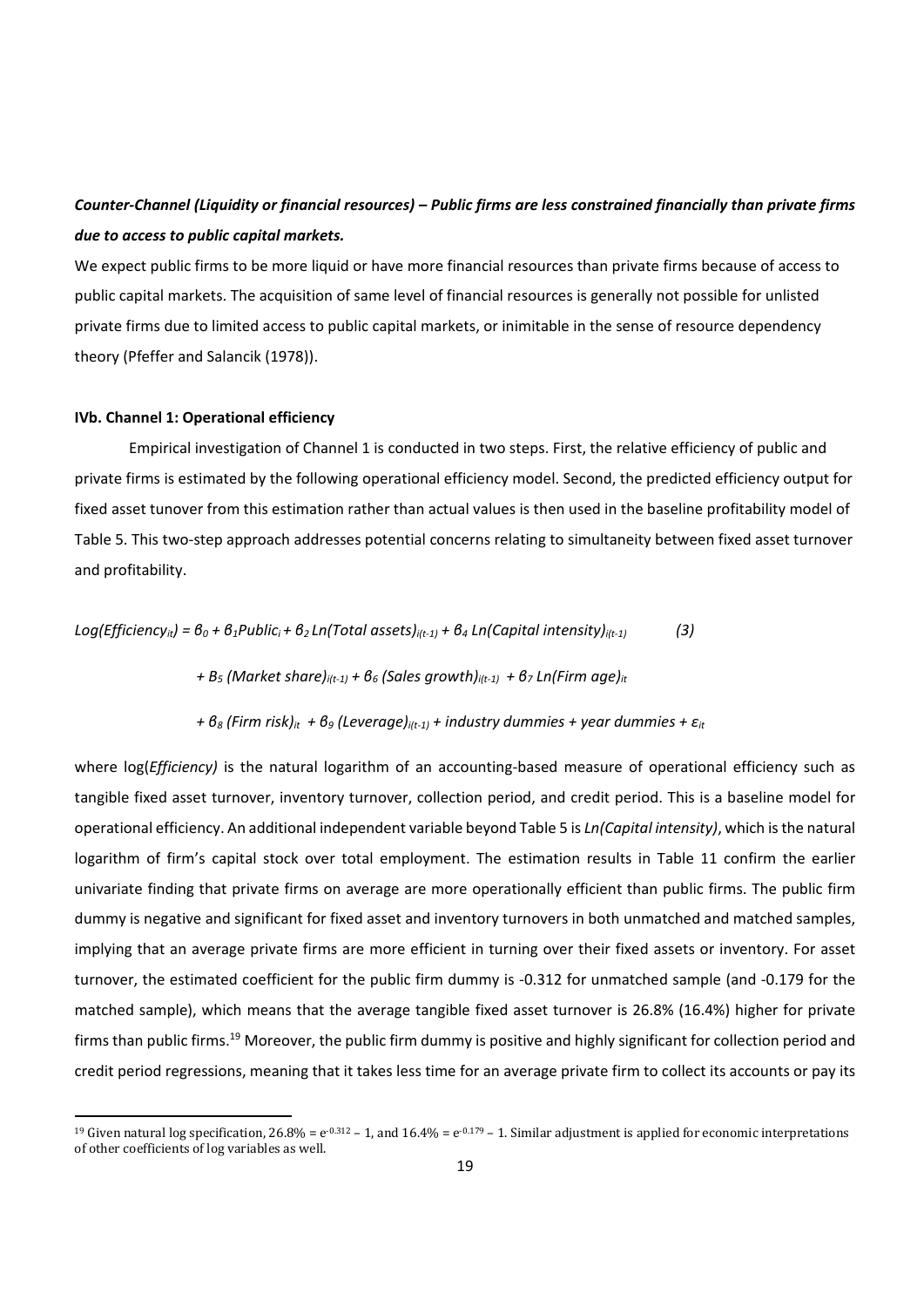suppliers, compared to an average public firm. In other words, in unmatched (matched) sample, it takes 31.1% (43.3%) less time for an average private firm to collect its credit account and 37.1% (41.1%) more time to pay its suppliers than an average public firm, again pointing to the relative operational efficiency of private vs. public firms.

#### [Insert Table 11 about here]

Panel B of Table 11 uses the predicted values of fixed asset turnover ratios from Panel A and re‐estimates four variants of ROA and ROE equations of the baseline profitability models in Table 5. We replace the actual fixed asset turnover ratios by their predicted values from the panel of unmatched and matched sample in Panel A. We find that the public firm dummy is still negative and statistically significant at 1%, underscoring our basic hypothesis that private firms are relatively more profitable. We attribute this to managerial flexibility of private firms vs. public firms.

#### **IVc. Channel 2: R&D**

To test channel 2 that the superior performance of private firms relative to public firms is due to higher R&D intensity stemming from longer time horizon of private firms' management, we estimate the following empirical model:

$$
Profitability_{it} = \theta_0 + \theta_1 Public_i + \theta_2 (R\&D)_{it} + \theta_3 (R\&D)^* Public_{it}
$$
 (4)

+  $\theta_4$  Ln(Total assets)<sub>it</sub> +  $\theta_5$  Ln(Asset turnover)<sub>it</sub> +  $\theta_6$  (Market share)<sub>it</sub> +  $\theta_7$  (Sales growth)<sub>it</sub>

+  $\theta_8$  Ln(Firm age)<sub>it</sub> +  $\theta_9$  (Firm risk)<sub>it</sub> +  $\theta_{10}$  (Leverage)<sub>it</sub> +  $\theta_{11}$  Ln(Unit employee cost)<sub>it</sub>

 *+ β<sup>12</sup> Ln(Number of branches)it + industry dummies + year dummies + εit*

The results for this model are summarized in Table 12, using a R&D flow measure (current R&D expenditures scaled by total assets) in Panel A, and a R&D stock (sum of R&D expenditures in the past 3 years, scaled by total assets) as well as total intangible assets scaled by total assets in Panel B. In both Panel A and B, the R&D variables are statistically insignificant. However, a variable of interest here is the interactive term between R&D and public firm dummy as we are focusing on R&D as a moderating variable that may influence the relative performance of private vs. public firms. In fact, in both Panels A and B, the interaction term, R&D\*Public, is negative and statistically significant, suggesting that the reduction in contemporaneous profitability due to R&D expenditure is less for private firms than it is for public firms. Asker, et al. (2014) show that private firms invest more long-term investments relative to total assets than public firms in U.S. due to their longer term orientation. Applied to multinational corporate network, the internalization theory (Buckley and Casson, 1976) suggests that the value of R&D accrued internally may be greater than its value in the markets; if so, the informational value of R&D is higher for private firms than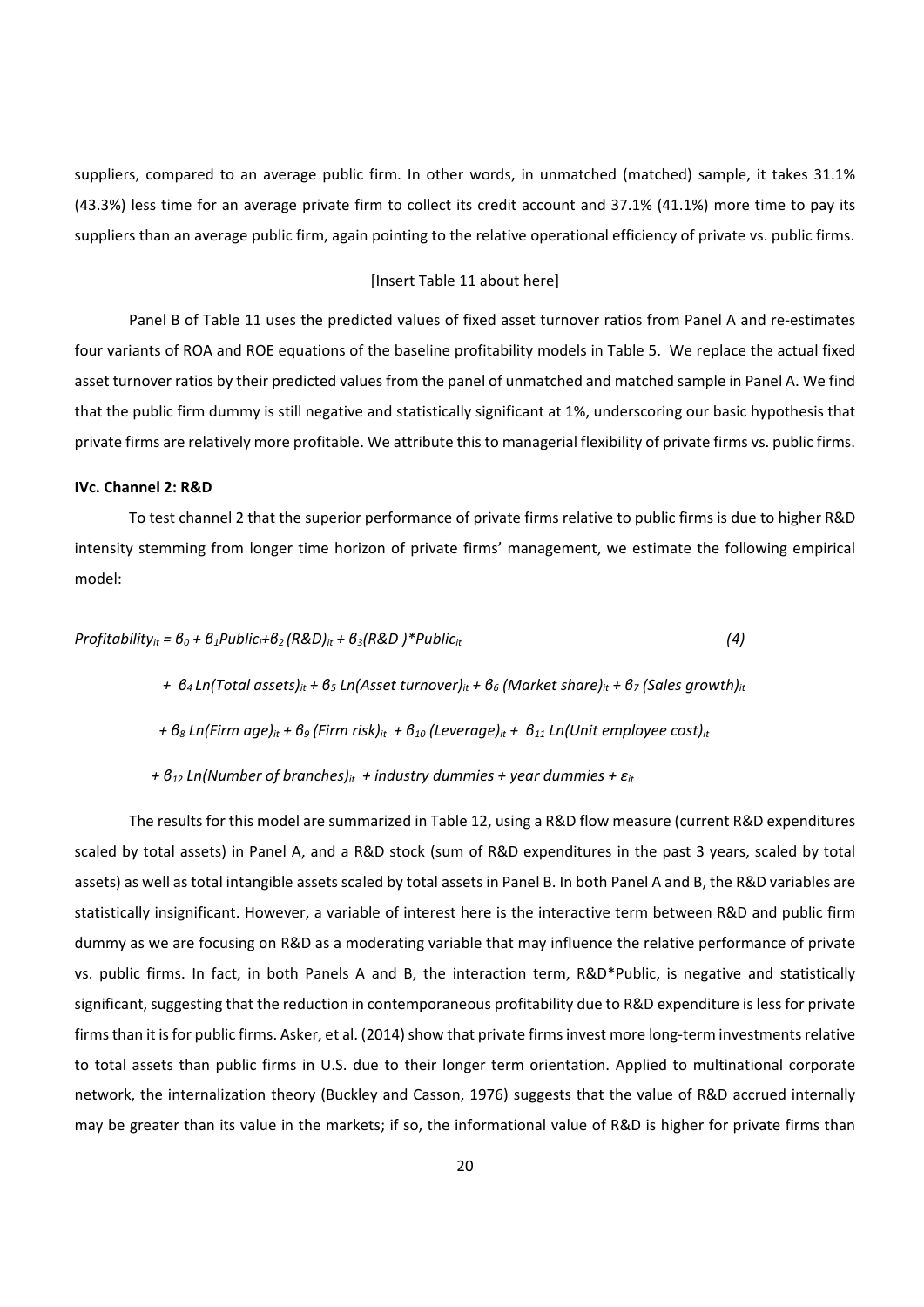public firms. The present results are consistent with both of these theories, suggesting the role of R&D as a moderator of influencing relative firm performance.<sup>20</sup>

Eberhart, Maxwell, and Siddique (2004) examine firms which unexpectedly increased their R&D spending, that is, R&D is a shock. The results show positive abnormal operating performance. In Panel C, we investigate whether economically significant increases in R&D affect future operating performance differently for public vs. private firms. Following their (whose?) work, we construct a subsample of firm data in which we only retain firmyear observations when the R&D to assets and R&D to sales are at least 5 % (i.e., R&D is a significant expense) and the increase in the R&D to asset ratio from prior year is at least 5 % (i.e. R&D increase is significant). The results show that the average ROA or ROE for private firms is higher than that of public firms a year after following R&D increase for the subsample of firms with "significant" R&D increases (i.e., at least 5% of total assets). Moreover, the average profitability remains higher for private firms two years after a significant R&D increase. This finding again supports Channel 2 that R&D is an intermediary that produces higher earnings performance of private firms relative to public firms.

#### [Insert Table 12 about here]

#### **IVd. Channel 3: Ownership control**

In this section, we investigate the role of controlling vs. dispersed ownership structure on private vs. public firm profitability. As Figure 5 shows, most private firms in fact have a controlling ownership structure while most public firms have dispersed ownership structure in our U.K. firm sample. In 81.54% of private firm‐year observations, there is a known controlling owner, holding more than 50% of the shares, whereas only 9.83% of public‐firm year observations have a known controlling owner. On the other hand, only 3.63% of private firm‐year observations is characterized by dispersed ownership (no owner has more than 25% of the shares), whereas 67.76% of the public firm-year observations are characterized by dispersed ownership. If we accept a notion that ownership concentration *ceteris paribus* implies a lower agency cost including costs of conflict resolution (Jensen and Meckling (1976)), as well as the saving of listing fees and disclosure of strategic information (Farre‐Mensa (2014)), this may give private firms an important advantage, leading to better performance of private firms relative to public firms.

#### [Insert Figure 5 about here]

To control for sample selection concerns on ownership, we split the sample into three categories: (a) firms in which no shareholder owns more than 25% of the shares; (b) firms in which there is at least one shareholder with more than 25% of the shares but no shareholder with more than 50% ownership; and, (c) firms in which there is an

<sup>&</sup>lt;sup>20</sup> We also included intangibles and interaction with public firm dummy instead of R&D. The results are somewhat weaker than the ones with R&D but are consistent with our main results.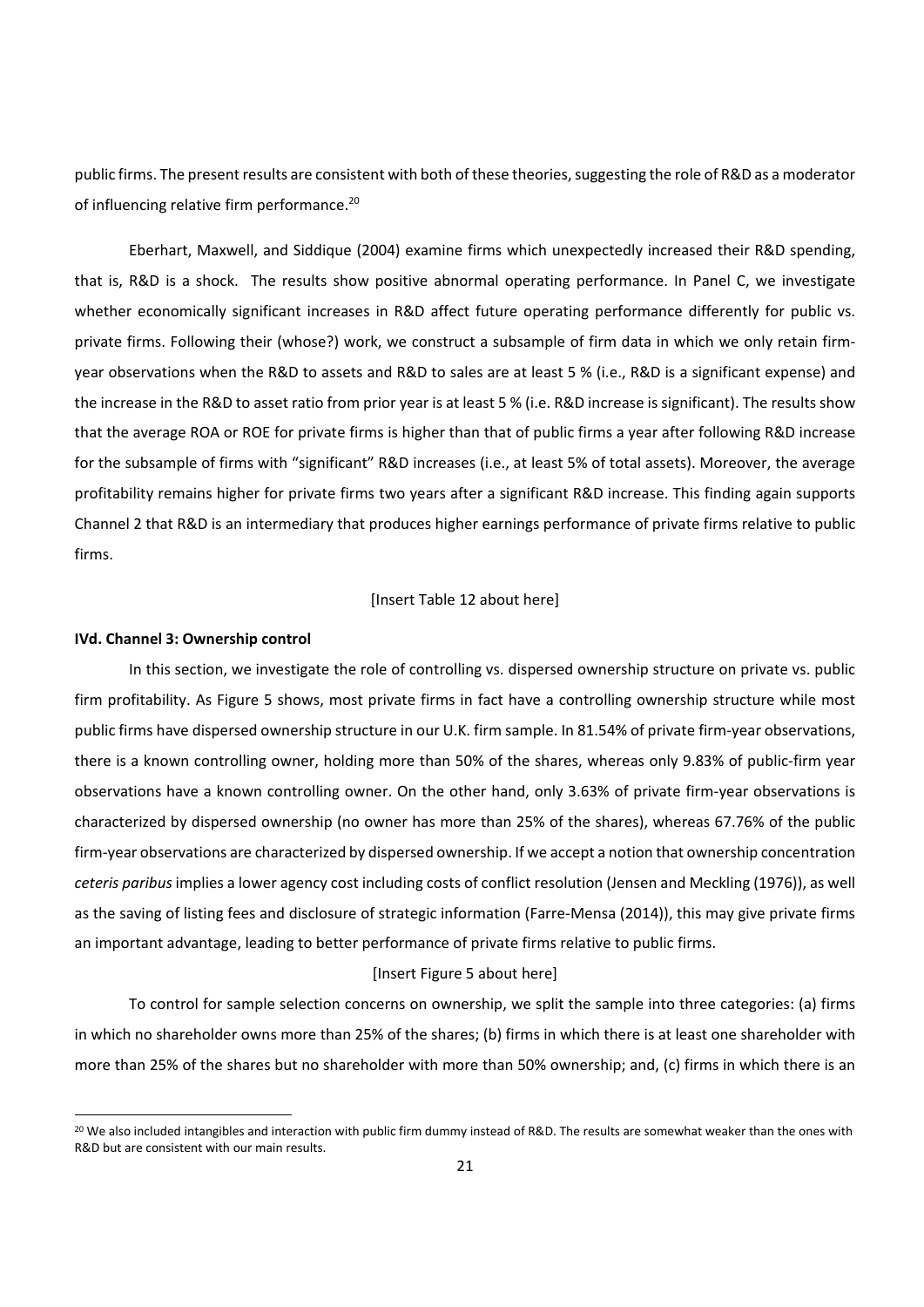identifiable shareholder holding more than 50% of the shares. This classification allows us to control for the effect of ownership differences among public and private firms. In Table 13, we present mean differences of various definitions of profitability between public and private firms by ownership category. In each of the ownership categories, we still find that private firms are more profitable than public firms for all four definitions of earnings performance. The differences are more notable in controlling ownership sample (i.e., when both public and private firms have a controlling owner) than it is in dispersed ownership sample (i.e., when no shareholder owns more than 25% of total shares).

[Insert Table 13 about here]

#### **IVe. Counter‐Channel: Liquidity and financial resources**

Pagano, Panetta and Zingales (1998) and Saunders and Steffen (2011) suggest that public firms may have greater access to capital markets in general and to equity market in particular. To investigate the link between financial resources due to capital market access and profitability, we estimate the following empirical model where financial constraint and its interaction with public firm dummy is added to the baseline profitability model in Table 5:

*Profitability<sub>it</sub>* =  $\theta_0$  +  $\theta_1$ *Public<sub>i</sub>* +  $\theta_2$ Constrained<sub>it</sub> +  $\theta_3$ *Public<sub>i</sub>*\**FinancialConstraint<sub>it</sub></sub> (5)* 

+  $\theta_4$  Ln(Total assets)<sub>it</sub> +  $\theta_5$  Ln(Asset turnover)<sub>it</sub> +  $\theta_6$  (Market share)<sub>it</sub> +  $\theta_7$  (Sales growth)<sub>it</sub>

+  $\theta_8$  Ln(Firm age)<sub>it</sub> +  $\theta_9$  (Firm risk)<sub>it</sub> +  $\theta_{10}$  (Leverage)<sub>it</sub> +  $\theta_{11}$  Ln(Unit employee cost)<sub>it</sub>

 *+ β<sup>12</sup> Ln(Number of branches)it + industry dummies + year dummies + εit*

*Constrained* is a dummy variable that takes the value of one if a firm is financially constrained and zero otherwise. We use SA (size-age) index proposed by Hadlock and Pierce (2010) to classify a firm as financially constrained or unconstrained. We could not use the Kaplan and Zingales (1997) measure of financial constraint due to the unavailability of market price data for private firms. Specifically, the SA index is calculated as (-0.737\*(Firm size)) + (0.043\*(Firm size)2 ) – (0.040\*(Firm age)), where firm size is log of inflation‐adjusted (to 2012) book assets, and *Firm age* is number of years since incorporation. The SA index is calculated for each firm at the beginning of the year and is used to place firms with index values in the top (bottom) tercile within the year cohort in the constrained or unconstrained category.<sup>21</sup> This classification system means that, in unmatched raw firm sample, 70.84% or all public

 $^{21}$  Firm size is winsorized at 2.5% at the bottom and 2.85billion British Pound at the top. (Hadlock and Pierce winsorize size at 4.5billion 2004-constant US dollars at the top.). We convert \$4.5billion into 2012 British Pound (equals 2.92billion) by using the historical exchange rate and CPI. Age is winsorized at 37 years at the top.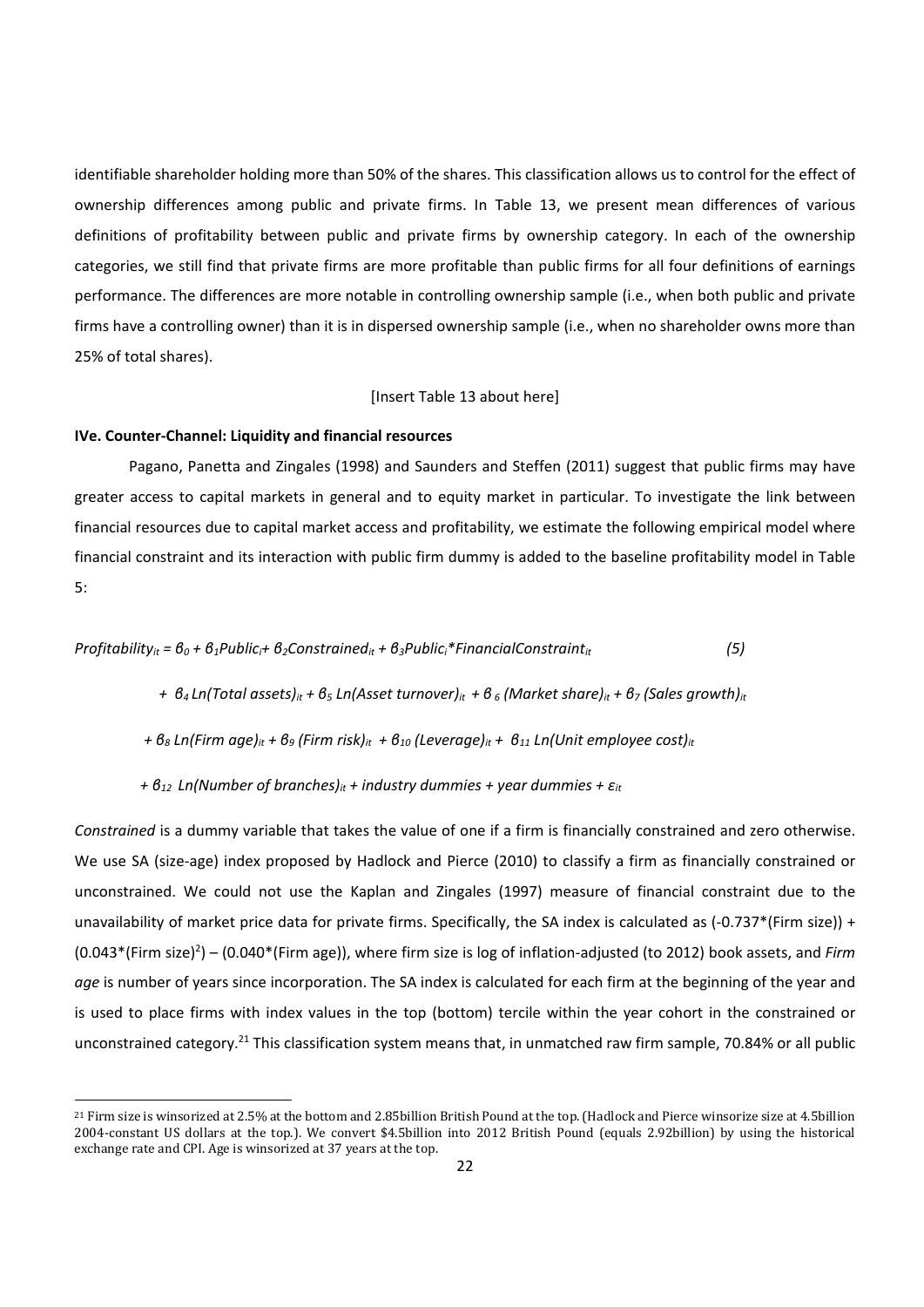firm-year observations in the sample or 32.52% of all private firm observations are classified as unconstrained; 10.53% of public firms or 33.83% of private firms are constrained; and 18.63% of public firms or 33.65% of private firms are neither financially constrained or unconstrained. In the size-industry matched firm sample, however, the breakdowns of public and private firm observations are more comparable for each category: 69.63% of public firms or 73.56% of private firms are unconstrained, 10.93% of public firms or 9.44% of private firms are constrained, and 19.44% or publics or 17.00% of privates are classified neither constrained nor unconstrained.

Table 14 presents the estimation results for equation (5) and the public firm dummy is found to be negative and statistically significant in six out of eight models. We interpret this as further evidence in support of our finding that private firms are on average more profitable than public firms. The financial constraint dummy is positive and significant for all regressions in both unmatched and matched samples, meaning that financially constrained firms (both Public and Private) are more profitable than unconstrained firms in terms of profitability ratios. One argument is that the positive coefficient may reflect the fact that financially constrained firms tend to be smaller and younger firms (in the raw sample), which may also be more profitable firms. Another argument is that financially constrained firms are forced to consider only high positive NPV projects than they may otherwise do, which leads to higher profitability ratios, although their aggregate profits would be much lower. The negative and significant coefficient for the interaction variable between financial constraint and public firm dummy implies that the average profitability is even lower for constrained public firms than constrained private firms. All in all, our main finding that private firms perform better than public firms holds even when we consider financial constraint. [Insert Table 14 about here]

### **V. Conclusion**

Almost the entirety of empirical finance research has been about publicly listed firms. Although private firms are predominant both in numbers and their role in an economy (e.g., jobs, assets), a lack of data has traditionally hampered investigative efforts. With the recent introduction of private firm databases, there is a burgeoning literature of private vs. public firms regarding a specific corporate finance issue such as dividend or investment policy. Still the basic underlying question of how (and why) private firms perform relative to comparable public firms remains an open issue. In this paper, we fill this gap and present a comprehensive analysis of private and public UK firms using a rich dataset from ORBIS covering the period 2003‐2012. Specifically, we establish a stylized fact that private firms outperform public firms under various model and data assumptions. We then investigate three channels through which this result favoring private firms may come about – operational efficiency, R&D investments, and ownership controls, as well as a "counter" channel that favors public firms – financial resources due to market access. First, we show that private firms perform better than public firms due to greater operational efficiency stemming from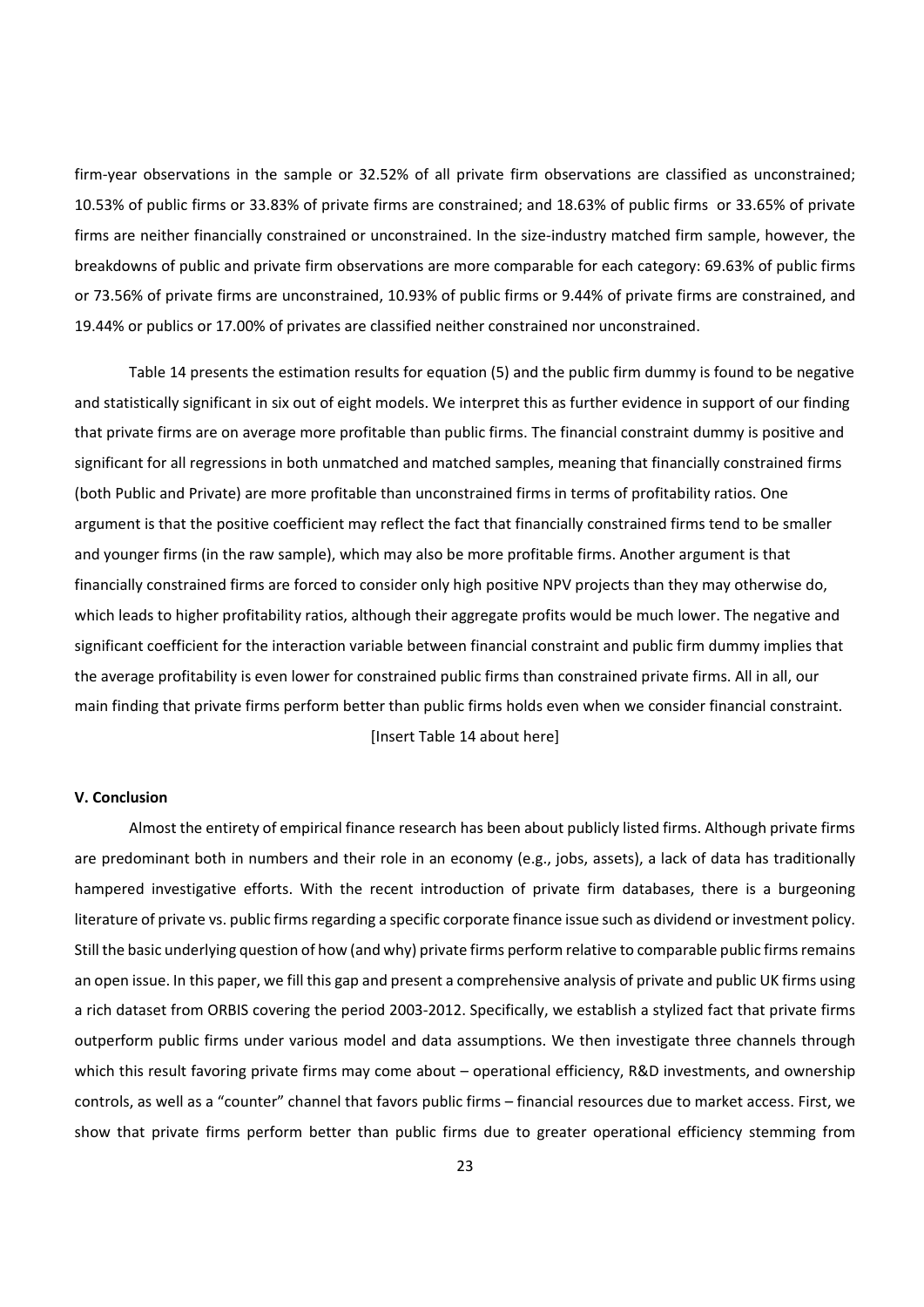managerial flexibility. Second, we show that the superior performance of private vs. public firmsis due to higher R&D investment due to longer time horizon. Third, we report that an increase in controlling ownership *ceteris paribus* increases firm performance, and more so for private firms than public firms. Regarding the two "counter"‐channels, we find that average operating profitability of public firms is even lower than that of private firms when both types of firms are financially constrained. Finally, our stylized fact remains unchanged when we consider the effect of corporate reputation and visibility which favor public firms.

### **References**

Adams, R., Almeida, H., Ferreira, D., 2009. Understanding the relationship between founder CEOs and firm performance. *Journal of Empirical Finance* 16, 136‐150.

Adams, R.B., Almeida, H., Ferreira, D., 2005. Powerful CEOs and their impact on corporate performance. *Review of Financial Studies* 18, 1403‐1432.

Adams, R.B., Ferreira, D., 2009. Women in the boardroom and their impact on governance and performance. *Journal of Financial Economics* 94, 291‐309.

Admati, A R., Pfleiderer, P., 2009. The "Wall Street Walk" and shareholder activism: Exit as a form of voice. *Review of Financial Studies* 22, 2645‐2685.

Agrawal, A., Jaffe, J.F., Mandelker, G.N., 1992. The post‐merger performance of acquiring firms – a reexamination of an anomaly. *Journal of Finance* 47, 1605‐1621.

Akguc, S., Choi, J., 2014. Cash holdings of public and private firms: Evidence from Europe, Temple University Working Paper.

Allee, K., Badertscher, B. and Yohn. T., 2013. Private versus public corporate ownership: Implications for future profitability. Working Paper.

Anderson, R. C. and Reeb, D. M., 2003. Fouding‐family ownership and firm performance: Evidence from the S&P 500, *Journal of Finance* 58, 1301‐1327.

Asker, J. W, Farre‐Mensa, J., Ljungqvist, A., 2014. Comparing the investment behavior of public and private firms. *Review of Financial Studies*, forthcoming.

Badertscher, B., Shroff, N., White, H. D., 2013. Externalities of public firm presence: Evidence from private firms' investment decisions. *Journal of Financial Economics* 109, 682‐706.

Ball, R. and Shivakumar, L., 2005. Earnings quality in UK private firms – comparative loss recognition timeliness. Journal of Accounting & Economics 39, 83‐128.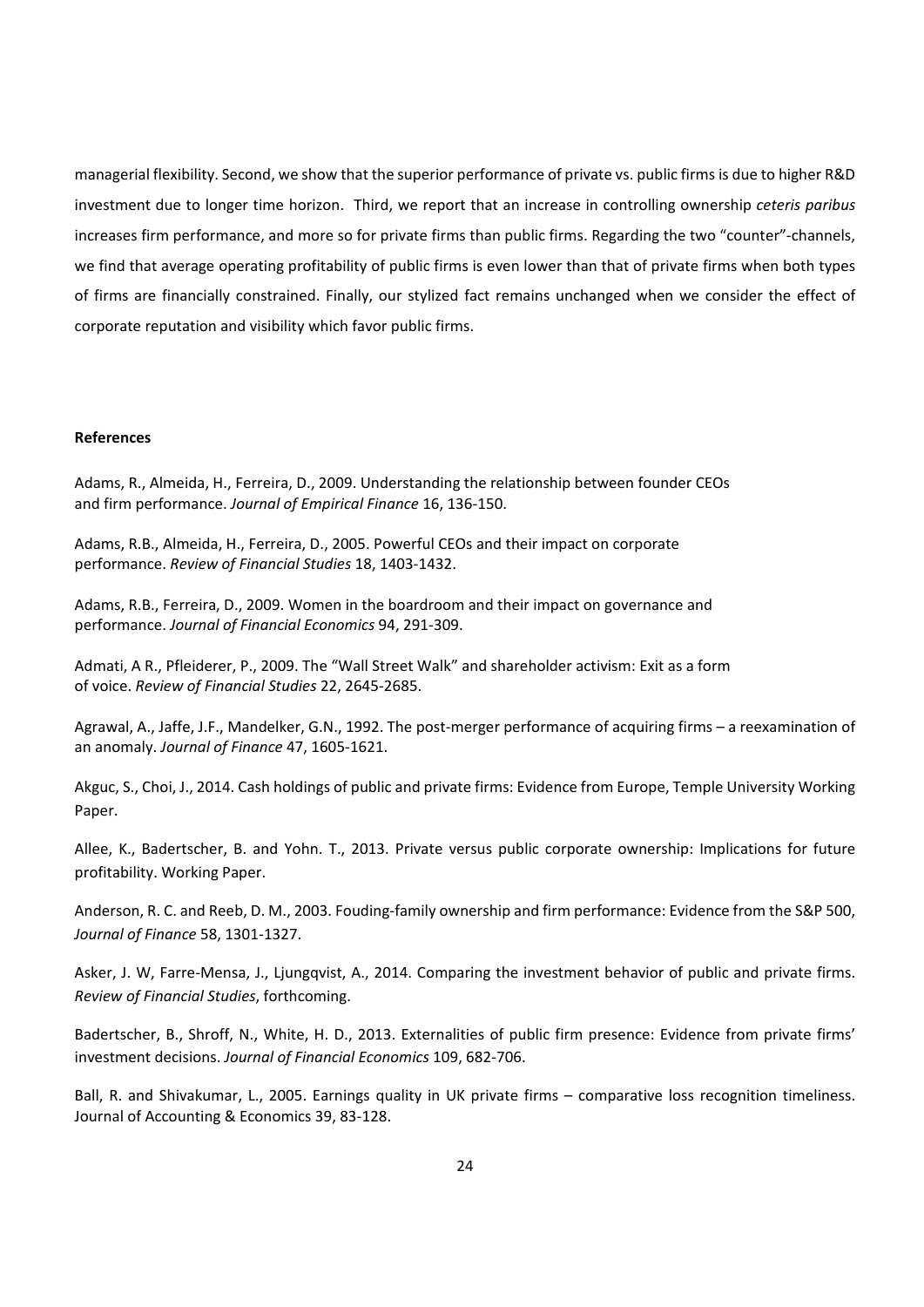Bebchuk, L., Cohen, A., Ferrell, A., 2009. What matters in corporate governance? Review of Financial Studies 22, 783-827

Bekaert, G., Harvey, C., Lundblad, C., Siegel, S., 2013. The European Union, the Euro, and equity market integration. *Journal of Financial Economics* 109, 583‐603.

Bhagat, S., Bolton, B., 2013. Director ownership, governance, and performance. *Journal of Financial and Quantitative Analysis* 48, 105‐135.

Bhide, A., 1993. The hidden costs of stock market liquidity. *Journal of Financial Economics* 34, 31‐ 51.

Billett, M. T., Xue, H., 2007. The takeover deterrent effect of open market share repurchases. *Journal of Finance* 62, 1827‐1850.

Brav, Omer, 2009. Access to capital, capital structure, and the funding of the firm, *Journal of Finance* 64, 263‐208.

Brau, J. C., Fawcett, S. E., 2006. Initial public offerings: An analysis of theory and practice. *Journal of Finance* 59, 399‐ 436.

Buckley, P. J., 2009. The internalization theory of multinational enterprise: A review of the progress of a research agenda after 30 years. *Journal of International Business Studies* 40, 1563‐1580.

Dennis, D.K., McConnell, J.J., 1986. Corporate mergers and security returns. *Journal of Financial Economics* 16, 143‐187.

Faccio, M., McConnell, J.J., Stolin, D., 2006. Returns to acquirers of listed and unlisted targets. *Journal of Financial and Quantitative Analysis* 41, 197‐220.

Farre‐Mensa, J., 2014. Why are most firms privately held? New York University and Harvard Business School, Working Paper.

Gao, H., Lemmon, M., Li, K. 2013. Shareholder monitoring and CEO pay‐performance sensitivity: New evidence from privately‐held firms. Working Paper.

Gao, H., Harford, J., Li, K., 2013. Determinants of corporate cash policy: Insights from private firms. *Journal of Financial Economics* 60, 187–243.

Gao, H., Harford, J., Li, K., 2013. Corporate governance and CEO turnover: Insights from private firms. Working Paper.

Giroud, X., Mueller, H.M., 2010. Does corporate governance matter in competitive industries? *Journal of Financial Economics* 95, 312‐331.

Giroud, X., Mueller, H.M., 2011. Corporate governance, product market competition, and equity prices. *Journal of Finance* 66, 563‐600.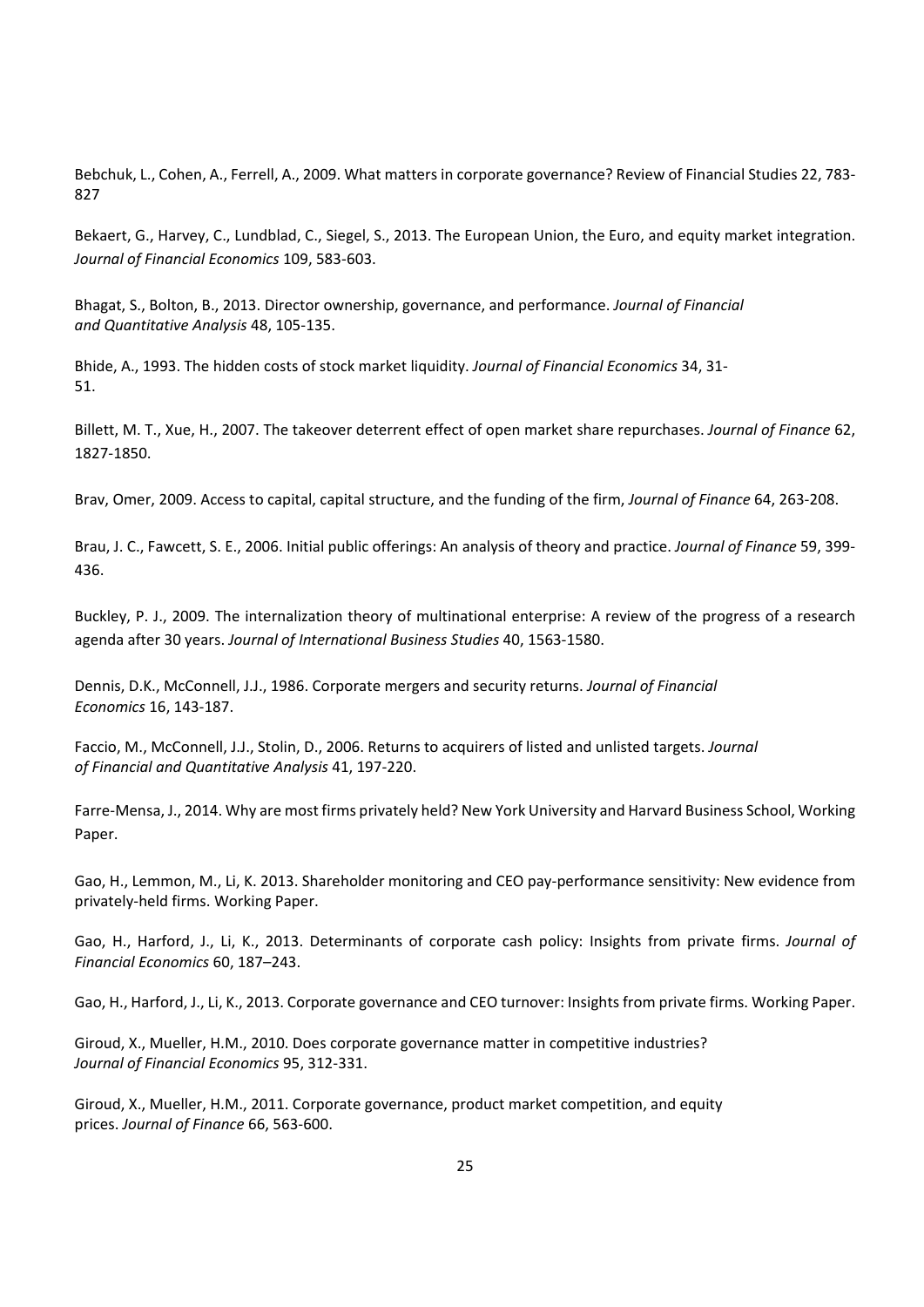Gourieroux, C., Monfort, A., Renault, E., Trognon. A.,1987. Generalized residuals. *Journal of Econometrics* 34, 5‐32.

Graham, J.R., Harvey, C.R., Rajgopal, S., 2005. The economic implications of corporate financial reporting. *Journal of Accounting and Economics* 40, 3‐73.

Hadlock, C. J., Pierce, J. R., 2010. New evidence on measuring financial constraints: moving beyond the KZ index. *Review of Financial Studies* 23, 1909‐1940.

Healy, P.M., Palepu, K.G., Ruback, R.S., 1992. Does corporate performance improver after mergers?. *Journal of Financial Economics* 31, 135‐175

Heckman, James. 1979. Sample selection bias as specification error, Econometrica 47, 153–161.

Hodrick, L. S., 1999. Does stock price elasticity affect corporate financial decisions? *Journal of Financial Economics* 52, 225–256.

Jain, B.A., Kini, O., 1994. The post‐issue operating performance of IPO firms. *Journal of Finance* 49, 1699‐1726.

Jensen, M., Meckling, W., 1976. Theory of the firm, managerial behavior, agency costs and ownership structure. *Journal of Financial Economics* 4, 305‐360.

Kaplan, S., 1989. The effects of management buyouts on operating performance and value. *Journal of Financial Economics* 24, 217‐254.

Kaplan, S., Zingales, L., 1997. Do investment‐cash flow sensitivities provide useful measures of financing constraints. *Quarterly Journal of Economics* 112, 169‐215.

Ke, B., Petroni, K., Safieddine, A., 1999. Ownership concentration and sensitivity of executive pay to accounting performance measures: Evidence from publicly and privately‐held insurance companies. *Journal of Accounting and Economics* 28, 185‐209.

Lamont, O., Polk, C., Saa‐Requejo, J., 2001. Financial constraints and stock returns. *Review of Financial Studies* 14, 529‐554.

Maksimovic, V., Phillips, G., Yang, L. 2013. Private and public merger waves. *Journal of Finance* 68, 2177‐2217.

Michaely, R., Roberts, M. R. , 2011. Corporate dividend policies: Lessons from private firms, *Review of Financial Studies* 25, 711‐746.

Moeller, S.B., Schlingemann, F.P., Stulz, R.M., 2005. Wealth destruction on a massive scale? A study of acquiring‐firm returns in the recent merger wave. *Journal of Finance* 60, 757‐782.

Pagano, M., Panetta, F., Zingales, L., 1998. Why do companies go public? An empirical analysis. *Journal of Finance* 53, 27‐64.

Pastor, L., Taylor, L.A., Veronesi, P., 2009. Entrepreneurial learning, the IPO decision, and the post-IPO drop in firm profitability. *Review of Financial Studies* 22, 3005‐3046.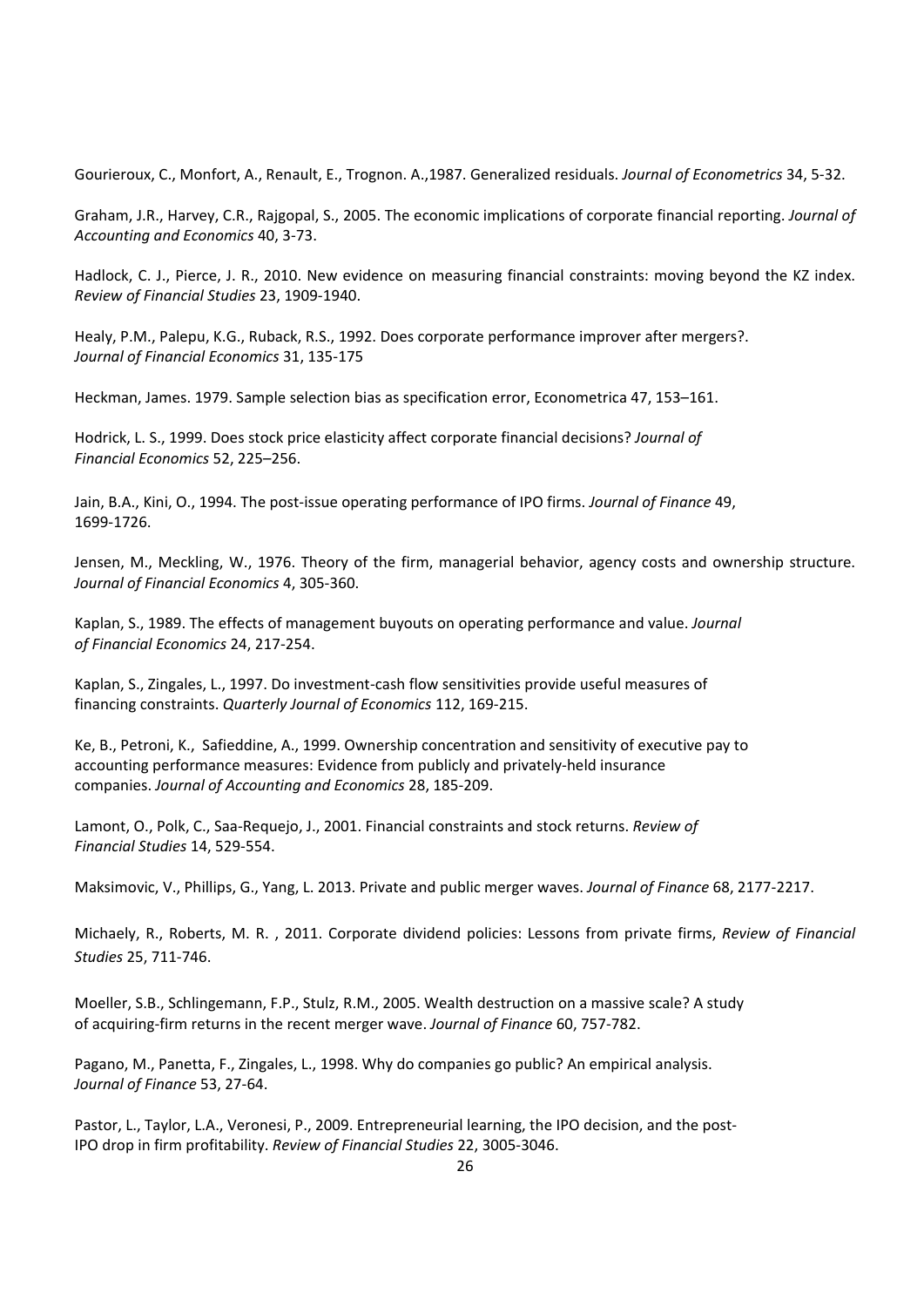Pfeffer, J. and Salancik, G. R., 1978. The External Control of Organization: A Resource Dependence Perspective, New York: Harper and Row.

Pinkowitz, L., Stulz, R., Williamson, R., 2013. Is there a US high cash holdings puzzle after the financial crisis? Ohio State University Fisher College of Business Working Paper.

Saunders, A. and Steffen, S., 2011. The costs of being private: Evidence from the loan market, *Review of Financial Studies* 24, 4091‐4122.

Shleifer, A. and Vishny, R., 1997. A survey of corporate governance, *Journal of Finance* 52, 737‐783.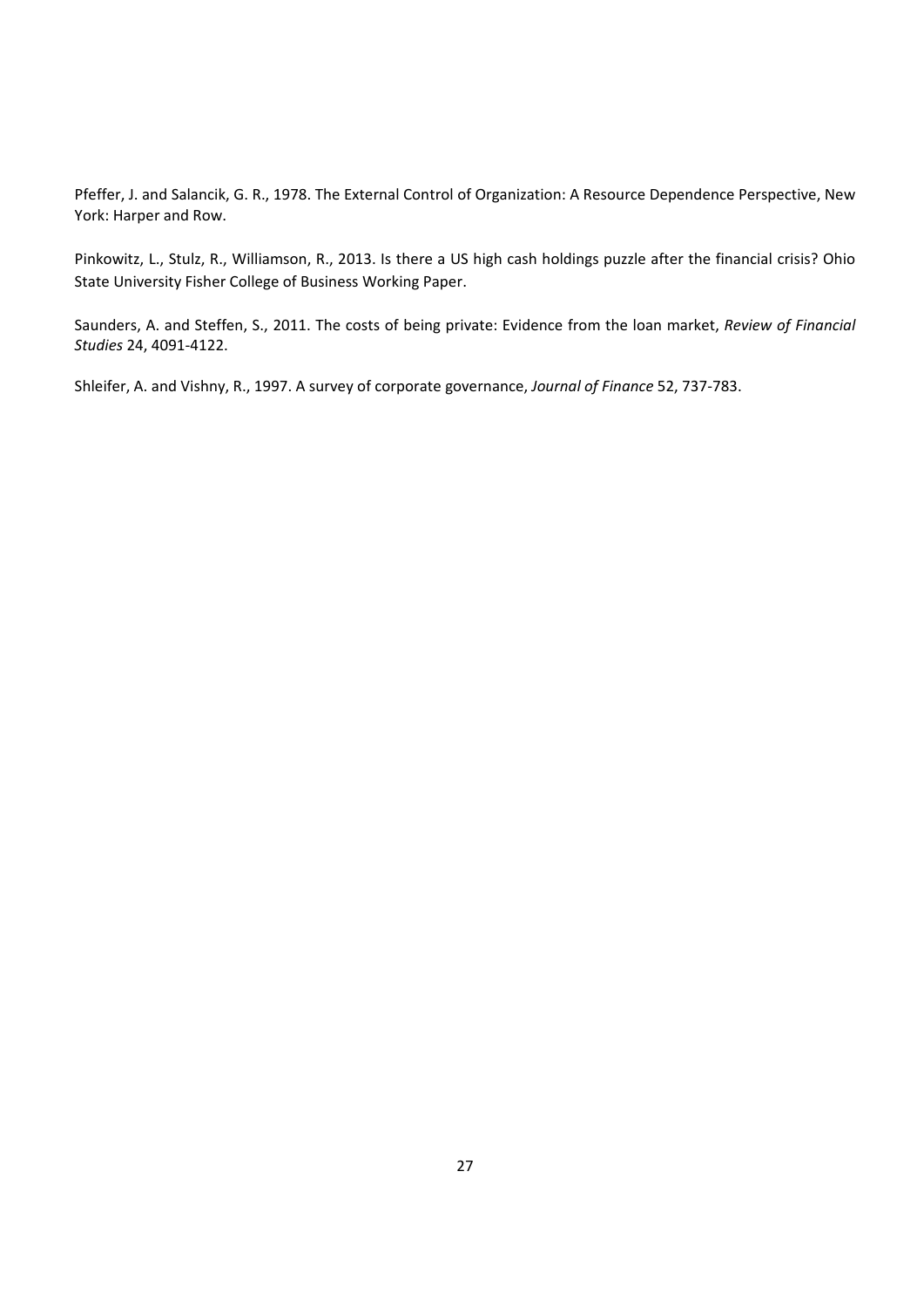# **Table 1:Distribution of Sample Firms by Industry**

This table presents the distribution of public and private firms in the U.K. for 2003‐2012 using Fama‐French industry classifications. Source: Bureau van Dijk's Orbis database.

| Fama and French industry classification | Public firms | $\%$   | Private firms | $\%$    | Total   | %       |
|-----------------------------------------|--------------|--------|---------------|---------|---------|---------|
| 1 Agriculture                           | 69           | 0.022% | 4,558         | 1.428%  | 4,627   | 1.450%  |
| 2 Food products                         | 103          | 0.032% | 6,519         | 2.043%  | 6,622   | 2.075%  |
| 3 Candy and soda                        | 39           | 0.012% | 603           | 0.189%  | 642     | 0.201%  |
| 4 Beer & liquor                         | 80           | 0.025% | 918           | 0.288%  | 998     | 0.313%  |
| 5 Tobacco products                      | 90           | 0.028% | 20            | 0.006%  | 110     | 0.034%  |
| 6 Recreation                            | 39           | 0.012% | 601           | 0.188%  | 640     | 0.201%  |
| 7 Entertainment                         | 152          | 0.048% | 7,074         | 2.217%  | 7,226   | 2.265%  |
| 8 Printing and publishing               | 171          | 0.054% | 4,873         | 1.527%  | 5,044   | 1.581%  |
| 9 Consumer goods                        | 146          | 0.046% | 3,025         | 0.948%  | 3,171   | 0.994%  |
| 10 Apparel                              | 105          | 0.033% | 1,339         | 0.420%  | 1,444   | 0.453%  |
| 11 Healthcare                           | 66           | 0.021% | 4,460         | 1.398%  | 4,526   | 1.418%  |
| 12 Medical equipment                    | 76           | 0.024% | 1,043         | 0.327%  | 1,119   | 0.351%  |
| 13 Pharmaceutical products              | 163          | 0.051% | 1,484         | 0.465%  | 1,647   | 0.516%  |
| 14 Chemicals                            | 163          | 0.051% | 3,985         | 1.249%  | 4,148   | 1.300%  |
| 15 Rubber and plastic products          | 107          | 0.034% | 3,683         | 1.154%  | 3,790   | 1.188%  |
| 16 Textiles                             | 35           | 0.011% | 1,722         | 0.540%  | 1,757   | 0.551%  |
| 17 Construction materials               | 174          | 0.055% | 12,246        | 3.838%  | 12,420  | 3.892%  |
| 18 Construction                         | 285          | 0.089% | 36,756        | 11.519% | 37,041  | 11.608% |
| 19 Steel works, etc.                    | 49           | 0.015% | 2,218         | 0.695%  | 2,267   | 0.710%  |
| 20 Fabricated products                  | $\pmb{0}$    | 0.000% | 478           | 0.150%  | 478     | 0.150%  |
| 21 Machinery                            | 181          | 0.057% | 7,095         | 2.223%  | 7,276   | 2.280%  |
| 22 Electrical equipment                 | 44           | 0.014% | 1,277         | 0.400%  | 1,321   | 0.414%  |
| 23 Automobiles and trucks               | 73           | 0.023% | 3,861         | 1.210%  | 3,934   | 1.233%  |
| 24 Aircraft                             | 30           | 0.009% | 481           | 0.151%  | 511     | 0.160%  |
| 25 Shipbuilding, railroad equipment     | $\pmb{0}$    | 0.000% | 292           | 0.092%  | 292     | 0.092%  |
| 26 Defense                              | $\pmb{0}$    | 0.000% | 98            | 0.031%  | 98      | 0.031%  |
| 27 Precious metals                      | 153          | 0.048% | 109           | 0.034%  | 262     | 0.082%  |
| 28 Non-metallic and ind. metal mining   | 159          | 0.050% | 1,182         | 0.370%  | 1,341   | 0.420%  |
| 29 Coal                                 | 48           | 0.015% | 105           | 0.033%  | 153     | 0.048%  |
| 30 Petroleum and natural Gas            | 289          | 0.091% | 3,295         | 1.033%  | 3,584   | 1.123%  |
| 32 Communication                        | 311          | 0.097% | 3,768         | 1.181%  | 4,079   | 1.278%  |
| 33 Personal services                    | 94           | 0.029% | 16,148        | 5.061%  | 16,242  | 5.090%  |
| 34 Business services                    | 1,673        | 0.524% | 61,897        | 19.398% | 63,570  | 19.922% |
| 35 Computers                            | 81           | 0.025% | 841           | 0.264%  | 922     | 0.289%  |
| 36 Electronic equipment                 | 354          | 0.111% | 3,801         | 1.191%  | 4,155   | 1.302%  |
| 37 Measuring and control equipment      | 70           | 0.022% | 184           | 0.058%  | 254     | 0.080%  |
| 38 Business supplies                    | 83           | 0.026% | 2,061         | 0.646%  | 2,144   | 0.672%  |
| 39 Shipping containers                  | 30           | 0.009% | 1,873         | 0.587%  | 1,903   | 0.596%  |
| 40 Transportation                       | 191          | 0.060% | 17,413        | 5.457%  | 17,604  | 5.517%  |
| 41Wholesale                             | 307          | 0.096% | 54,645        | 17.125% | 54,952  | 17.221% |
| 42 Retail                               | 288          | 0.090% | 13,797        | 4.324%  | 14,085  | 4.414%  |
| 43 Restaurants, hotels, motels          | 174          | 0.055% | 9,037         | 2.832%  | 9,211   | 2.887%  |
| 48 Other                                | 85           | 0.027% | 11,511        | 3.607%  | 11,596  | 3.634%  |
| All industries (N)                      | 6,740        | 2.112% | 312,356       | 97.888% | 319,096 | 100%    |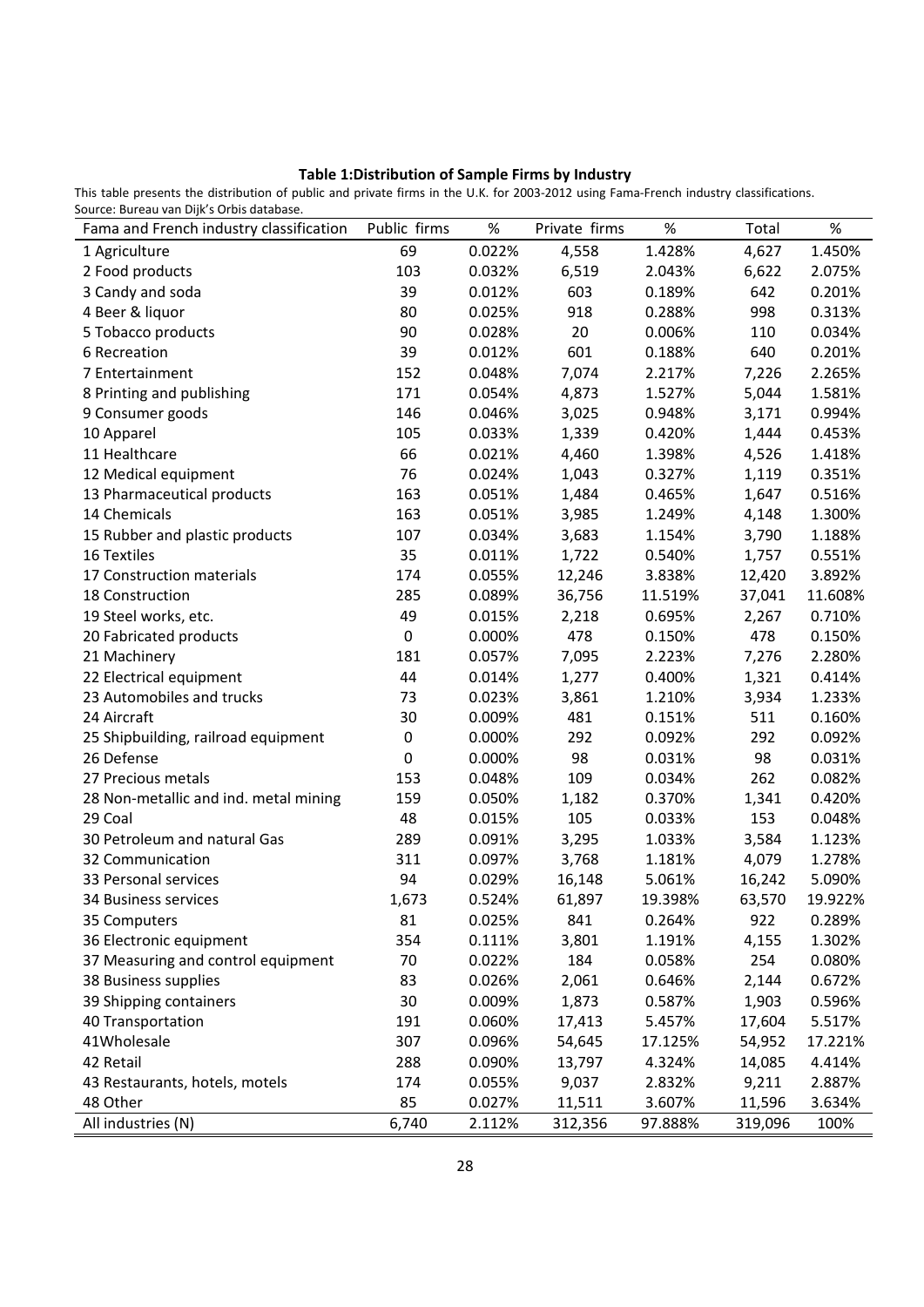#### **Table 2: Descriptive Statistics on Firm Characteristics**

This table presents descriptive statistics for raw sample of public and private firms in U.K. from 2003 to 2012 obtained from Bureau van Dijk's Orbis database. See Appendix A for detailed variable descriptions. All monetary values are expressed in 2012 constant price, in million British pound. All continuous variables are winsorized at 2.5% at each tail to reduce the impact of outliers. \*\*\*, \*\*, \* represent significance at 1%, 5% and 10% levels, respectively.

#### Panel A: Descriptive statistics – raw sample ?what is asset intensity? Is this in the variable definition? ?make sure all variables are exact throught out the paper?

|                      |      |        | <b>Public firms</b> |         |        |        | <b>Private firms</b> |         |                   |                   |
|----------------------|------|--------|---------------------|---------|--------|--------|----------------------|---------|-------------------|-------------------|
|                      |      |        |                     |         |        |        |                      |         | <b>Difference</b> | <b>Difference</b> |
|                      | N    | mean   | median              | sd      | N      | mean   | median               | sd      | in means          | in medians        |
| Total assets         | 6433 | 919.4  | 81.4                | 2,345.6 | 312189 | 36.6   | 8.2                  | 84.8    | 882.8 ***         | 73.2 ***          |
| Revenue              | 6377 | 871.5  | 78.2                | 2,248.9 | 249853 | 44.5   | 15.3                 | 81.6    | 827.0***          | 62.9***           |
| Fixed asset          | 6433 | 0.523  | 0.535               | 0.241   | 312189 | 0.279  | 0.189                | 0.274   | $0.245***$        | $0.346***$        |
| Intangible asset     | 6418 | 0.227  | 0.151               | 0.226   | 285046 | 0.027  | 0.000                | 0.077   | $0.201***$        | $0.151***$        |
| Tangible fixed asset | 6420 | 0.227  | 0.142               | 0.231   | 291267 | 0.229  | 0.131                | 0.247   | $-0.002$          | $0.011***$        |
| Current asset        | 6433 | 0.477  | 0.465               | 0.241   | 312189 | 0.721  | 0.811                | 0.274   | $-0.245***$       | $-0.346***$       |
| Inventory            | 6429 | 0.086  | 0.036               | 0.106   | 303906 | 0.138  | 0.065                | 0.173   | $-0.052***$       | $-0.029***$       |
| Accounts receivable  | 6433 | 0.153  | 0.132               | 0.125   | 308492 | 0.197  | 0.150                | 0.198   | $-0.044***$       | $-0.018***$       |
| Cash and equivalents | 6326 | 0.150  | 0.095               | 0.160   | 283431 | 0.140  | 0.069                | 0.172   | $0.010***$        | $0.026***$        |
| Cash flow            | 6361 | 0.066  | 0.083               | 0.125   | 251227 | 0.096  | 0.081                | 0.094   | $-0.030***$       | $0.002**$         |
| Accounts payable     | 6433 | 0.102  | 0.076               | 0.088   | 305236 | 0.132  | 0.079                | 0.148   | $-0.030***$       | $-0.003*$         |
| Short-term debt      | 6422 | 0.043  | 0.013               | 0.071   | 302910 | 0.160  | 0.075                | 0.206   | $-0.117***$       | $-0.062***$       |
| Long-term debt       | 6098 | 0.113  | 0.057               | 0.140   | 227908 | 0.107  | 0.011                | 0.184   | $0.006***$        | $0.047***$        |
| Total debt           | 6087 | 0.157  | 0.124               | 0.155   | 224862 | 0.250  | 0.187                | 0.241   | $-0.093***$       | $-0.063***$       |
| Working capital      | 6433 | 0.161  | 0.128               | 0.221   | 312181 | 0.243  | 0.207                | 0.293   | $-0.082***$       | $-0.079***$       |
| Net working capital  | 6326 | 0.008  | $-0.006$            | 0.163   | 283429 | 0.091  | 0.073                | 0.272   | $-0.083***$       | $-0.079***$       |
| Capital Intensity    | 6285 | 0.033  | 0.006               | 0.080   | 241560 | 0.018  | 0.001                | 0.052   | $0.015***$        | $0.005***$        |
| Asset intensity      | 6325 | 21.593 | 6.984               | 35.062  | 229223 | 82.898 | 12.765               | 205.648 | $-61.306***$      | $-5.781***$       |
| Market share         | 6377 | 0.002  | 0.000               | 0.005   | 249853 | 0.000  | 0.000                | 0.000   | $0.002***$        | $0.000***$        |
| Firm risk            | 5028 | 0.306  | 0.214               | 0.274   | 175901 | 0.224  | 0.163                | 0.194   | $0.081***$        | $0.050***$        |
| R&D                  | 2579 | 0.055  | 0.020               | 0.085   | 6860   | 0.045  | 0.017                | 0.071   | $0.010***$        | $0.003***$        |
| Number of employees  | 6285 | 6942   | 484                 | 28987   | 241841 | 353    | 85                   | 2656    | 6,588.7***        | 399.0***          |
| Firm age             | 6377 | 31.149 | 17.000              | 33.000  | 312151 | 24.953 | 19.000               | 20.965  | $6.2***$          | $-2.00***$        |
| Number of branches   | 6433 | 13.715 | 1.000               | 65.502  | 312189 | 2.553  | 0.000                | 21.906  | $11.2***$         | $1.00***$         |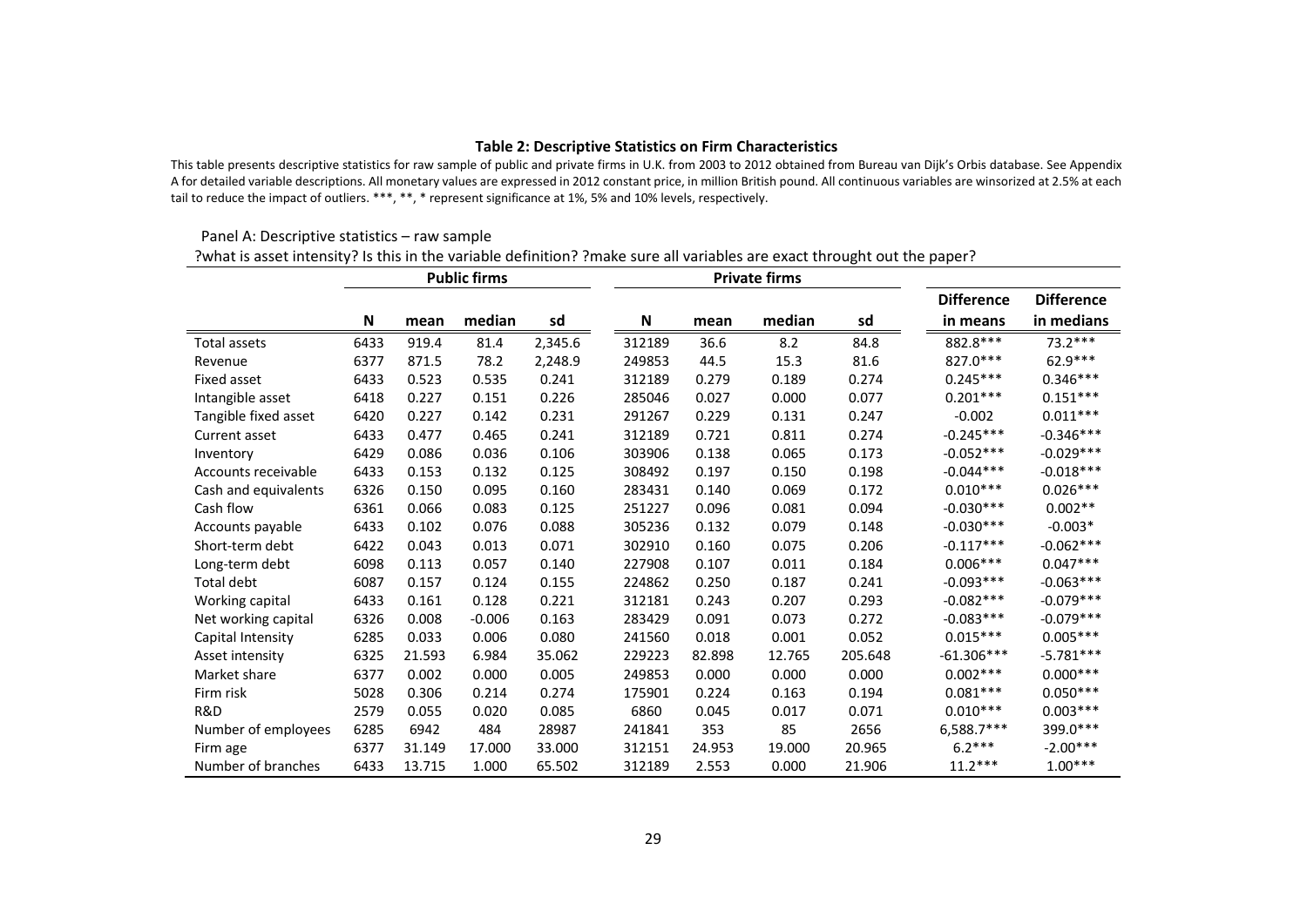#### **Table 2: Descriptive Statistics (Continued)**

|                        |      |        | <b>Public firms</b> |         |                           |        | <b>Private firms</b> |         |                               |                                 |
|------------------------|------|--------|---------------------|---------|---------------------------|--------|----------------------|---------|-------------------------------|---------------------------------|
|                        | N    | Mean   | median              | sd      | $\boldsymbol{\mathsf{N}}$ | mean   | median               | sd      | <b>Difference</b><br>in means | <b>Difference</b><br>in medians |
| <b>Total assets</b>    | 6455 | 554.8  | 70.2                | 1,297.9 | 6455                      | 521.4  | 70.7                 | 1,199.7 | 33.5                          | $-0.5$                          |
| Revenue                | 6389 | 522.4  | 64.4                | 1,213.9 | 5981                      | 348.3  | 60.7                 | 816.0   | $174.1***$                    | 3.7                             |
| Fixed asset            | 6455 | 0.514  | 0.522               | 0.244   | 6455                      | 0.363  | 0.304                | 0.302   | $0.150***$                    | $0.218***$                      |
| Intangible fixed asset | 6433 | 0.227  | 0.149               | 0.228   | 6000                      | 0.057  | 0.000                | 0.128   | $0.170***$                    | $0.149***$                      |
| Tangible fixed asset   | 6437 | 0.222  | 0.134               | 0.231   | 6103                      | 0.228  | 0.126                | 0.251   | $-0.006$                      | $0.007***$                      |
| Current asset          | 6455 | 0.486  | 0.478               | 0.244   | 6455                      | 0.637  | 0.696                | 0.302   | $-0.150***$                   | $-0.218***$                     |
| Inventory              | 6451 | 0.085  | 0.030               | 0.106   | 6299                      | 0.100  | 0.031                | 0.140   | $-0.015***$                   | $-0.001***$                     |
| Accounts receivable    | 6455 | 0.157  | 0.136               | 0.127   | 6407                      | 0.142  | 0.089                | 0.156   | $0.015***$                    | $0.047***$                      |
| Cash and equivalents   | 6338 | 0.157  | 0.099               | 0.167   | 5740                      | 0.106  | 0.046                | 0.143   | $0.051***$                    | $0.054***$                      |
| Cash flow              | 6380 | 0.062  | 0.081               | 0.130   | 5616                      | 0.090  | 0.076                | 0.096   | $-0.028***$                   | $0.005***$                      |
| Accounts payable       | 6455 | 0.102  | 0.076               | 0.089   | 6346                      | 0.089  | 0.049                | 0.110   | $0.013***$                    | $0.027***$                      |
| Short-term debt        | 6444 | 0.042  | 0.012               | 0.072   | 6320                      | 0.200  | 0.104                | 0.234   | $-0.157***$                   | $-0.092***$                     |
| Long-term debt         | 6086 | 0.111  | 0.050               | 0.141   | 5252                      | 0.133  | 0.013                | 0.210   | $-0.022***$                   | $0.036***$                      |
| Total debt             | 6075 | 0.154  | 0.118               | 0.157   | 5188                      | 0.315  | 0.265                | 0.259   | $-0.161***$                   | $-0.147***$                     |
| Working capital        | 6455 | 0.169  | 0.134               | 0.226   | 6455                      | 0.209  | 0.179                | 0.312   | $-0.040***$                   | $-0.045***$                     |
| Net working capital    | 6338 | 0.010  | $-0.006$            | 0.164   | 5740                      | 0.099  | 0.077                | 0.291   | $-0.089***$                   | $-0.083***$                     |
| Capital Intensity      | 6297 | 0.032  | 0.006               | 0.075   | 5470                      | 0.112  | 0.002                | 0.391   | $-0.080***$                   | $0.003***$                      |
| Asset intensity        | 6337 | 22.592 | 7.363               | 36.583  | 5472                      | 49.906 | 7.973                | 127.630 | $-27.314***$                  | $-0.609***$                     |
| Market share           | 6389 | 0.0011 | 0.0001              | 0.002   | 5981                      | 0.0008 | 0.0001               | 0.002   | $0.0003***$                   | 0.000                           |
| Firm risk              | 4894 | 0.309  | 0.215               | 0.277   | 4407                      | 0.244  | 0.168                | 0.227   | $0.065***$                    | $0.047***$                      |
| R&D                    | 2474 | 0.058  | 0.022               | 0.087   | 424                       | 0.033  | 0.013                | 0.056   | $0.025***$                    | $0.009***$                      |
| Number of employees    | 6297 | 5164   | 425                 | 24229   | 5482                      | 2933   | 248                  | 13322   | 2,231.0***                    | $177.5***$                      |
| Firm age               | 6403 | 29.625 | 16.000              | 32.293  | 6451                      | 28.992 | 21.000               | 25.858  | 0.6                           | $-5.00***$                      |
| Number of branches     | 6455 | 13.304 | 1.000               | 65.132  | 6455                      | 14.970 | 0.000                | 71.376  | $-1.7$                        | $1.00***$                       |

Panel B: Descriptive statistics – matched sample

?add <sup>a</sup> sentence about the matching method?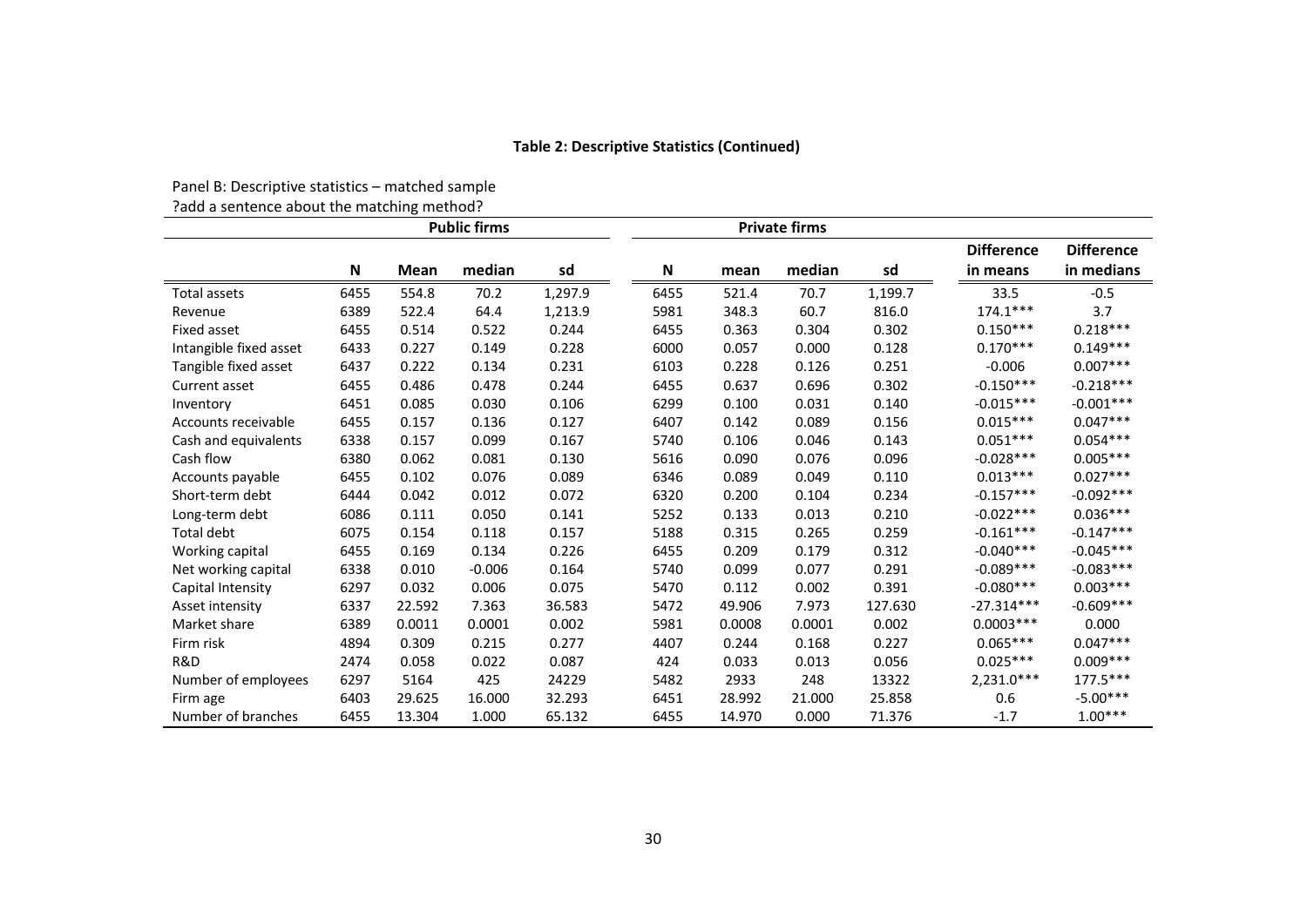#### **Table 3: Data Correlation Matrix**

Panel A: Pairwise correlation matrix – raw sample

|                           |            | 7          | 3          | 4          | 5.         | 6          |            | 8          | 9          |
|---------------------------|------------|------------|------------|------------|------------|------------|------------|------------|------------|
| 1 Public                  |            |            |            |            |            |            |            |            |            |
| 2 Ln(Total assets)        | $0.2245*$  | 1          |            |            |            |            |            |            |            |
| 3 Ln(Asset tunover)       | $-0.0587*$ | $-0.2165*$ |            |            |            |            |            |            |            |
| 4 Market share            | $0.3341*$  | $0.3174*$  | $-0.0471*$ |            |            |            |            |            |            |
| 5 Sales growth            | $0.0511*$  | $0.0420*$  | $0.0873*$  | $0.0121*$  | 1          |            |            |            |            |
| 6 Ln(Firm age)            | $0.0050*$  | $0.1104*$  | $-0.1113*$ | $0.0430*$  | $-0.1434*$ |            |            |            |            |
| 7 Firm risk               | $0.0680*$  | $0.0353*$  | $0.0986*$  | $-0.0258*$ | $0.2336*$  | $-0.2149*$ | 1          |            |            |
| 8 Leverage                | $-0.0624*$ | $0.2910*$  | $-0.2122*$ | $-0.0052*$ | $0.0199*$  | $-0.1360*$ | $0.0839*$  |            |            |
| 9 Ln(Unit employee cost)  | $0.0117*$  | $0.1199*$  | $0.3359*$  | $-0.0134*$ | $0.0790*$  | $-0.0497*$ | $0.2012*$  | $-0.0868*$ |            |
| 10 Ln(Number of branches) | $0.0990*$  | $0.3057*$  | $-0.0889*$ | $0.1683*$  | $-0.0350*$ | $0.2178*$  | $-0.0953*$ | $0.0357*$  | $-0.1476*$ |

Panel B: Pairwise correlation matrix – matched sample

|                           |            |            | 3          | 4          | 5          | 6          |            | 8          | q          |
|---------------------------|------------|------------|------------|------------|------------|------------|------------|------------|------------|
| 1 Public                  |            |            |            |            |            |            |            |            |            |
| 2 Ln(Total assets)        | 0.0042     | 1          |            |            |            |            |            |            |            |
| 3 Ln(Asset tunover)       | $-0.0371*$ | $-0.2239*$ |            |            |            |            |            |            |            |
| 4 Market share            | $0.0690*$  | $0.5469*$  | $-0.0817*$ |            |            |            |            |            |            |
| 5 Sales growth            | $0.0877*$  | $-0.0426*$ | $0.0246*$  | $-0.0588*$ | 1          |            |            |            |            |
| 6 Ln(Firm age)            | $-0.0738*$ | $0.2017*$  | $-0.0629*$ | $0.1473*$  | $-0.2153*$ |            |            |            |            |
| 7 Firm risk               | $0.1265*$  | $-0.1393*$ | $-0.0416*$ | $-0.1690*$ | $0.4193*$  | $-0.3259*$ |            |            |            |
| 8 Leverage                | $-0.3568*$ | $0.2803*$  | $-0.1807*$ | $0.0823*$  | $-0.0329*$ | $-0.0332*$ | $-0.0746*$ |            |            |
| 9 Ln(Unit employee cost)  | $-0.0992*$ | $-0.0288*$ | $0.2755*$  | $-0.1661*$ | $0.0390*$  | $-0.0841*$ | $0.1337*$  | $-0.0348*$ |            |
| 10 Ln(Number of branches) | $0.0353*$  | $0.4197*$  | $-0.1078*$ | $0.3647*$  | $-0.1015*$ | $0.2992*$  | $-0.2185*$ | $0.0875*$  | $-0.2479*$ |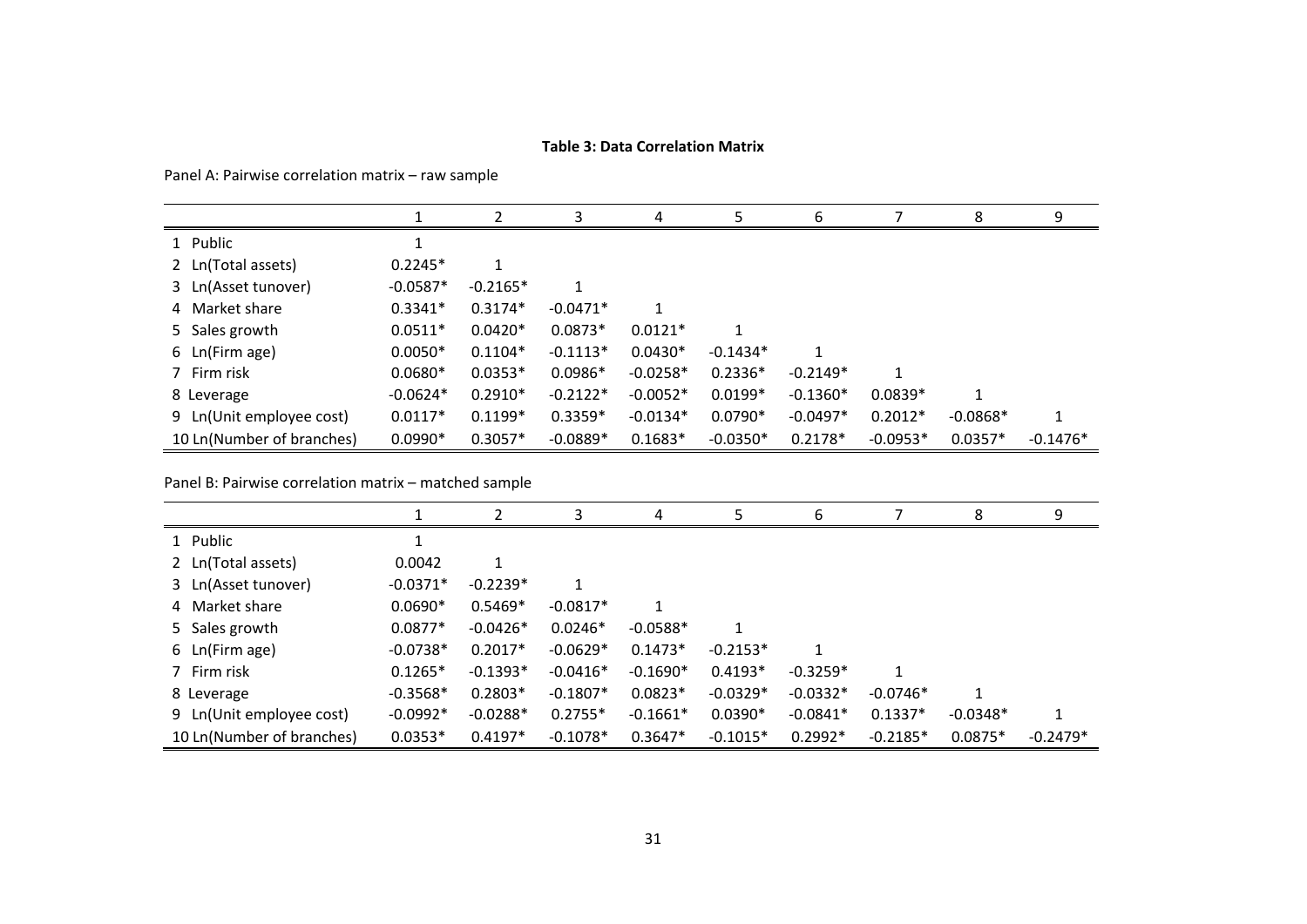#### **Table 4: Univariate Analysis of Performance of Public vs. Private Firms**

?add note on significance level notations? Panel A: Performance statistics‐ raw sample

|                         |      |        | <b>Public Firms</b> |        |        |        | <b>Private Firms</b> |         |                   |                   |
|-------------------------|------|--------|---------------------|--------|--------|--------|----------------------|---------|-------------------|-------------------|
|                         |      |        |                     |        |        |        |                      |         | <b>Difference</b> | <b>Difference</b> |
|                         | N    | mean   | median              | sd     | N      | mean   | median               | sd      | in means          | in medians        |
| Profitability           |      |        |                     |        |        |        |                      |         |                   |                   |
| <b>ROA EBITDA</b>       | 6341 | 0.091  | 0.105               | 0.132  | 251461 | 0.112  | 0.096                | 0.114   | $-0.021***$       | $0.009***$        |
| <b>ROA EBIT</b>         | 6404 | 0.037  | 0.065               | 0.151  | 274589 | 0.076  | 0.059                | 0.112   | $-0.039***$       | $0.006***$        |
| ROA Net income          | 6428 | 0.011  | 0.042               | 0.149  | 275351 | 0.061  | 0.045                | 0.092   | $-0.050***$       | $-0.002***$       |
| <b>ROE EBITDA</b>       | 6340 | 0.254  | 0.236               | 0.360  | 251269 | 0.442  | 0.273                | 0.659   | $-0.188***$       | $-0.037***$       |
| <b>ROE EBIT</b>         | 6403 | 0.111  | 0.142               | 0.378  | 274064 | 0.288  | 0.177                | 0.579   | $-0.177***$       | $-0.034***$       |
| <b>ROE Net income</b>   | 6427 | 0.031  | 0.097               | 0.375  | 275155 | 0.201  | 0.132                | 0.401   | $-0.169***$       | $-0.035***$       |
| Cash Flow / Op. revenue | 6282 | 0.023  | 0.081               | 0.391  | 228443 | 0.080  | 0.051                | 0.107   | $-0.057***$       | $0.029***$        |
| Sales-to-equity         | 6376 | 3.419  | 1.984               | 4.254  | 249217 | 11.368 | 4.453                | 20.665  | $-7.949***$       | $-2.469***$       |
| <b>Efficiency</b>       |      |        |                     |        |        |        |                      |         |                   |                   |
| Asset efficiency        | 5605 | 21.466 | 7.241               | 34.2   | 196678 | 76.428 | 12.907               | 181.852 | $-54.962***$      | $-5.666***$       |
| Inventory efficiency    | 4472 | 34.971 | 5.831               | 89.005 | 148966 | 59.153 | 9.454                | 151.073 | $-24.182***$      | $-3.623***$       |
| Collection period       | 5480 | 53.455 | 51.624              | 32.913 | 196950 | 48.063 | 46.503               | 32.775  | $5.392***$        | $5.121***$        |
| Credit period           | 5574 | 38.489 | 29.771              | 34.296 | 200708 | 29.465 | 24.721               | 23.129  | $9.024***$        | $5.051***$        |
| Interest coverage       | 5478 | 19.235 | 4.810               | 53.683 | 198080 | 37.750 | 5.040                | 92.019  | $-18.514***$      | $-0.230**$        |
| Productivity            |      |        |                     |        |        |        |                      |         |                   |                   |
| EBIT per employee       | 6266 | 0.008  | 0.007               | 0.058  | 241030 | 0.018  | 0.006                | 0.041   | $-0.009***$       | $0.001***$        |
| EBITDA per employee     | 6230 | 0.023  | 0.012               | 0.068  | 231511 | 0.021  | 0.009                | 0.038   | $0.002***$        | $0.003***$        |
| Net income per employee | 6285 | 0.002  | 0.005               | 0.050  | 240845 | 0.015  | 0.005                | 0.036   | $-0.013***$       | 0.000             |
| Revenue per employee    | 6243 | 0.190  | 0.125               | 0.195  | 218811 | 0.377  | 0.166                | 0.628   | $-0.186***$       | $-0.042***$       |
| Cost of employee        |      |        |                     |        |        |        |                      |         |                   |                   |
| / Op. revenue           | 6187 | 0.303  | 0.256               | 0.221  | 220165 | 0.237  | 0.197                | 0.173   | $0.066***$        | $0.059***$        |
| Equity per employee     | 6285 | 0.194  | 0.064               | 0.413  | 241840 | 0.114  | 0.038                | 0.236   | $0.081***$        | $0.027***$        |
| Unit employee cost      | 6227 | 0.039  | 0.034               | 0.023  | 237905 | 0.036  | 0.031                | 0.020   | $0.003***$        | $0.003***$        |
| <b>Structural</b>       |      |        |                     |        |        |        |                      |         |                   |                   |
| Liquidity               | 6426 | 1.583  | 1.100               | 1.508  | 298417 | 1.653  | 1.130                | 1.768   | $-0.069***$       | $-0.030**$        |
| Current ratio           | 6433 | 1.923  | 1.416               | 1.616  | 307492 | 2.130  | 1.398                | 2.263   | $-0.207***$       | $0.019*$          |
| Equity / Asset          | 6433 | 0.501  | 0.495               | 0.211  | 312188 | 0.405  | 0.376                | 0.254   | $0.095***$        | $0.118***$        |
| Debt-to-equity          | 6352 | 0.692  | 0.391               | 0.855  | 280965 | 1.098  | 0.461                | 1.559   | $-0.406***$       | $-0.070***$       |
| Growth                  |      |        |                     |        |        |        |                      |         |                   |                   |
| Sales growth            | 5575 | 0.179  | 0.082               | 0.470  | 202670 | 0.084  | 0.047                | 0.294   | $0.095***$        | $0.035***$        |
| Gross Investment        | 5683 | 0.088  | 0.020               | 0.230  | 267571 | 0.017  | 0.000                | 0.087   | $0.072***$        | $0.020***$        |
| Fixed asset growth      | 5660 | 0.253  | 0.046               | 0.706  | 250407 | 0.112  | $-0.014$             | 0.572   | $0.140***$        | $0.060***$        |
| Employee growth         | 5520 | 0.091  | 0.035               | 0.277  | 198852 | 0.028  | 0.004                | 0.159   | $0.064***$        | $0.031***$        |
| Volatility              |      |        |                     |        |        |        |                      |         |                   |                   |
| Earnings volatility     | 6430 | 0.251  | 0.180               | 0.210  | 299678 | 0.445  | 0.304                | 0.452   | $-0.194***$       | $-0.123***$       |
| Cash flow volatility    | 6420 | 0.091  | 0.052               | 0.103  | 283085 | 0.070  | 0.050                | 0.063   | $0.021***$        | 0.001             |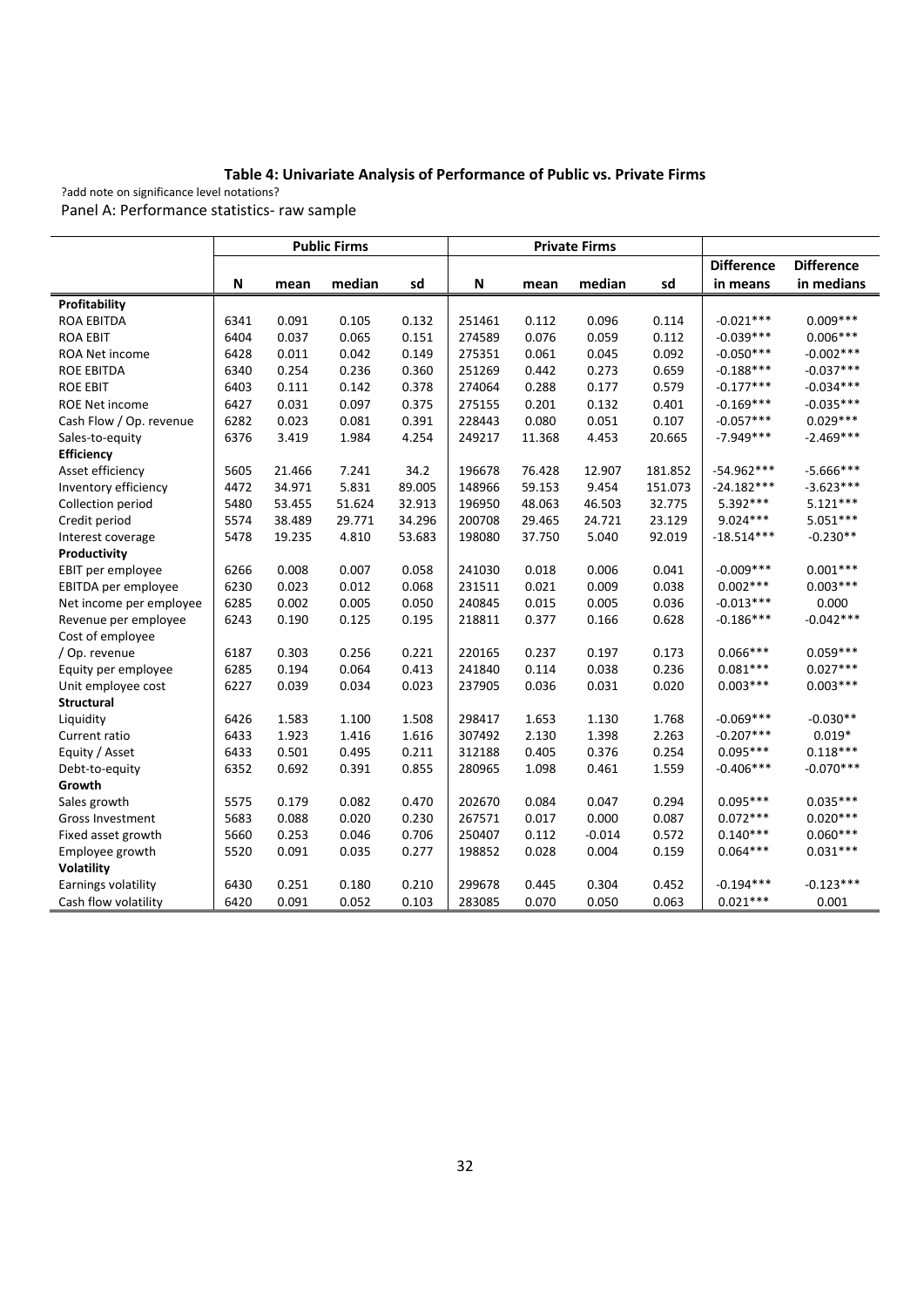# Panel B: Performance statistics‐ m*atched sample*

|                         |      |        | <b>Public firms</b> |        |      |        | <b>Private firms</b> |         |                   |                   |
|-------------------------|------|--------|---------------------|--------|------|--------|----------------------|---------|-------------------|-------------------|
|                         |      |        |                     |        |      |        |                      |         | <b>Difference</b> | <b>Difference</b> |
|                         | N    | mean   | median              | sd     | N    | mean   | median               | sd      | in means          | in medians        |
| Profitability           |      |        |                     |        |      |        |                      |         |                   |                   |
| ROA EBITDA              | 6360 | 0.087  | 0.103               | 0.135  | 5626 | 0.103  | 0.087                | 0.111   | $-0.016***$       | $0.016***$        |
| <b>ROA EBIT</b>         | 6425 | 0.033  | 0.063               | 0.154  | 6223 | 0.063  | 0.048                | 0.103   | $-0.030***$       | $0.015***$        |
| ROA Net income          | 6449 | 0.007  | 0.041               | 0.152  | 6269 | 0.052  | 0.038                | 0.090   | $-0.045***$       | $0.003**$         |
| <b>ROE EBITDA</b>       | 6359 | 0.245  | 0.227               | 0.366  | 5617 | 0.447  | 0.251                | 0.749   | $-0.202***$       | $-0.024***$       |
| <b>ROE EBIT</b>         | 6424 | 0.104  | 0.138               | 0.381  | 6210 | 0.266  | 0.148                | 0.586   | $-0.162***$       | $-0.011**$        |
| <b>ROE Net income</b>   | 6448 | 0.026  | 0.092               | 0.375  | 6265 | 0.174  | 0.115                | 0.393   | $-0.148***$       | $-0.023***$       |
| Cash Flow / Op. revenue | 6289 | 0.008  | 0.078               | 0.424  | 5461 | 0.109  | 0.072                | 0.166   | $-0.102***$       | $0.005**$         |
| Sales-to-equity         | 6388 | 3.447  | 1.979               | 4.325  | 5964 | 8.516  | 2.918                | 17.336  | $-5.069***$       | $-0.939***$       |
| <b>Efficiency</b>       |      |        |                     |        |      |        |                      |         |                   |                   |
| Asset efficiency        | 5529 | 22.425 | 7.648               | 35.288 | 4742 | 46.958 | 7.954                | 114.281 | $-24.534***$      | $-0.306$          |
| Inventory efficiency    | 4355 | 37.249 | 6.045               | 95.643 | 3334 | 63.240 | 8.809                | 182.545 | $-25.991***$      | $-2.764***$       |
| Collection period       | 5408 | 54.183 | 52.145              | 33.465 | 4599 | 46.406 | 43.497               | 34.295  | $7.776***$        | 8.648***          |
| Credit period           | 5499 | 39.005 | 29.647              | 36.358 | 4729 | 28.255 | 22.471               | 24.458  | 10.750***         | $7.177***$        |
| Interest coverage       | 5448 | 19.542 | 4.710               | 55.681 | 4833 | 27.918 | 3.570                | 72.608  | $-8.377***$       | $1.140***$        |
| Productivity            |      |        |                     |        |      |        |                      |         |                   |                   |
| EBIT per employee       | 6277 | 0.004  | 0.007               | 0.051  | 5453 | 0.050  | 0.008                | 0.170   | $-0.046***$       | $-0.002***$       |
| EBITDA per employee     | 6241 | 0.017  | 0.012               | 0.052  | 5258 | 0.052  | 0.014                | 0.134   | $-0.035***$       | $-0.002***$       |
| Net income per employee | 6296 | 0.000  | 0.004               | 0.048  | 5451 | 0.050  | 0.007                | 0.162   | $-0.050***$       | $-0.002***$       |
| Revenue per employee    | 6248 | 0.179  | 0.122               | 0.172  | 5315 | 0.591  | 0.188                | 1.242   | $-0.412***$       | $-0.066***$       |
| Cost of employee        |      |        |                     |        |      |        |                      |         |                   |                   |
| / Op. revenue           | 6191 | 0.312  | 0.261               | 0.234  | 5290 | 0.231  | 0.192                | 0.175   | $0.081***$        | $0.069***$        |
| Equity per employee     | 6297 | 0.178  | 0.063               | 0.356  | 5482 | 0.574  | 0.067                | 1.907   | $-0.396***$       | $-0.003**$        |
| Unit employee cost      | 6236 | 0.038  | 0.034               | 0.022  | 5380 | 0.043  | 0.036                | 0.029   | $-0.005***$       | $-0.002***$       |
| Structural              |      |        |                     |        |      |        |                      |         |                   |                   |
| Liquidity               | 6444 | 1.636  | 1.130               | 1.571  | 6198 | 2.113  | 1.180                | 3.029   | $-0.477***$       | $-0.050***$       |
| Current ratio           | 6455 | 1.974  | 1.434               | 1.679  | 6405 | 2.720  | 1.436                | 4.187   | $-0.746***$       | $-0.002***$       |
| Equity / Asset          | 6455 | 0.507  | 0.502               | 0.213  | 6455 | 0.405  | 0.379                | 0.263   | $0.102***$        | $0.124***$        |
| Debt-to-equity          | 6367 | 0.664  | 0.362               | 0.847  | 5706 | 1.399  | 0.693                | 1.793   | $-0.735***$       | $-0.331***$       |
| Growth                  |      |        |                     |        |      |        |                      |         |                   |                   |
| Sales growth            | 5495 | 0.194  | 0.085               | 0.499  | 5059 | 0.117  | 0.052                | 0.355   | $0.077***$        | $0.033***$        |
| Gross Investment        | 5608 | 0.092  | 0.020               | 0.238  | 5611 | 0.030  | 0.000                | 0.123   | $0.062***$        | $0.020***$        |
| Fixed asset growth      | 5586 | 0.273  | 0.047               | 0.755  | 5306 | 0.146  | $-0.002$             | 0.630   | $0.127***$        | $0.048***$        |
| Employee growth         | 5441 | 0.098  | 0.038               | 0.285  | 4654 | 0.040  | 0.007                | 0.198   | $0.058***$        | $0.031***$        |
| Volatility              |      |        |                     |        |      |        |                      |         |                   |                   |
| Earnings volatility     | 6452 | 0.258  | 0.186               | 0.215  | 6351 | 0.356  | 0.230                | 0.402   | $-0.098***$       | $-0.044***$       |
| Cash flow volatility    | 6442 | 0.094  | 0.053               | 0.106  | 5863 | 0.075  | 0.055                | 0.067   | $0.019***$        | $-0.002*$         |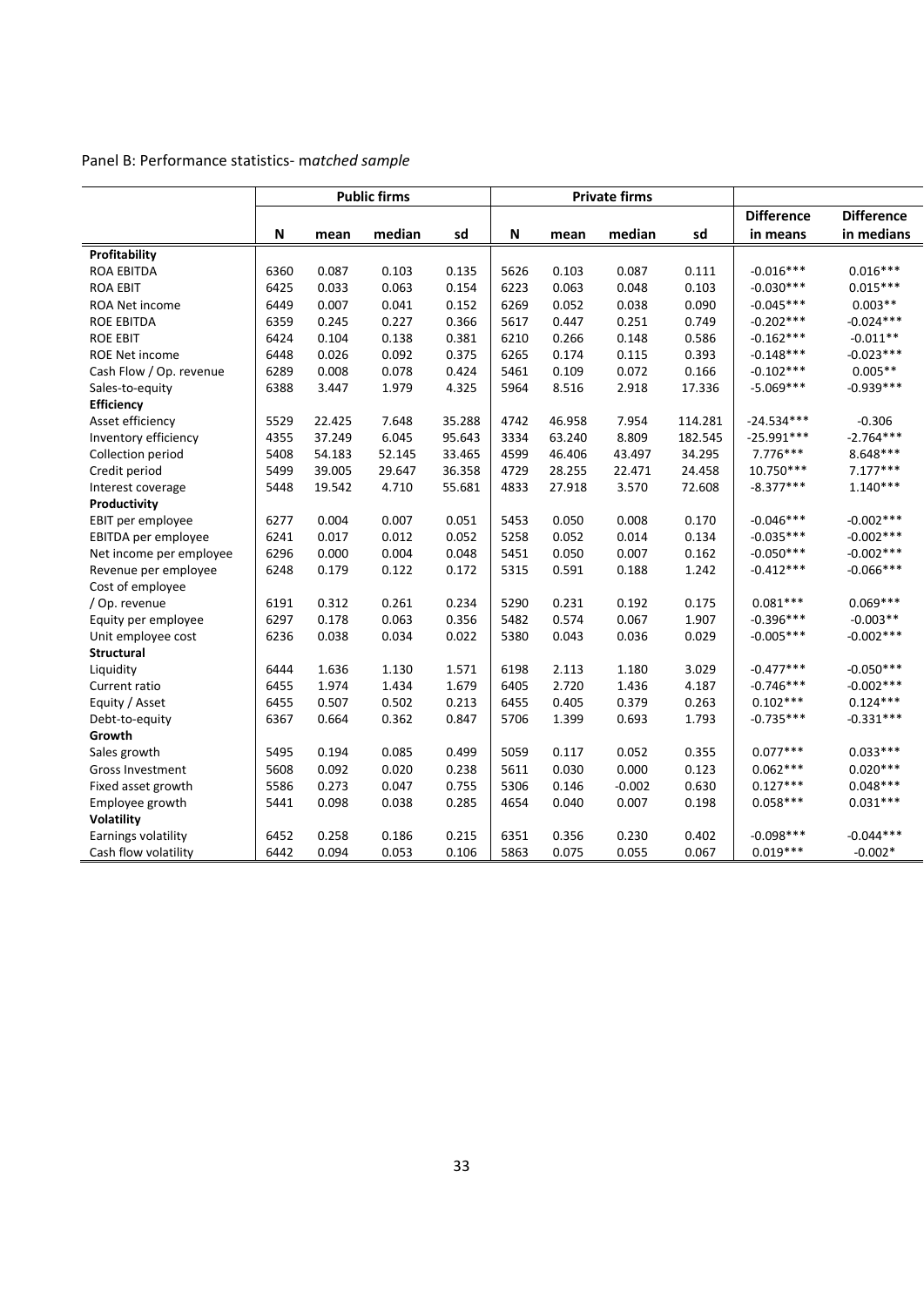#### **Table 5: Baseline Profitability Regressions**

This table presents regression of various definitions of profitability on firm characteristics in the U.K. between 2003 and 2012 for raw and industry‐size matched samples. The data for publicly traded and private firms comesfrom *Bureau van Dijk (BvD)'s ORBIS* database. Dependent variable is a measure of ROA or ROE. Public is a dummy variable that takes a value of one if a firm is publicly traded and zero otherwise. Ln(Total assets) is the natural logarithm of book value of assets. Ln(Asset turnover) is the natural logarithm of average tangible fixed asset turnover, calculated as operating revenue divided by average tangible fixed asset. Market share is firm's market share in operating revenue in industry at the 2‐digit SIC level. Sales growth isthe percentage increase in operating revenue from time t‐1 to time t. Firm age is the natural logarithm of years since firm's founding. Firm risk is the standard deviation of sales in the past 5 years over mean of sales in the past 5 years Leverage is total debt over total assets. Unit employee cost is the natural logarithm of total cost of employees divided by total employees. Ln(Number of branches) is the natural logarithm of one plus the number of branches a firm has. The t‐statistics reported in parentheses are based on standard errors robust to clustering at the firm level. Industry and year dummies are included in all regressions. \*\*\*, \*\*, \* represent significance at 1%, 5% and 10% levels, respectively. All continuous variables are winsorized at 2.5% at each tail to reduce the impact of outliers (except leverage, which is winsorized to be between 0 and 1). Monetary values are converted into 2012 constant pounds using the British CPI.

|                           |                           | Raw sample                |                           |                           |                          | <b>Matched sample</b>     |                         |                          |
|---------------------------|---------------------------|---------------------------|---------------------------|---------------------------|--------------------------|---------------------------|-------------------------|--------------------------|
|                           | <b>ROA</b>                | <b>ROA</b>                | <b>ROE</b>                | <b>ROE</b>                | <b>ROA</b>               | <b>ROA</b>                | <b>ROE</b>              | <b>ROE</b>               |
|                           | EBIT                      | N <sub>1</sub>            | <b>EBIT</b>               | <b>NI</b>                 | <b>EBIT</b>              | <b>NI</b>                 | <b>EBIT</b>             | <b>NI</b>                |
| Public                    | $-0.044***$               | $-0.056***$               | $-0.127***$               | $-0.149***$               | $-0.023***$              | $-0.040***$               | $-0.067***$             | $-0.103***$              |
| Ln(Total assets)          | $(-10.21)$<br>$0.002***$  | $(-14.45)$<br>$0.003***$  | $(-11.05)$<br>$0.004*$    | $(-15.07)$<br>$0.009***$  | $(-4.99)$<br>$0.016***$  | $(-9.47)$<br>$0.016***$   | $(-4.54)$<br>$0.033***$ | $(-8.34)$<br>$0.034***$  |
|                           | (3.20)                    | (7.74)                    | (1.76)                    | (5.97)                    | (8.16)                   | (8.70)                    | (5.49)                  | (7.00)                   |
| Ln(Asset turnover)        | $0.007***$<br>(20.89)     | $0.006***$<br>(20.70)     | $0.044***$<br>(26.15)     | $0.032***$<br>(29.23)     | $0.011***$<br>(6.48)     | $0.008***$<br>(5.03)      | $0.039***$<br>(7.36)    | $0.027***$<br>(6.42)     |
| Market share              | $4.263***$<br>(7.54)      | $2.777***$<br>(6.58)      | 15.911***<br>(7.17)       | $9.139***$<br>(5.57)      | $-3.225***$<br>$(-2.76)$ | $-3.999***$<br>$(-3.82)$  | 1.731<br>(0.38)         | $-4.743$<br>$(-1.39)$    |
| Sales growth              | $0.078***$                | $0.055***$                | $0.288***$                | $0.206***$                | $0.052***$               | $0.045***$                | $0.123***$              | $0.111***$               |
| Ln(Firm age)              | (45.74)<br>$-0.007***$    | (36.96)<br>$-0.001**$     | (41.86)<br>$-0.045***$    | (39.32)<br>$-0.011***$    | (8.15)<br>0.004          | (6.74)<br>$0.006**$       | (6.93)<br>0.005         | (6.09)<br>$0.015**$      |
| Firm risk                 | $(-9.79)$<br>$-0.038***$  | $(-2.50)$<br>$-0.021***$  | $(-13.92)$<br>$-0.112***$ | $(-4.96)$<br>$-0.073***$  | (1.51)<br>$-0.127***$    | (2.47)<br>$-0.110***$     | (0.65)<br>$-0.258***$   | (2.19)<br>$-0.225***$    |
|                           | $(-10.67)$                | $(-7.09)$                 | $(-7.65)$                 | $(-7.14)$                 | $(-10.02)$               | $(-8.39)$                 | $(-7.72)$               | $(-7.05)$                |
| Leverage                  | $-0.092***$<br>$(-42.41)$ | $-0.099***$<br>$(-58.55)$ | $0.112***$<br>(8.32)      | $-0.106***$<br>$(-12.02)$ | $-0.082***$<br>$(-7.32)$ | $-0.112***$<br>$(-11.07)$ | $0.100**$<br>(2.16)     | $-0.132***$<br>$(-3.49)$ |
| Ln(Unit employee<br>cost) | $-0.005***$               | 0.000                     | $-0.038***$               | $-0.011***$               | $-0.025***$              | $-0.019***$               | $-0.049***$             | $-0.035***$              |
|                           | $(-3.97)$                 | (0.20)                    | $(-6.65)$                 | $(-2.79)$                 | $(-4.89)$                | $(-4.07)$                 | $(-3.10)$               | $(-2.85)$                |
| Ln(Number of<br>branches) | $-0.001**$                | $-0.001$                  | $-0.002$                  | 0.001                     | $-0.006***$              | $-0.004***$               | $-0.015**$              | $-0.006$                 |
|                           | $(-2.19)$                 | $(-1.29)$                 | $(-0.75)$                 | (0.46)                    | $(-3.29)$                | $(-2.69)$                 | $(-2.46)$               | $(-1.16)$                |
| Industry                  | Yes                       | Yes                       | Yes                       | Yes                       | Yes                      | Yes                       | Yes                     | Yes                      |
| Year                      | Yes                       | Yes                       | Yes                       | Yes                       | Yes                      | Yes                       | Yes                     | Yes                      |
| Constant                  | $0.085***$                | $0.065***$                | $0.106***$                | $0.071***$                | $-0.073***$              | $-0.060***$               | $-0.170**$              | $-0.153***$              |
|                           | (13.91)                   | (13.26)                   | (4.03)                    | (3.88)                    | $(-3.03)$                | $(-2.69)$                 | $(-2.40)$               | $(-2.61)$                |
| $\boldsymbol{N}$          | 110090                    | 109992                    | 110043                    | 109970                    | 7554                     | 7557                      | 7549                    | 7555                     |
| adj. $R^2$                | 0.116                     | 0.130                     | 0.072                     | 0.076                     | 0.145                    | 0.150                     | 0.103                   | 0.112                    |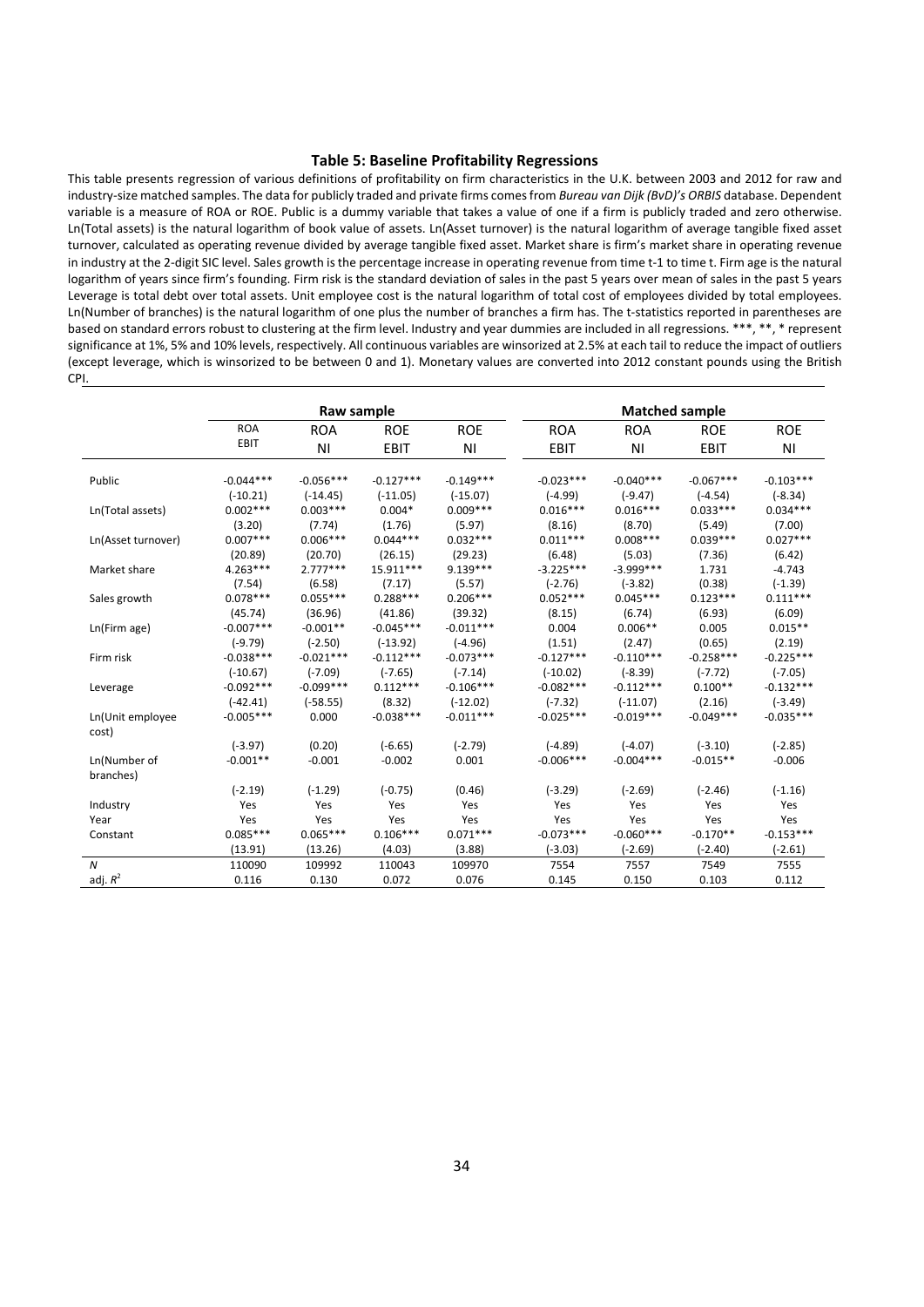#### **Table 6: Change in Profitability: Unobservable Firm Characteristics**

This table presents regression of changes in firm profitability on changes in firm characteristics in the UK between 2003 and 2012 for raw and industry‐size matched samples. The data for publicly traded and private firms comes from *Bureau van Dijk (BvD)'s ORBIS* database. Dependent variable is changes in <sup>a</sup> measure of ROA or ROE. ∆ indicates change from time (t-1) to time (t). Public is a dummy variable that takes a value of one if a firm is publicly traded and zero otherwise. Ln(Total assets) is the natural logarithm of book value of assets. See Appendix A1 for the definition of independent variables. The <sup>t</sup>‐statistics reported in parentheses are based on standard errors robust to clustering at the firm level. Industry and year dummies are included in all regressions. \*\*\*, \*\*, \* represent significance at 1%, 5% and 10% levels, respectively. All continuous variables are winsorized at 2.5% at each tail to reduce the impact of outliers (except leverage, which is winsorized to be between 0 and 1). Monetary values are converted into 2012 constant pounds using the British CPI.

|                                 |                     |                   | Raw sample   |                   |                     | <b>Matched sample</b> |              |                   |
|---------------------------------|---------------------|-------------------|--------------|-------------------|---------------------|-----------------------|--------------|-------------------|
|                                 | $\Delta$ (ROA EBIT) | $\Delta$ (ROA NI) | Δ (ROE EBIT) | $\Delta$ (ROE NI) | $\Delta$ (ROA EBIT) | $\Delta$ (ROA NI)     | Δ (ROE EBIT) | $\Delta$ (ROE NI) |
|                                 |                     |                   |              |                   |                     |                       |              |                   |
| Public                          | $-0.029***$         | $-0.039***$       | $-0.133***$  | $-0.125***$       | $-0.009**$          | $-0.022***$           | $-0.076***$  | $-0.079***$       |
|                                 | $(-7.73)$           | $(-11.42)$        | $(-12.70)$   | $(-14.37)$        | $(-2.19)$           | $(-6.21)$             | $(-5.40)$    | $(-7.47)$         |
| $\Delta$ Ln(Total assets)       | $0.119***$          | $0.114***$        | $0.387***$   | $0.384***$        | $0.181***$          | $0.194***$            | $0.419***$   | $0.475***$        |
|                                 | (48.97)             | (53.36)           | (37.73)      | (49.81)           | (16.15)             | (17.29)               | (13.73)      | (16.61)           |
| $\Delta$ (Asset turnover)       | $0.027***$          | $0.021***$        | $0.103***$   | $0.072***$        | $0.025***$          | $0.018***$            | $0.075***$   | $0.050***$        |
|                                 | (17.54)             | (16.70)           | (15.03)      | (14.72)           | (3.70)              | (2.74)                | (3.59)       | (2.67)            |
| $\Delta$ (Market share)         | 63.688***           | 41.729 ***        | 235.795***   | 151.055***        | 47.805***           | 28.643***             | 185.477***   | 113.980***        |
|                                 | (10.81)             | (9.13)            | (10.83)      | (9.71)            | (6.65)              | (4.55)                | (7.03)       | (5.72)            |
| $\Delta$ (Sales growth)         | $-0.014***$         | $-0.014***$       | $-0.042***$  | $-0.038***$       | $-0.020***$         | $-0.018***$           | $-0.055***$  | $-0.053***$       |
|                                 | $(-12.49)$          | $(-14.82)$        | $(-8.43)$    | $(-10.81)$        | $(-4.76)$           | $(-4.71)$             | $(-4.18)$    | $(-4.43)$         |
| Ln(Firm age)                    | $-0.004***$         | $0.003***$        | $-0.049***$  | $-0.007***$       | $0.008***$          | $0.011***$            | 0.011        | $0.025***$        |
|                                 | $(-5.40)$           | (4.32)            | $(-15.18)$   | $(-3.24)$         | (2.81)              | (4.55)                | (1.31)       | (3.72)            |
| Firm risk                       | $-0.031***$         | $-0.022***$       | $-0.033**$   | $-0.045***$       | $-0.131***$         | $-0.119***$           | $-0.286***$  | $-0.255***$       |
|                                 | $(-8.25)$           | $(-7.28)$         | $(-2.15)$    | $(-4.34)$         | $(-10.92)$          | $(-10.26)$            | $(-8.69)$    | $(-8.68)$         |
| $\Delta$ (Leverage)             | $-0.216***$         | $-0.217***$       | $-0.598***$  | $-0.661***$       | $-0.306***$         | $-0.351***$           | $-0.673***$  | $-0.877***$       |
|                                 | $(-52.79)$          | $(-59.43)$        | $(-29.93)$   | $(-43.39)$        | $(-14.14)$          | $(-15.96)$            | $(-7.84)$    | $(-12.14)$        |
| $\Delta$ Ln(Unit employee cost) | $-0.014***$         | $-0.008***$       | $-0.045***$  | $-0.029***$       | $-0.024**$          | $-0.026**$            | $-0.061*$    | $-0.050$          |
|                                 | $(-5.69)$           | $(-3.79)$         | $(-4.20)$    | $(-3.71)$         | $(-2.20)$           | $(-2.36)$             | $(-1.75)$    | $(-1.59)$         |
| Ln(Number of branches)          | $-0.002***$         | $-0.001$          | 0.002        | $0.004**$         | $-0.000$            | 0.001                 | 0.001        | 0.007             |
|                                 | $(-2.76)$           | $(-1.33)$         | (0.91)       | (1.99)            | $(-0.16)$           | (0.54)                | (0.22)       | (1.49)            |
| Industry                        | Yes                 | Yes               | Yes          | Yes               | Yes                 | Yes                   | Yes          | Yes               |
| Year                            | Yes                 | Yes               | Yes          | Yes               | Yes                 | Yes                   | Yes          | Yes               |
| Constant                        | $0.093***$          | $0.044***$        | $0.386***$   | $0.157***$        | $0.060***$          | $0.027***$            | $0.209***$   | $0.069***$        |
|                                 | (36.65)             | (22.92)           | (33.70)      | (21.37)           | (6.24)              | (3.20)                | (6.39)       | (2.83)            |
| $\boldsymbol{N}$                | 99778               | 99686             | 99736        | 99667             | 7141                | 7143                  | 7138         | 7143              |
| adj. $R^2$                      | 0.111               | 0.134             | 0.069        | 0.098             | 0.212               | 0.238                 | 0.131        | 0.189             |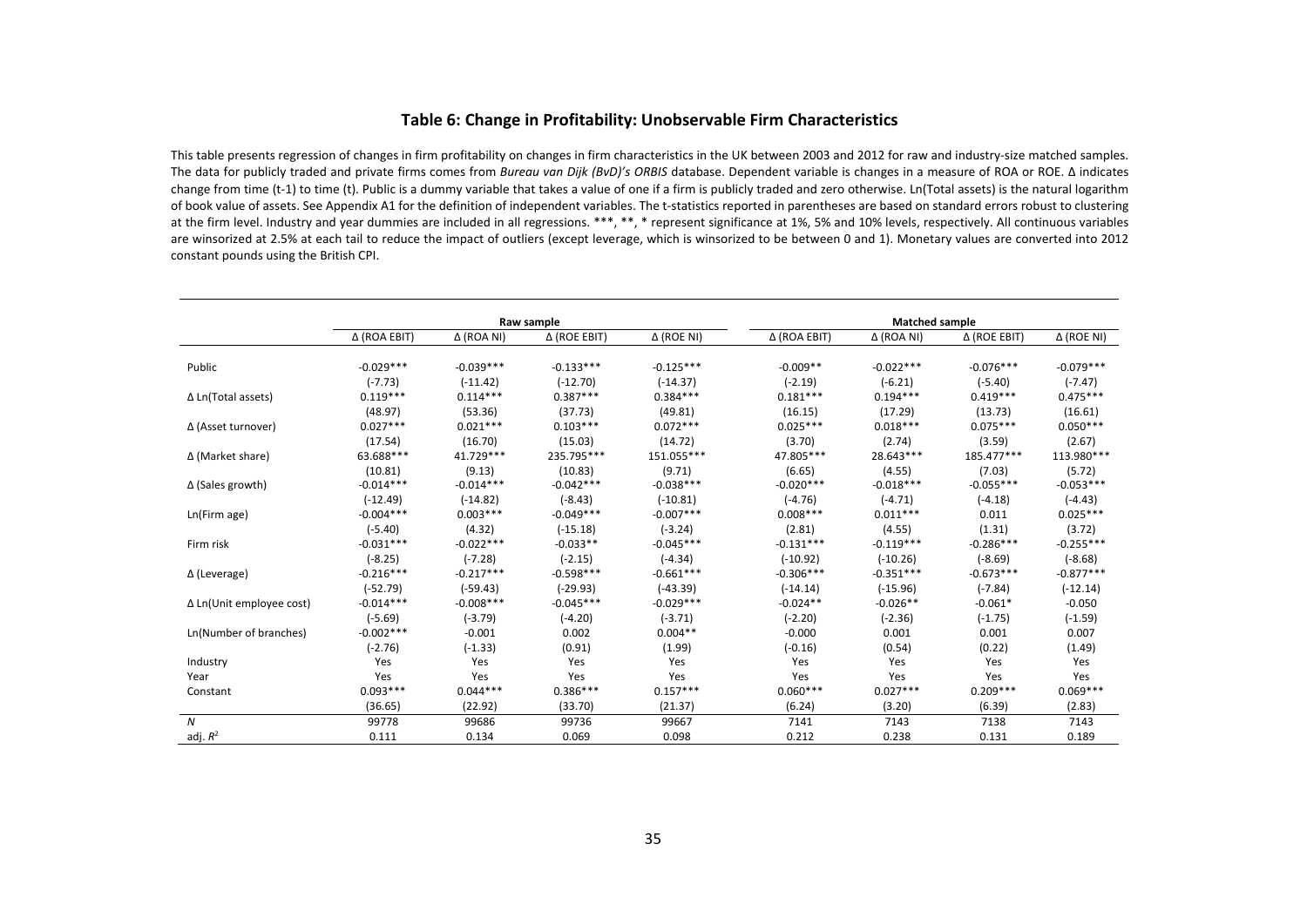#### **Table 7: Instrumental Variable Method and Heckman Sample Selection Model**

This table presents 2‐stage Least Squares (2SLS) regression and Heckman's (1979) two‐stage sample‐selection estimation of profitability on firm characteristics for UK between 2003 and 2012. The first-stage regression is Probit, where Public is a dummy variable that takes a value of one if a firm is publicly traded and zero otherwise. Lagged firm-specific variables are included as controls in the first stage probit. The second-stage regression for IV is pooled OLS, with ROA EBIT (EBIT divided by book value of assets) as dependent variable. See Appendix A1 for the definition of independent variables. Distance from London is used as an instrument for endogenous Public dummy and is calculated as log(1+ Google Maps driving distance in miles between the city where firm is located and London). The Null hypothesis for endogeneity test is that Public dummy is exogenous. The t-statistics reported in parentheses are based on standard errors robust to clustering at the firm level. Industry and year dummies are included in all regressions. \*\*\*, \*\*, \* represent significance at 1%, 5% and 10% levels, respectively. All continuous variables are winsorized at 2.5% at each tail to reduce the impact of outliers (except leverage, which is winsorized to be between 0 and 1). GBP values are converted into 2012 constant values using the British CPI.

|                        | <b>First Stage</b> | Second Stage - IV          | <b>Heckman Sample-selection</b> |
|------------------------|--------------------|----------------------------|---------------------------------|
|                        | Public             | <b>ROA EBIT</b>            | <b>ROA EBIT</b>                 |
|                        | (lagged controls)  | (contemporaneous controls) | (contemporaneous controls)      |
| Public                 |                    |                            | $-0.148***$                     |
|                        |                    |                            | $(-5.67)$                       |
| Public (predicted)     |                    | $-0.074***$                |                                 |
|                        |                    | $(-7.23)$                  |                                 |
| Firm size              | $0.289***$         | $0.003***$                 | $0.003***$                      |
|                        | (13.49)            | (5.42)                     | (5.86)                          |
| Asset efficiency       | $-0.070***$        | $0.007***$                 | $0.007***$                      |
|                        | $(-4.62)$          | (17.45)                    | (17.44)                         |
| Market share           | 602.945***         | $5.173***$                 | $5.051***$                      |
|                        | (10.46)            | (7.20)                     | (7.63)                          |
| Sales growth           | $0.151***$         | $0.079***$                 | $0.080***$                      |
|                        | (4.65)             | (37.32)                    | (38.65)                         |
| Firm age               | $-0.119***$        | $-0.006***$                | $-0.006***$                     |
|                        | $(-3.38)$          | $(-7.41)$                  | $(-7.50)$                       |
| Firm risk              | $1.232***$         | $-0.030***$                | $-0.029***$                     |
|                        | (13.80)            | $(-7.22)$                  | $(-6.99)$                       |
| Leverage               | $-2.256***$        | $-0.094***$                | $-0.096***$                     |
|                        | $(-18.70)$         | $(-36.19)$                 | $(-36.71)$                      |
| Unit employee cost     | $-0.266***$        | $-0.005***$                | $-0.005***$                     |
|                        | $(-5.24)$          | $(-3.30)$                  | $(-3.53)$                       |
| Number of branches     | $-0.008$           | $-0.002***$                | $-0.002***$                     |
|                        | $(-0.32)$          | $(-2.60)$                  | $(-2.62)$                       |
| Distance to London     | $-0.065***$        |                            |                                 |
|                        | $(-4.88)$          |                            |                                 |
| Industry dummies       | Yes                | Yes                        |                                 |
| Year dummies           | Yes                | Yes                        |                                 |
| Constant               | $-1.98***$         | $0.079***$                 |                                 |
|                        | $(-4.87)$          | (11.15)                    |                                 |
| Lambda                 |                    |                            | $0.069***$                      |
|                        |                    |                            | (4.15)                          |
| Durbin-Wu-Hausman test |                    | 0.000                      |                                 |
| (p-value)              |                    |                            |                                 |
| $\boldsymbol{N}$       | 85676              | 78162                      | 78162                           |
| Pseudo-R <sup>2</sup>  | 0.37               |                            |                                 |
| adj. $R^2$             |                    | 0.114                      | 0.118                           |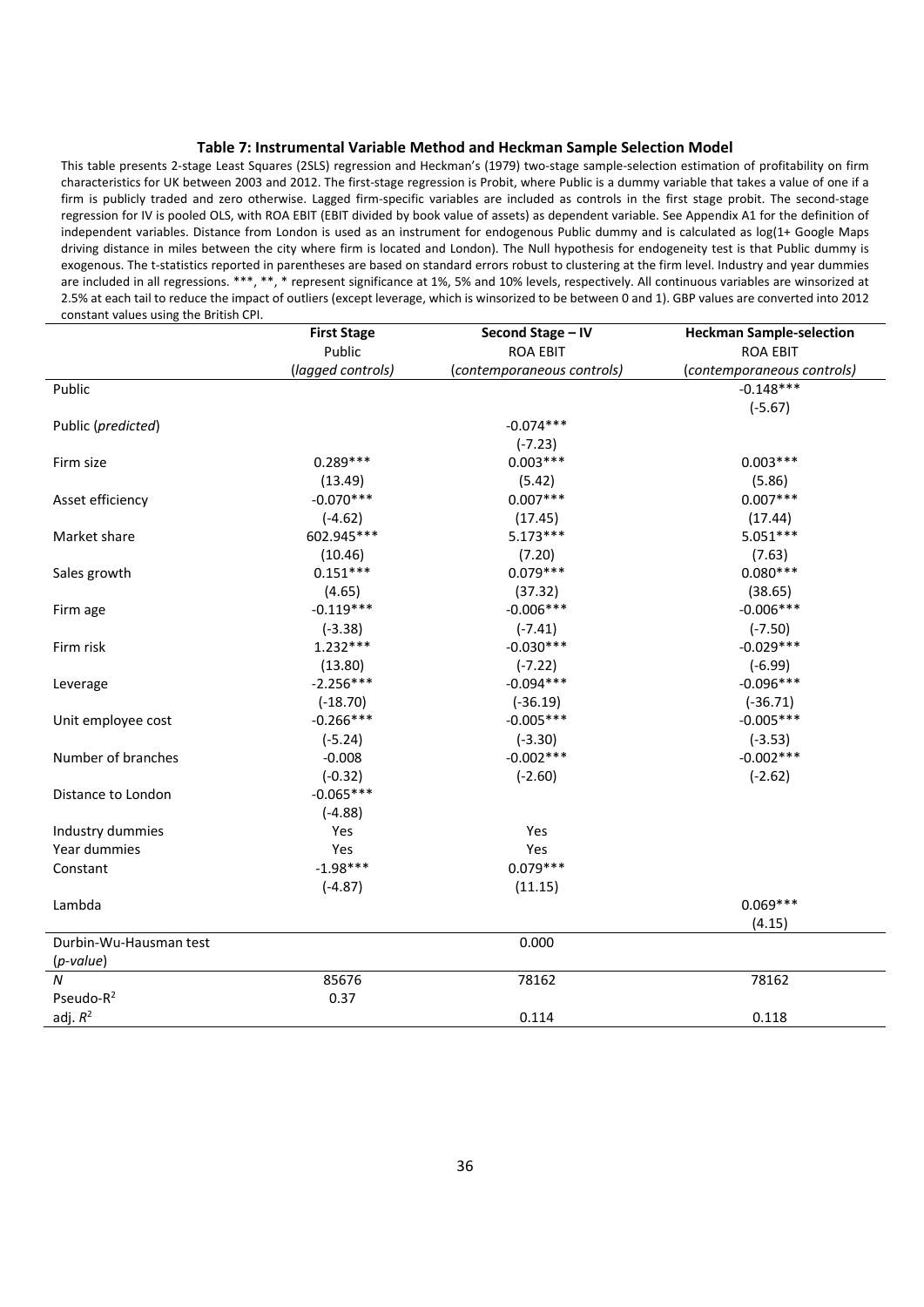### **Table 8: Propensity Score Matching: Difference in Profitability between Public and Private Firms**

This table presents average differences in profitability between public and private firms for the UK between 2003 and 2012. The data for public and private firms comes from *Bureau van Dijk (BvD)'s ORBIS* database. The propensity scores used to construct the matched sample come from a probit model where the dependent variable is Public dummy that takes a value of one if a firm is publicly traded and zero otherwise. Control variables include Ln(Total assets), sales growth, Ln(Firm age), and industry and year dummies. The t‐statistics reported in parentheses are based on standard errors robust to clustering at the firm level. \*\*\*, \*\*, \* represent significance at 1%, 5% and 10% levels, respectively. All continuous variables are winsorized at 2.5% at each tail to reduce the impact of outliers(except leverage, which is winsorized to be between 0 and 1). Monetary values are converted into 2012 constant pound using the British CPI.

|                         | <b>ROA EBIT</b> | ROA NI      | ROE EBIT    | ROE NI      |
|-------------------------|-----------------|-------------|-------------|-------------|
| Mean (Public – Private) | $-0.040***$     | $-0.051***$ | $-0.178***$ | $-0.157***$ |
|                         | $(-14.01)$      | (-18.91)    | $(-17.85)$  | $(-19.72)$  |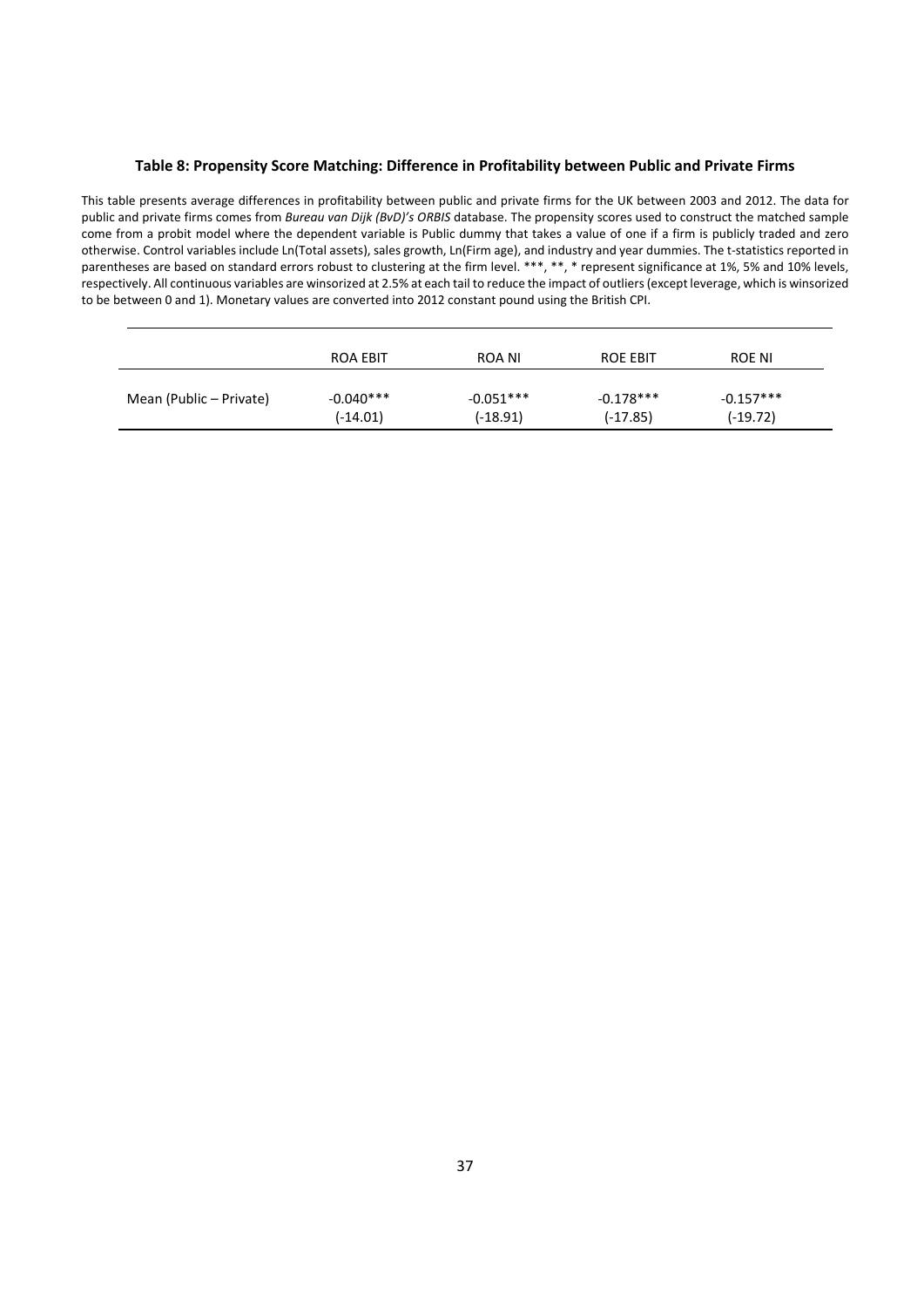#### **Table 9: Median Profitability**

This table presents median regression of various definitions of profitability on firm characteristics for UK between 2003 and 2012 for raw sample. The data for publicly traded and private firms comes from *Bureau van Dijk (BvD)'s ORBIS* database. Dependent variable is a measure of ROA or ROE. Public is a dummy variable that takes a value of one if a firm is publicly traded and zero otherwise. See Appendix A1 for the definition of independent variables. The t‐statistics reported in parentheses are based on standard errors robust to clustering at the firm level. Industry and year dummies are included in all regressions. \*\*\*, \*\*, \* represent significance at 1%, 5% and 10% levels, respectively. All continuous variables are winsorized at 2.5% at each tail to reduce the impact of outliers (except leverage, which is winsorized to be between 0 and 1). Monetary values are converted into 2012 constant pounds using the British CPI.

|                        | (1)             | (2)           | (3)             | (4)           |
|------------------------|-----------------|---------------|-----------------|---------------|
|                        | <b>ROA EBIT</b> | <b>ROA NI</b> | <b>ROE EBIT</b> | <b>ROE NI</b> |
|                        |                 |               |                 |               |
| Public                 | $-0.006$ ***    | $-0.015***$   | $-0.040***$     | $-0.051***$   |
|                        | $(-4.57)$       | $(-14.61)$    | $(-10.54)$      | $(-18.32)$    |
| Ln(Total assets)       | 0.000           | $0.001***$    | $-0.001$        | $0.003***$    |
|                        | (0.99)          | (8.83)        | $(-0.98)$       | (6.80)        |
| Ln(Asset turnover)     | $0.005***$      | $0.004***$    | $0.031***$      | $0.024***$    |
|                        | (26.35)         | (29.98)       | (63.04)         | (66.68)       |
| Market share           | $2.081***$      | $0.892***$    | 11.883***       | 5.916***      |
|                        | (8.33)          | (4.75)        | (17.40)         | (11.80)       |
| Sales growth           | $0.068***$      | $0.047***$    | $0.236***$      | $0.163***$    |
|                        | (65.74)         | (60.01)       | (83.29)         | (77.81)       |
| Ln(Firm age)           | $-0.008***$     | $-0.002***$   | $-0.033***$     | $-0.014***$   |
|                        | $(-21.03)$      | $(-7.37)$     | $(-32.82)$      | $(-19.27)$    |
| Firm risk              | $-0.022***$     | $-0.010***$   | $-0.023***$     | $-0.003$      |
|                        | $(-12.98)$      | $(-7.47)$     | $(-5.00)$       | $(-0.88)$     |
| Leverage               | $-0.063***$     | $-0.073***$   | $0.098***$      | $-0.030***$   |
|                        | $(-52.55)$      | $(-79.97)$    | (30.00)         | $(-12.21)$    |
| Ln(Unit employee cost) | $-0.002***$     | $0.003***$    | $-0.013***$     | 0.001         |
|                        | $(-3.19)$       | (5.78)        | $(-7.84)$       | (0.51)        |
| Ln(Number of branches) | 0.000           | $0.000*$      | $0.002**$       | $0.003***$    |
|                        | (0.97)          | (1.91)        | (2.37)          | (4.53)        |
| Industry               | Yes             | Yes           | Yes             | Yes           |
| Year                   | Yes             | Yes           | Yes             | Yes           |
| Constant               | $0.080***$      | $0.068***$    | $0.112***$      | $0.101***$    |
|                        | (11.75)         | (13.15)       | (6.03)          | (7.33)        |
| $\boldsymbol{N}$       | 110090          | 109992        | 110043          | 109970        |
| pseudo $R^2$           | 0.056           | 0.070         | 0.055           | 0.052         |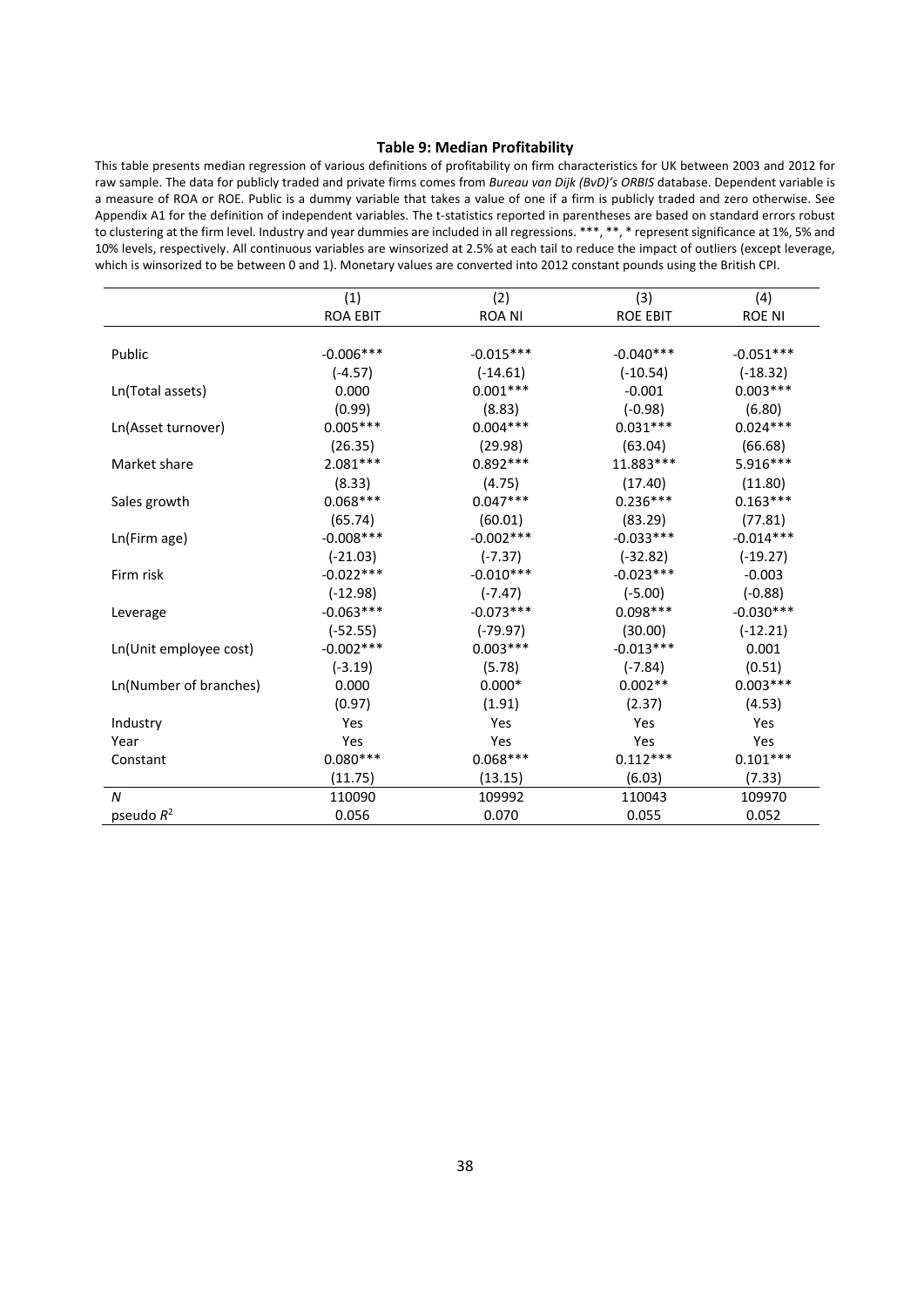# **Table 10: Changes in Ownership Status**

This table presents operating profitability for public and private firms for the UK between 2003 and 2012. We differentiate between firms that are public or private throughout the sample period, and those who did IPO or delisted from stock exchange.

|                 |        | during 2003-2012 | Firms with no change in ownership status |          | Firms that conducted IPO or delisted from stock<br>exchange during 2003-2012 |                   |  |  |
|-----------------|--------|------------------|------------------------------------------|----------|------------------------------------------------------------------------------|-------------------|--|--|
|                 | Public | Private          | <b>Difference</b>                        | Public   | Private                                                                      | <b>Difference</b> |  |  |
| <b>ROA EBIT</b> | 0.045  | 0.076            | $-0.031***$                              | 0.015    | 0.035                                                                        | $-0.021***$       |  |  |
| ROA NI          | 0.019  | 0.061            | $-0.042***$                              | $-0.011$ | 0.045                                                                        | $-0.056***$       |  |  |
| <b>ROE EBIT</b> | 0.131  | 0.289            | $-0.157***$                              | 0.051    | 0.075                                                                        | $-0.024***$       |  |  |
| ROE NI          | 0.051  | 0.201            | $-0.150***$                              | $-0.023$ | 0.076                                                                        | $-0.098***$       |  |  |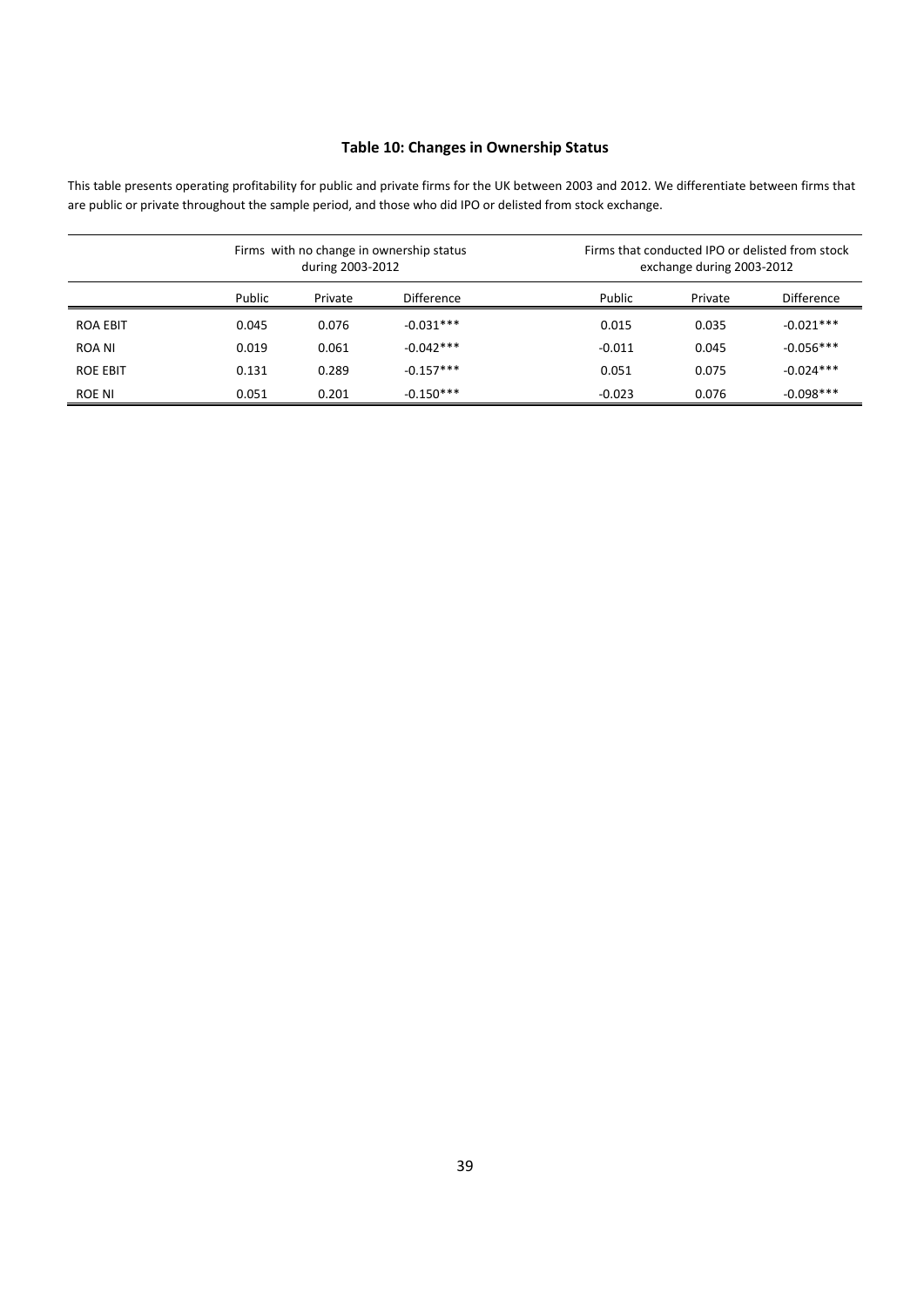# **Table 11: Operating Efficiency**

#### Panel A: Baseline efficiency regressions

This table presents regression of various definitions of operating efficiency on firm characteristics for UK between 2003 and 2012. The data for publicly traded and private firms comes from *Bureau van Dijk (BvD)'s ORBIS* database. Dependent variable is a measure of operating efficiency expressed in natural logarithm. Public is a dummy variable that takes a value of one if a firm is publicly traded and zero otherwise. Subscript (t-1) indicates the lag value at time t-1. See Appendix A1 for the definition of independent variables. The t-statistics reported in parentheses are based on standard errors robust to clustering at the firm level. Industry and year dummies are included in all regressions. \*\*\*, \*\*, \* representsignificance at 1%, 5% and 10% levels, respectively. All continuous variables are winsorized at 2.5% at each tail to reduce the impact of outliers (except leverage, which is winsorized to be between 0 and 1). Monetary values are converted into 2012 constant pounds using the British CPI.

|                           |             | Raw sample  |             |             |             |             | <b>Matched sample</b> |             |
|---------------------------|-------------|-------------|-------------|-------------|-------------|-------------|-----------------------|-------------|
|                           | Asset       | Inventory   | Collection  | Credit      | Asset       | Inventory   | Collection            | Credit      |
|                           | turnover    | turnover    | period      | period      | turnover    | turnover    | period                | period      |
| Public                    | $-0.312***$ | $-0.451***$ | $0.271***$  | $0.315***$  | $-0.179**$  | $-0.410***$ | $0.360***$            | $0.344***$  |
|                           | $(-5.68)$   | $(-7.68)$   | (8.48)      | (11.17)     | $(-2.24)$   | $(-5.44)$   | (7.14)                | (9.18)      |
| Ln(Total assets) $(t-1)$  | $-0.118***$ | 0.013       | $-0.068***$ | $-0.013**$  | $-0.125***$ | 0.032       | $-0.098***$           | $-0.033***$ |
|                           | $(-13.71)$  | (1.51)      | $(-11.30)$  | $(-2.48)$   | $(-5.22)$   | (1.17)      | $(-6.35)$             | $(-2.65)$   |
| Capital intensity $(t-1)$ | $0.006*$    | $-0.024***$ | 0.001       | $-0.022***$ | $-0.007$    | $-0.041***$ | $-0.015*$             | $-0.003$    |
|                           | (1.81)      | $(-7.40)$   | (0.35)      | $(-11.11)$  | $(-0.47)$   | $(-2.92)$   | $(-1.70)$             | $(-0.41)$   |
| Market share $(t-1)$      | 69.064***   | 14.392*     | 3.162       | $-0.874$    | 36.228**    | $-15.123$   | 12.881                | 10.815**    |
|                           | (6.96)      | (1.92)      | (0.57)      | $(-0.23)$   | (2.50)      | $(-1.02)$   | (1.19)                | (2.15)      |
| Sales growth $(t-1)$      | $0.266***$  | $0.159***$  | $-0.002$    | $-0.038***$ | $0.260***$  | $0.102*$    | $-0.039$              | $-0.140***$ |
|                           | (12.21)     | (7.54)      | $(-0.17)$   | $(-3.09)$   | (5.24)      | (1.65)      | $(-1.06)$             | $(-3.84)$   |
| Leverage $(t-1)$          | $-0.898***$ | $-0.471***$ | $-0.021$    | $-0.439***$ | $-0.240$    | $-0.276$    | $-0.205**$            | $0.488***$  |
|                           | $(-18.28)$  | $(-10.03)$  | $(-0.62)$   | $(-16.04)$  | $(-1.38)$   | $(-1.44)$   | $(-2.04)$             | (5.43)      |
| Ln(Firm age)              | $-0.147***$ | $-0.081***$ | $0.022**$   | $-0.019**$  | $-0.932***$ | $-0.359*$   | $0.220*$              | $-0.217**$  |
|                           | $(-10.56)$  | $(-5.99)$   | (2.38)      | $(-2.42)$   | $(-4.69)$   | $(-1.91)$   | (1.72)                | $(-2.26)$   |
| Firm risk                 | $0.538***$  | $-0.194***$ | 0.031       | $0.093**$   | $-0.053$    | $-0.098**$  | $0.057**$             | 0.011       |
|                           | (8.05)      | $(-2.86)$   | (0.71)      | (2.54)      | $(-1.29)$   | $(-2.36)$   | (2.01)                | (0.55)      |
| Industry                  | Yes         | Yes         | Yes         | Yes         | Yes         | Yes         | Yes                   | Yes         |
| Year                      | Yes         | Yes         | Yes         | Yes         | Yes         | Yes         | Yes                   | Yes         |
| Constant                  | $3.355***$  | $2.718***$  | $3.651***$  | $3.157***$  | $3.059***$  | $2.555***$  | $3.497***$            | $2.981***$  |
|                           | (55.10)     | (46.09)     | (86.81)     | (89.93)     | (14.85)     | (12.84)     | (27.06)               | (30.31)     |
| $\boldsymbol{N}$          | 97960       | 77393       | 95434       | 97353       | 7114        | 5554        | 6899                  | 7030        |
| adj. $R^2$                | 0.259       | 0.287       | 0.235       | 0.114       | 0.284       | 0.246       | 0.295                 | 0.139       |

#### Panel B: Baseline profitability regressions with predicted asset turnover

This panel presents baseline profitability regressions in Table 4 using the predicted asset turnover instead of the actual asset turnover. Predicted values come from the first column of Table 9 Panel A. Controls are Ln(Total assets), Ln(Asset turnover), market share, sales growth, Ln(Firm age), firm risk, leverage, Ln(Unit employee cost), and Ln(Number of branches). \*\*\*, \*\*, \* represent significance at 1%, 5% and 10% levels, respectively. The t‐statistics reported in parentheses are based on standard errors robust to clustering at the firm level. All continuous variables are winsorized at 2.5% at each tail to reduce the impact of outliers (except leverage, which is winsorized to be between 0 and 1).

|            |             |             | Raw sample  |             |            | <b>Matched sample</b> |             |             |  |
|------------|-------------|-------------|-------------|-------------|------------|-----------------------|-------------|-------------|--|
|            | <b>ROA</b>  | <b>ROA</b>  | <b>ROE</b>  | <b>ROE</b>  | <b>ROA</b> | <b>ROA</b>            | <b>ROE</b>  | <b>ROE</b>  |  |
|            | EBIT        | ΝI          | <b>EBIT</b> | ΝI          | EBIT       | ΝI                    | EBIT        | NI          |  |
| Public     | $-0.040***$ | $-0.057***$ | $-0.142***$ | $-0.164***$ | $-0.011**$ | $-0.028***$           | $-0.048***$ | $-0.077***$ |  |
|            | $(-8.99)$   | $(-14.24)$  | $(-11.71)$  | $(-16.07)$  | $(-2.04)$  | $(-5.45)$             | $(-2.96)$   | $(-5.26)$   |  |
| Controls   | Yes         | Yes         | Yes         | Yes         | Yes        | Yes                   | Yes         | Yes         |  |
| Industry   | Yes         | Yes         | Yes         | Yes         | Yes        | Yes                   | Yes         | Yes         |  |
| Year       | Yes         | Yes         | Yes         | Yes         | Yes        | Yes                   | Yes         | Yes         |  |
| N          | 90817       | 90774       | 90810       | 90767       | 6890       | 6901                  | 6890        | 6901        |  |
| adj. $R^2$ | 0.105       | 0.122       | 0.051       | 0.058       | 0.140      | 0.149                 | 0.094       | 0.109       |  |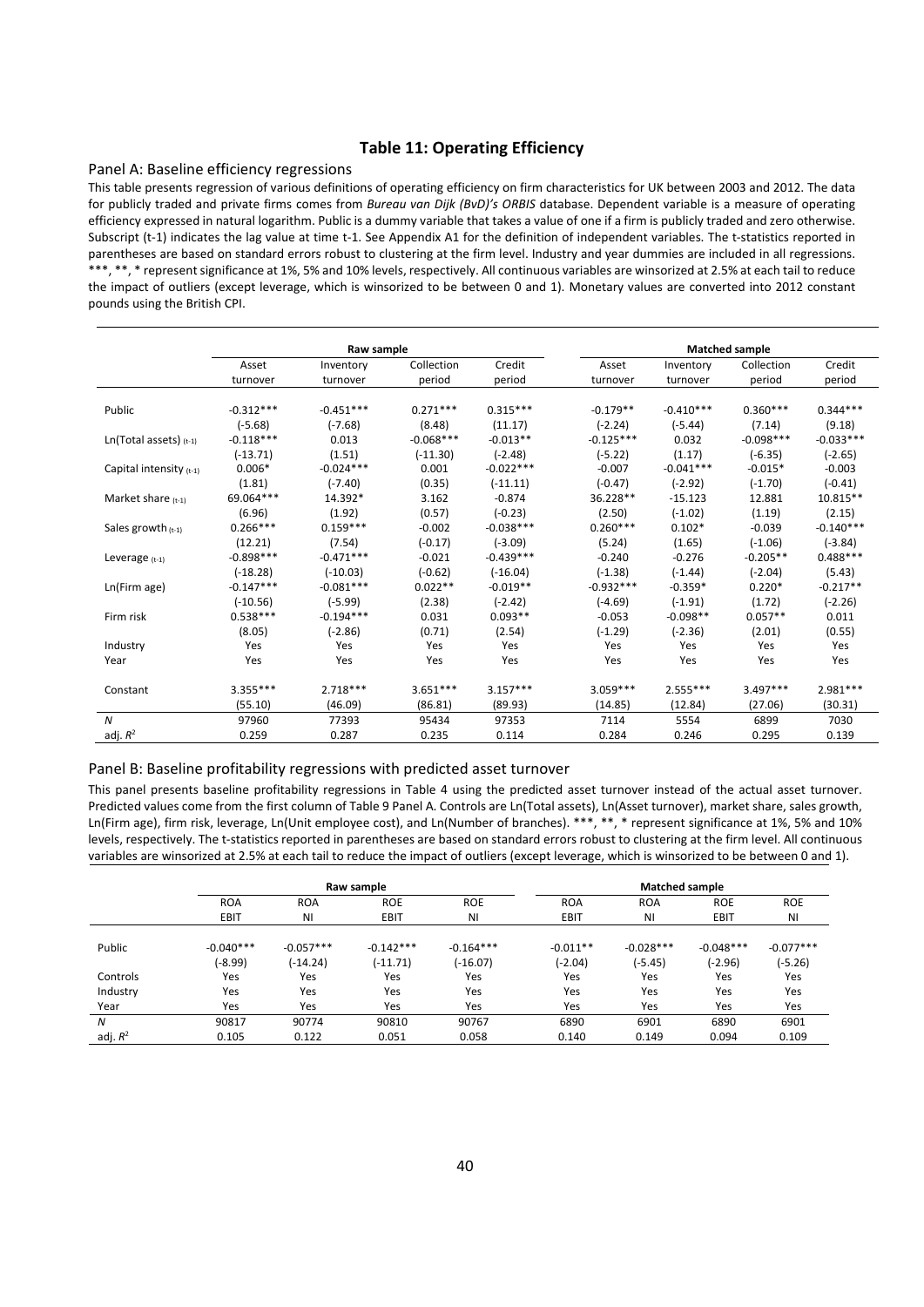# **Table 12: The Effect of R&D on Profitability**

#### Panel A: Informational value of R&D

This panel presentsregression of various definitions of profitability on firm characteristics for UK between 2003 and 2012. The data for publicly traded and private firms comes from *Bureau van Dijk (BvD)'s ORBIS* database. Dependent variable is a measure of ROA or ROE. Public is a dummy variable that takes a value of one if a firm is publicly traded and zero otherwise. R&D is research and development expenditures scaled by total assets. Intangible is intangible assets scaled by total assets. Controls include Ln(Total assets), asset turnover, market share, sales growth, Ln(Firm age), firm risk, leverage, Ln(Unit employee cost), and Ln(Number of branches). \*\*\*, \*\*, \* represent significance at 1%, 5% and 10% levels, respectively. The t-statistics reported in parentheses are based on standard errors robust to clustering at the firm level. All continuous variables are winsorized at 2.5% at each tail to reduce the impact of outliers (except leverage, which is winsorized to be between 0 and 1).

|                   | (1)         | (2)         | (3)         | (4)         |
|-------------------|-------------|-------------|-------------|-------------|
|                   | <b>ROA</b>  | <b>ROA</b>  | <b>ROE</b>  | <b>ROE</b>  |
|                   | EBIT        | <b>NI</b>   | EBIT        | <b>NI</b>   |
| Public            | $-0.028***$ | $-0.036***$ | $-0.073***$ | $-0.087***$ |
|                   | $(-3.58)$   | $(-5.04)$   | $(-3.65)$   | $(-4.90)$   |
| R&D flow          | $-0.000$    | 0.032       | $-0.195$    | $-0.057$    |
|                   | $(-0.00)$   | (0.88)      | $(-1.30)$   | $(-0.48)$   |
| R&D flow * Public | $-0.577***$ | $-0.537***$ | $-0.879***$ | $-0.925***$ |
|                   | $(-5.39)$   | $(-5.09)$   | $(-3.73)$   | $(-4.04)$   |
| Controls          | Yes         | Yes         | Yes         | Yes         |
| Industry          | Yes         | Yes         | Yes         | Yes         |
| Year              | Yes         | Yes         | Yes         | Yes         |
| N                 | 6830        | 6829        | 6830        | 6829        |
| adj. $R^2$        | 0.202       | 0.204       | 0.109       | 0.115       |

Panel B: Informational value of R&D stock

?I would delete intangiles in the table – just discuss it in a footnote?

This panel is same as Panel A except that we use R&D stock instead of contemporaneous R&D expenditures. R&D stock is calculated as the sum of R&D expenditures in the last 3 years (at t-3, t-2, t-1) divided by current asset. We also consider intangible asset scaled by total assets.

|                     | (1)         | (2)         | (3)         | (4)         | (5)         | (6)         | (7)         | (8)         |
|---------------------|-------------|-------------|-------------|-------------|-------------|-------------|-------------|-------------|
|                     | <b>ROA</b>  | <b>ROA</b>  | <b>ROE</b>  | <b>ROE</b>  | <b>ROA</b>  | <b>ROA</b>  | <b>ROE</b>  | <b>ROE</b>  |
|                     | EBIT        | NI          | <b>EBIT</b> | <b>NI</b>   | <b>EBIT</b> | ΝI          | EBIT        | ΝI          |
| Public              | $-0.026***$ | $-0.036***$ | $-0.061***$ | $-0.081***$ | $-0.030***$ | $-0.042***$ | $-0.065***$ | $-0.107***$ |
|                     | $(-2.84)$   | $(-4.15)$   | $(-2.64)$   | $(-3.82)$   | $(-4.93)$   | $(-7.69)$   | $(-4.18)$   | $(-7.83)$   |
| R&D stock           | $-0.007$    | 0.009       | $-0.055$    | $-0.014$    |             |             |             |             |
|                     | $(-0.34)$   | (0.49)      | $(-0.72)$   | $(-0.22)$   |             |             |             |             |
| R&D stock * Public  | $-0.146***$ | $-0.138***$ | $-0.227**$  | $-0.241***$ |             |             |             |             |
|                     | $(-4.55)$   | $(-4.28)$   | $(-2.51)$   | $(-2.89)$   |             |             |             |             |
| Intangible          |             |             |             |             | $-0.053***$ | $-0.075***$ | $-0.105***$ | $-0.259***$ |
|                     |             |             |             |             | $(-8.55)$   | $(-15.45)$  | $(-3.41)$   | $(-12.98)$  |
| Intangible * Public |             |             |             |             | $-0.017$    | 0.001       | $-0.173***$ | 0.029       |
|                     |             |             |             |             | $(-1.00)$   | (0.09)      | $(-3.43)$   | (0.71)      |
| Controls            | Yes         | Yes         | Yes         | Yes         | Yes         | Yes         | Yes         | Yes         |
| Industry dummies    | Yes         | Yes         | Yes         | Yes         | Yes         | Yes         | Yes         | Yes         |
| Year dummies        | Yes         | Yes         | Yes         | Yes         | Yes         | Yes         | Yes         | Yes         |
| N                   | 3394        | 3395        | 3394        | 3395        | 107657      | 107561      | 107612      | 107541      |
| Adj. $R^2$          | 0.259       | 0.240       | 0.158       | 0.149       | 0.119       | 0.137       | 0.073       | 0.081       |

#### Panel C: Operating performance following R&D increases

This panel presents the difference in operating profitability between public and private firms following a significant increase in R&D expenditures. Following Eberhart, Maxwell, and Siddique (2004), in order to be included in the sample, both R&D to assets and R&D to sales must be at least 5 % and R&D to assets must increase at least 5% from prior year (e.g., from 6% to 6.3%). Each column showsthe difference in ROA EBIT, ROA Net income, ROE EBIT, ROE Net income between public and private firms at (t+1) and (t+2).

|                               | <b>ROA EBIT</b>          | ROA NI                   | <b>ROE EBIT</b>          | ROE NI                   |
|-------------------------------|--------------------------|--------------------------|--------------------------|--------------------------|
| Mean(Public-Private) $_{t+1}$ | $-0.142***$              | $-0.133***$              | $-0.266***$              | $-0.252***$              |
| Mean(Public-Private) $t+2$    | $(-7.71)$<br>$-0.118***$ | $(-7.62)$<br>$-0.119***$ | $(-6.46)$<br>$-0.297***$ | $(-6.39)$<br>$-0.260***$ |
|                               | $(-3.61)$                | $(-3.71)$                | $(-3.88)$                | $(-3.59)$                |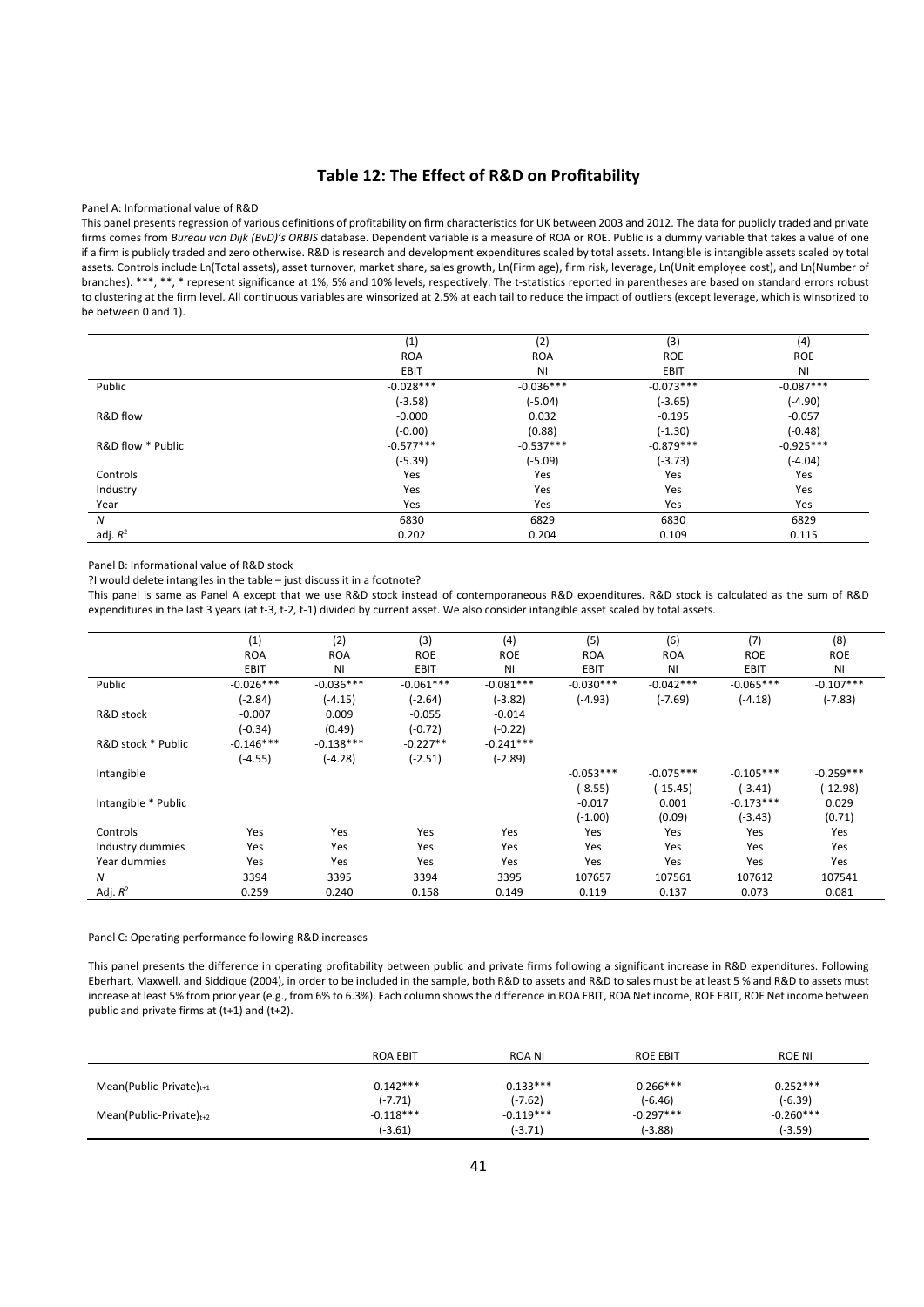# **Table 13: Mean Profitability by Percentage of Ownership**

|                 | <b>Ownership (0%, 25%)</b> |         |             | Ownership (25%, 50%] |         |                   | Ownership (50%, 100%) |         |             |
|-----------------|----------------------------|---------|-------------|----------------------|---------|-------------------|-----------------------|---------|-------------|
|                 | Public                     | Private | Difference  | Public               | Private | <b>Difference</b> | Public                | Private | Difference  |
| <b>ROA EBIT</b> | 0.040                      | 0.058   | $-0.018***$ | 0.029                | 0.075   | $-0.047***$       | 0.030                 | 0.077   | $-0.046***$ |
| ROA net income  | 0.014                      | 0.046   | $-0.032***$ | 0.003                | 0.055   | $-0.053***$       | 0.004                 | 0.063   | $-0.059***$ |
| <b>ROE EBIT</b> | 0.125                      | 0.208   | $-0.082***$ | 0.075                | 0.280   | $-0.205***$       | 0.089                 | 0.293   | $-0.204***$ |
| ROE net income  | 0.047                      | 0.136   | $-0.089***$ | $-0.007$             | 0.174   | $-0.181***$       | 0.008                 | 0.208   | $-0.200***$ |

This table shows operating profitability for public and private firms for different shareholder ownership brackets.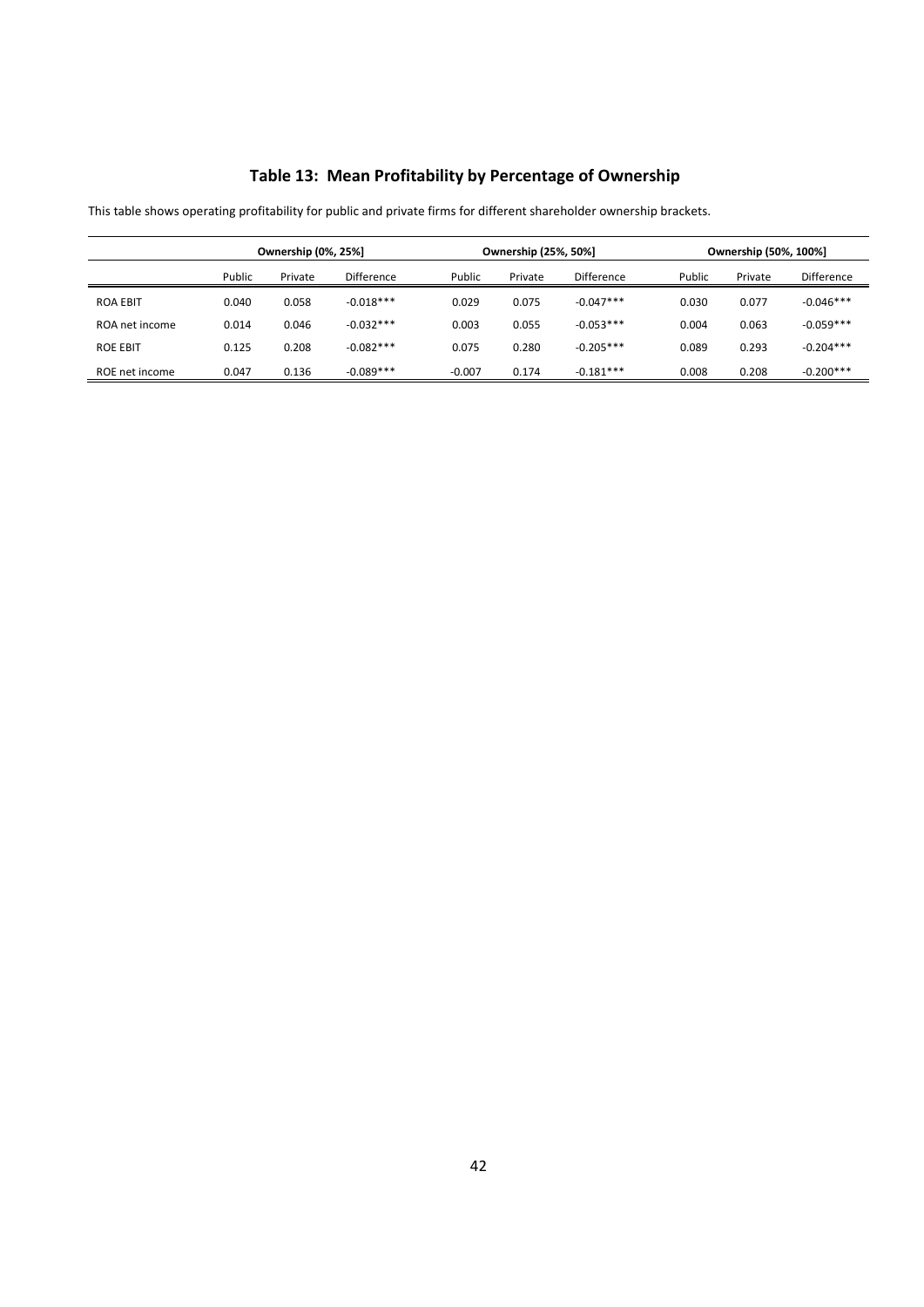### **Table 14: Financial Constraints and Profitability**

This table presents regression of various definitions of profitability on firm characteristics and financial constrained status for UK between 2003 and 2012 for raw and industry‐size matched samples. The data for publicly traded and private firms comesfrom *Bureau van Dijk (BvD)'s ORBIS* database. Dependent variable is a measure of ROA or ROE. Public is a dummy variable that takes a value of one if a firm is publicly traded and zero otherwise. Constrained is a dummy variable if a firm‐year observation is classified as financially constrained and zero otherwise. To classify a firm as financially constrained vs. unconstrained, we calculate the SA index = (-0.737\* Size) + (0.043\* Size-square) – (0.040\*Age) for each sample firm at the beginning of each year and place firms with index values in the top (bottom) tercile within the year cohort in the constrained (unconstrained) category following Hadlock and Pierce (2010). When we calculate the SA index, total assets are winsorized at 2.5% at the bottom and 2.85 billion pounds at the top. Then we take natural logarithm of size (Following Hadlock and Pierce who winsorize size at 4.5billion 2004 constant US dollars at the top, we convert \$4.5billion into 2011 pound by using historical exchange rate and CPI). Definitions of all other variables are same as Table 4 Panel A. The t‐statistics reported in parentheses are based on standard errors robust to clustering at the firm level. Industry and year dummies are included in all regressions. \*\*\*, \*\*, \* represent significance at 1%, 5% and 10% levels, respectively. All continuous variables are winsorized at 2.5% at each tail to reduce the impact of outliers (except leverage, which is winsorized to be between 0 and 1). Monetary values are converted into 2012 constant pound using the British CPI. Panel A: The effect of financial constraints

|                        |             |             | Raw sample  |             |             |             | <b>Matched sample</b> | <b>ROE</b><br>ΝI<br>$-0.063***$<br>$(-5.01)$<br>$0.097**$<br>(2.47)<br>$-0.219***$<br>$(-4.14)$<br>$0.021***$<br>(3.91)<br>$0.024***$<br>(5.45)<br>1.707 |  |  |
|------------------------|-------------|-------------|-------------|-------------|-------------|-------------|-----------------------|----------------------------------------------------------------------------------------------------------------------------------------------------------|--|--|
|                        | <b>ROA</b>  | <b>ROA</b>  | <b>ROE</b>  | <b>ROE</b>  | <b>ROA</b>  | <b>ROA</b>  | <b>ROE</b>            |                                                                                                                                                          |  |  |
|                        | EBIT        | ΝI          | EBIT        | <b>NI</b>   | <b>EBIT</b> | <b>NI</b>   | EBIT                  |                                                                                                                                                          |  |  |
| Public                 | $-0.018***$ | $-0.035***$ | $-0.059***$ | $-0.096***$ | $-0.006$    | $-0.025***$ | $-0.022$              |                                                                                                                                                          |  |  |
|                        | $(-4.44)$   | $(-9.80)$   | $(-5.11)$   | $(-10.07)$  | $(-1.41)$   | $(-6.15)$   | $(-1.39)$             |                                                                                                                                                          |  |  |
| Constrained            | $0.024***$  | $0.022***$  | $0.082***$  | $0.079***$  | $0.053***$  | $0.037***$  | $0.158***$            |                                                                                                                                                          |  |  |
|                        | (10.49)     | (12.24)     | (8.25)      | (11.26)     | (4.22)      | (3.53)      | (2.89)                |                                                                                                                                                          |  |  |
| Constrained*Public     | $-0.117***$ | $-0.094***$ | $-0.353***$ | $-0.268***$ | $-0.105***$ | $-0.078***$ | $-0.326***$           |                                                                                                                                                          |  |  |
|                        | $(-6.32)$   | $(-5.28)$   | $(-7.97)$   | $(-6.13)$   | $(-5.13)$   | $(-4.20)$   | $(-4.97)$             |                                                                                                                                                          |  |  |
| Ln(Total assets)       | $0.004***$  | $0.006***$  | $0.013***$  | $0.019***$  | $0.012***$  | $0.012***$  | $0.018**$             |                                                                                                                                                          |  |  |
|                        | (5.66)      | (10.06)     | (4.17)      | (8.45)      | (6.04)      | (6.58)      | (2.49)                |                                                                                                                                                          |  |  |
| Ln(Asset turnover)     | $0.006***$  | $0.005***$  | $0.040***$  | $0.031***$  | $0.009***$  | $0.007***$  | $0.034***$            |                                                                                                                                                          |  |  |
|                        | (16.01)     | (16.27)     | (20.81)     | (23.81)     | (5.74)      | (4.36)      | (5.86)                |                                                                                                                                                          |  |  |
| Market share           | $2.187***$  | $0.941**$   | 9.595***    | $3.593**$   | $-2.271**$  | $-2.488***$ | 7.859*                |                                                                                                                                                          |  |  |
|                        | (4.00)      | (2.36)      | (4.37)      | (2.25)      | $(-2.30)$   | $(-2.83)$   | (1.69)                | (0.52)                                                                                                                                                   |  |  |
| Sales growth           | $0.076***$  | $0.052***$  | $0.287***$  | $0.201***$  | $0.055***$  | $0.044***$  | $0.133***$            | $0.115***$                                                                                                                                               |  |  |
|                        | (38.29)     | (30.68)     | (34.56)     | (31.75)     | (7.29)      | (5.97)      | (6.09)                | (5.14)                                                                                                                                                   |  |  |
| Ln(Firm age)           | $-0.002$    | $0.003***$  | $-0.022***$ | $0.008**$   | 0.001       | 0.003       | $-0.001$              | 0.009                                                                                                                                                    |  |  |
|                        | $(-1.53)$   | (4.21)      | $(-5.00)$   | (2.49)      | (0.25)      | (1.37)      | $(-0.14)$             | (1.22)                                                                                                                                                   |  |  |
| Firm risk              | $-0.033***$ | $-0.016***$ | $-0.096***$ | $-0.061***$ | $-0.116***$ | $-0.095***$ | $-0.252***$           | $-0.211***$                                                                                                                                              |  |  |
|                        | $(-8.05)$   | $(-4.70)$   | $(-5.52)$   | $(-4.99)$   | $(-8.07)$   | $(-6.45)$   | $(-6.43)$             | $(-5.62)$                                                                                                                                                |  |  |
| Leverage               | $-0.092***$ | $-0.097***$ | $0.099***$  | $-0.100***$ | $-0.078***$ | $-0.104***$ | $0.116**$             | $-0.100**$                                                                                                                                               |  |  |
|                        | $(-36.42)$  | $(-49.24)$  | (6.40)      | $(-9.59)$   | $(-6.99)$   | $(-10.50)$  | (2.35)                | $(-2.53)$                                                                                                                                                |  |  |
| Ln(Unit employee cost) | $-0.006***$ | 0.000       | $-0.043***$ | $-0.014***$ | $-0.017***$ | $-0.010**$  | $-0.037**$            | $-0.016$                                                                                                                                                 |  |  |
|                        | $(-3.57)$   | (0.16)      | $(-6.45)$   | $(-3.00)$   | $(-3.28)$   | $(-2.13)$   | $(-2.04)$             | $(-1.18)$                                                                                                                                                |  |  |
| Ln(Number of           | $-0.002**$  | $-0.001*$   | $-0.005$    | $-0.001$    | $-0.004**$  | $-0.002$    | $-0.009$              | $-0.001$                                                                                                                                                 |  |  |
| branches)              |             |             |             |             |             |             |                       |                                                                                                                                                          |  |  |
|                        | $(-2.56)$   | $(-1.76)$   | $(-1.62)$   | $(-0.62)$   | $(-2.10)$   | $(-1.57)$   | $(-1.50)$             | $(-0.11)$                                                                                                                                                |  |  |
| Constant               | $0.052***$  | $0.034***$  | $-0.021$    | $-0.052**$  | $-0.026$    | $-0.013$    | $-0.064$              | $-0.037$                                                                                                                                                 |  |  |
|                        | (6.66)      | (5.40)      | $(-0.61)$   | $(-2.09)$   | $(-1.11)$   | $(-0.63)$   | $(-0.75)$             | $(-0.56)$                                                                                                                                                |  |  |
| N                      | 73839       | 73776       | 73809       | 73764       | 6328        | 6325        | 6323                  | 6323                                                                                                                                                     |  |  |
| adj. $R^2$             | 0.124       | 0.133       | 0.077       | 0.081       | 0.144       | 0.137       | 0.091                 | 0.092                                                                                                                                                    |  |  |
|                        |             |             |             |             |             |             |                       |                                                                                                                                                          |  |  |

**Panel B: Distribution of observations by financial constraints status**

|               | Raw sample |                                             |        |        |       | <b>Matched sample</b> |                      |        |  |
|---------------|------------|---------------------------------------------|--------|--------|-------|-----------------------|----------------------|--------|--|
|               |            | <b>Public firms</b><br><b>Private firms</b> |        |        |       | <b>Public firms</b>   | <b>Private firms</b> |        |  |
|               | N          | %                                           | N      | %      | N     | %                     | N                    | %      |  |
| Unconstrained | 4.110      | 70.84%                                      | 87,039 | 32.52% | 3,868 | 69.63%                | 4.124                | 73.56% |  |
| Unclassified  | 1.081      | 18.63%                                      | 90,065 | 33.65% | 1.080 | 19.44%                | 953                  | 17%    |  |
| Constrained   | 611        | 10.53%                                      | 90.534 | 33.83% | 607   | 10.93%                | 529                  | 9.44%  |  |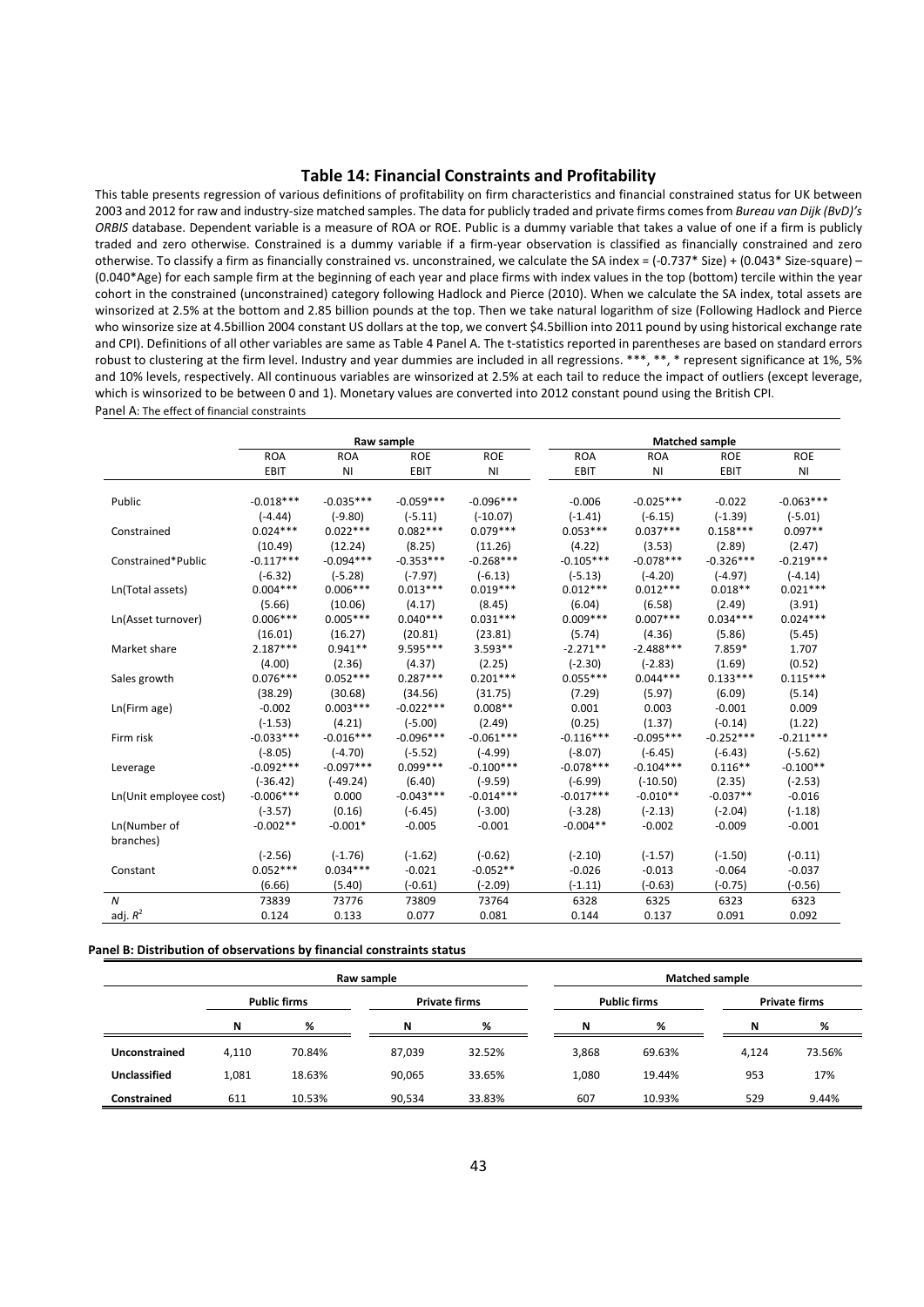### **Figure 1: Distribution of Public and Private Firms by Firm Size**

The figures provide kernel density estimates (kernel = epanechnikov, bandwidth = 0.32) for raw sample and matched sample, The matching is based on two‐digit SIC industry codes and natural logarithm of total assetsin constant 2012 pound (GBP). Wilcoxon‐Mann‐Whitney test rejects the null hypothesis of no difference in the underlying distributions at 5% level for the raw sample (the null of course is not rejected for the matched sample).

# **Panel A: Raw sample**



# **Panel B: Matched sample based on 2‐Digit SIC and total assets**

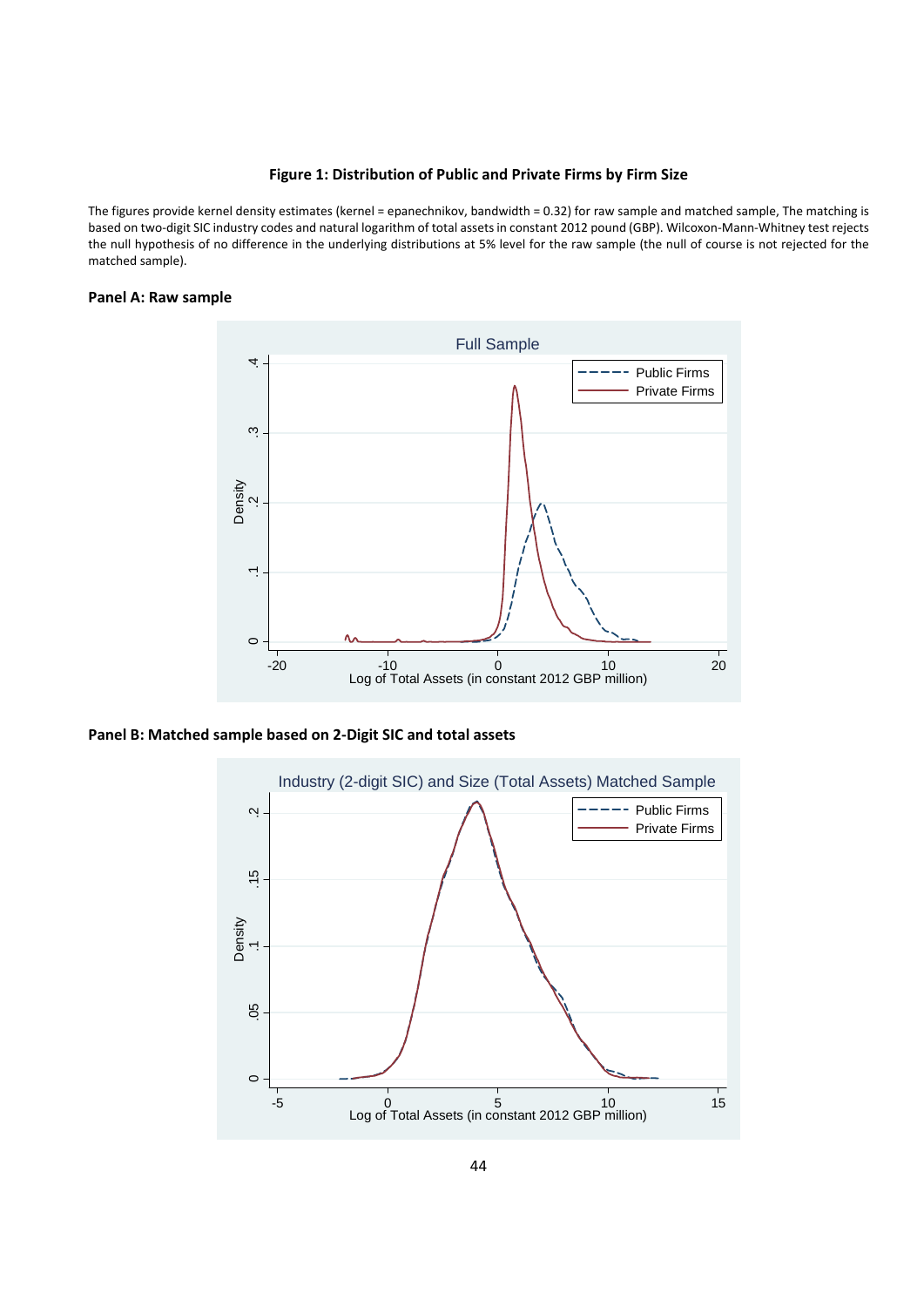

# **Figure 2: Operating Profitability of Public and Private Firms by Year, 2003‐2012**

This table presents the evolution of profitability ratios from 2003 to 2012.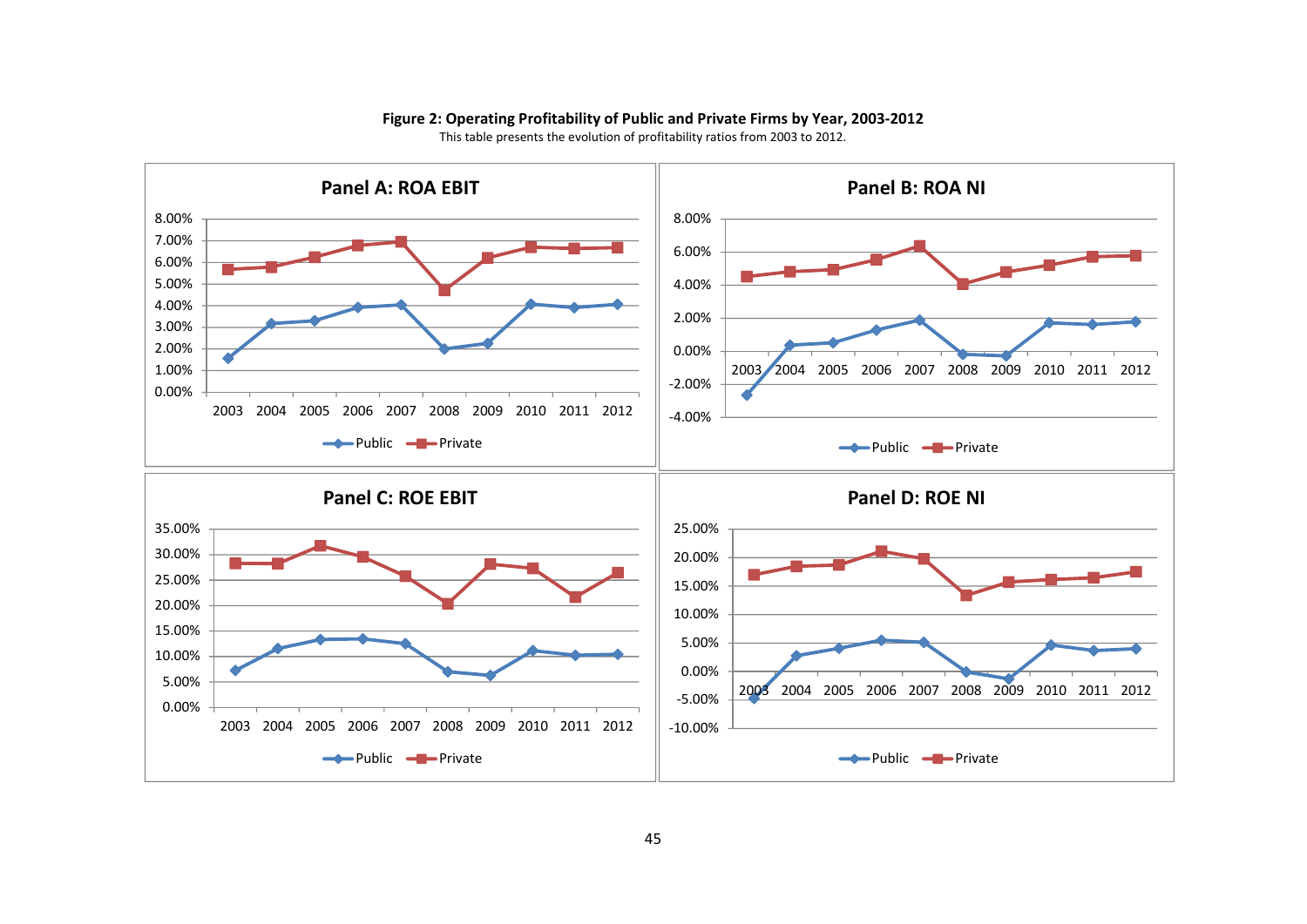# **Figure 3: Propensity Score Distribution of Public and Private Firms**

The figures provide histogram of propensity scores for raw sample and propensity score matched sample based on nearest‐neighbor with-replacement method. Propensity scores for Panel A and B are calculated using a probit model, where dependent variable is public firm dummy. Explanatory variables are Ln(Total assets), sales growth, Ln(Firm age), and industry and year dummies. Propensity scores are estimated for each firm from a probit model with controls on Ln(Total assets), sales growth, Ln(Firm age), industry, and year dummies.



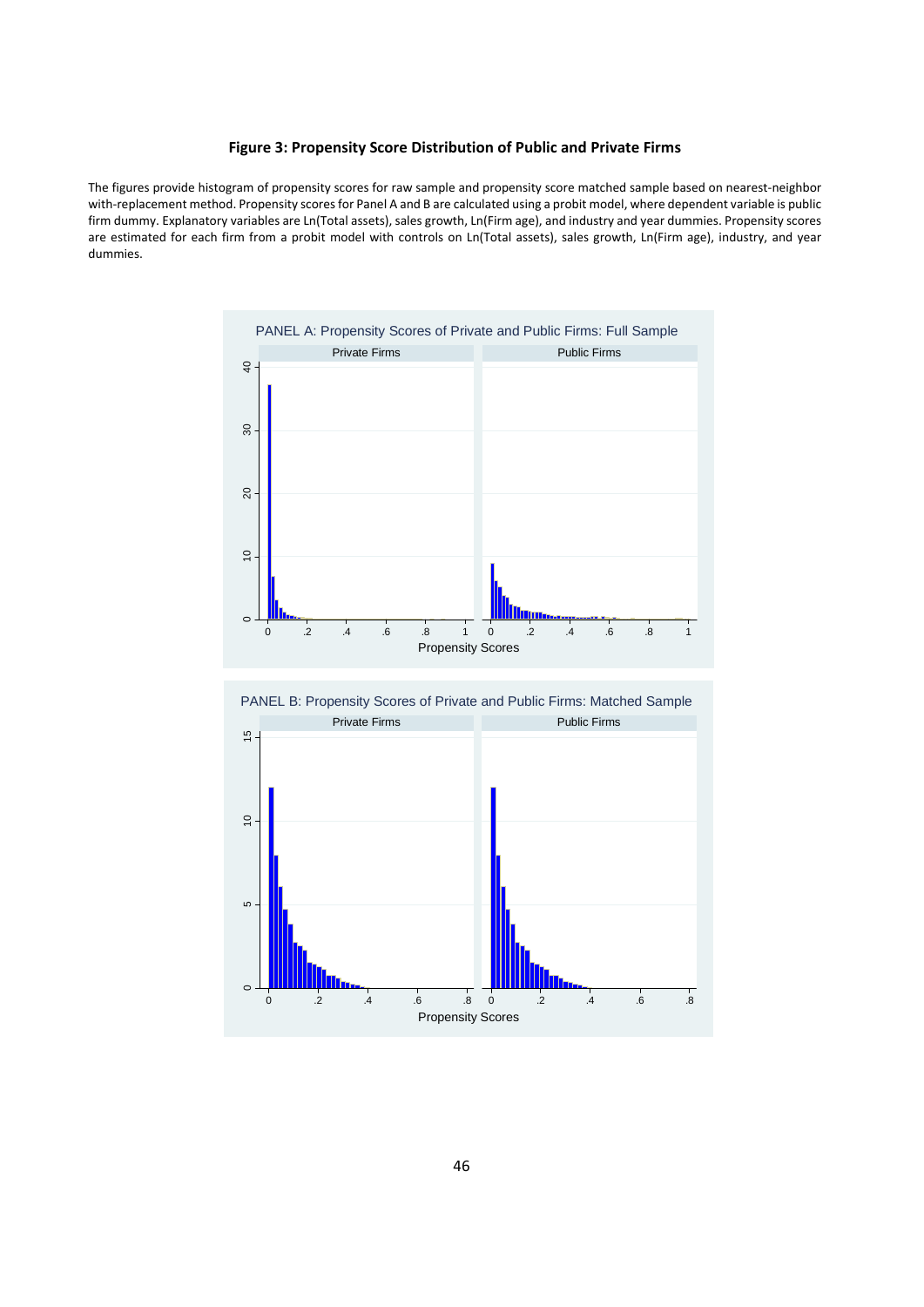# **Figure 4: Operating Profitability of IPO Firms**

The figures provide mean and median operating profitability for a set of firms that conducted IPO. t=0 refers to IPO year. Firm is private in years ‐1, ‐2, ‐3, and public in years +1, +2, +3. ROA EBITDA is return on assets defined as EBITDA divided by Total assets, and similarly for ROA EBIT, ROA Net Income, and ROE measures.



Panel A: Mean operating profitability

Panel B: Median operating profitability

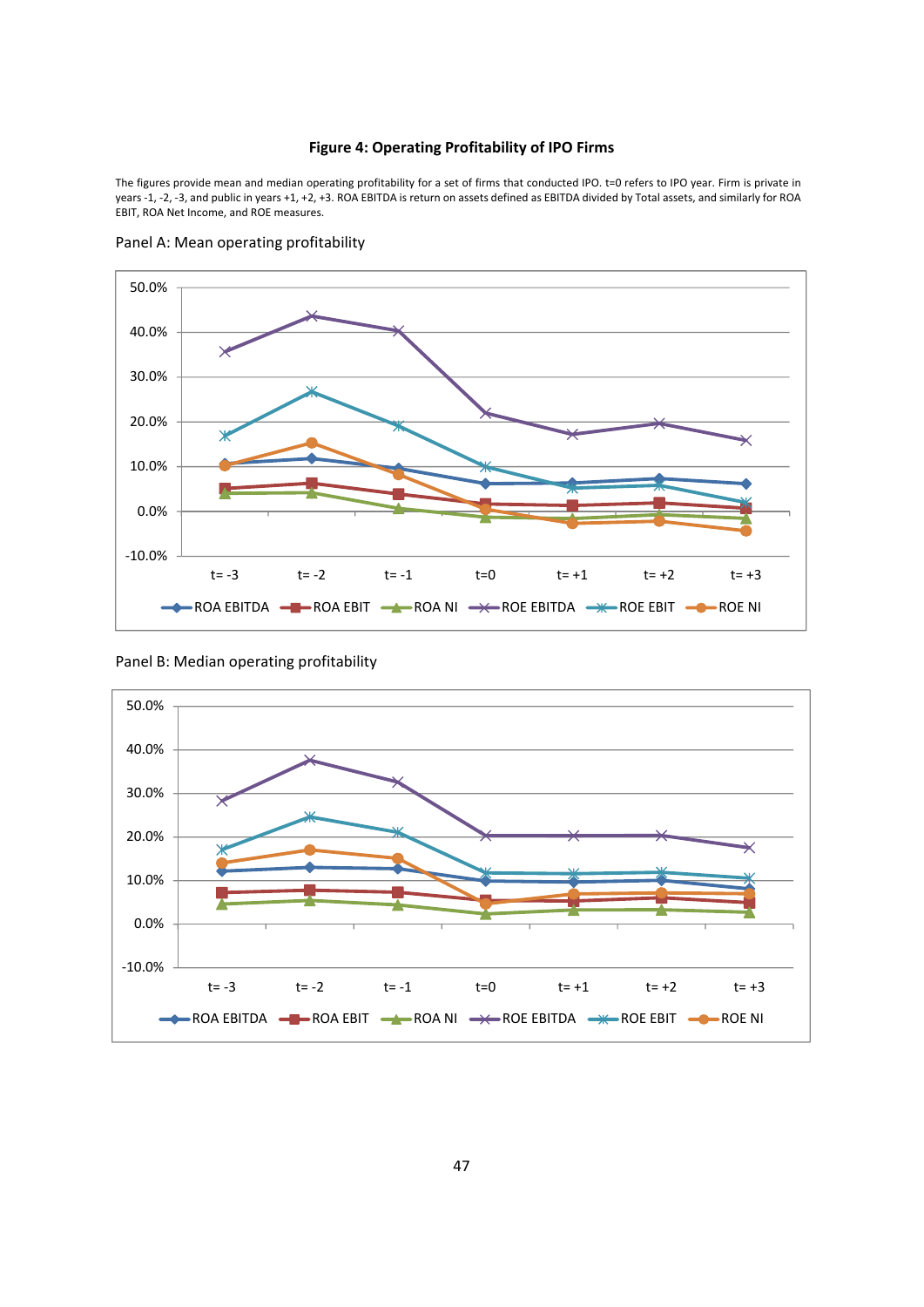# **Figure 5: Ownership Distribution**

This table presents the ownership distribution of public and private firms in the UK from 2003 to 2012 obtained from Bureau van Dijk's Orbis database for raw sample. (0%, 25%] indicates firm‐year observations with at least one known recorded shareholder with no more than 25% ownership in the company. (25%, 50%] indicates firm‐year observations with at least one known recorded shareholder with more than 25% but less than or equal to 50% ownership in the company. (50%, 100%] refers to those firm‐year observations with at least one known recorded shareholder with more than 50% ownership but less than 100% in the company.

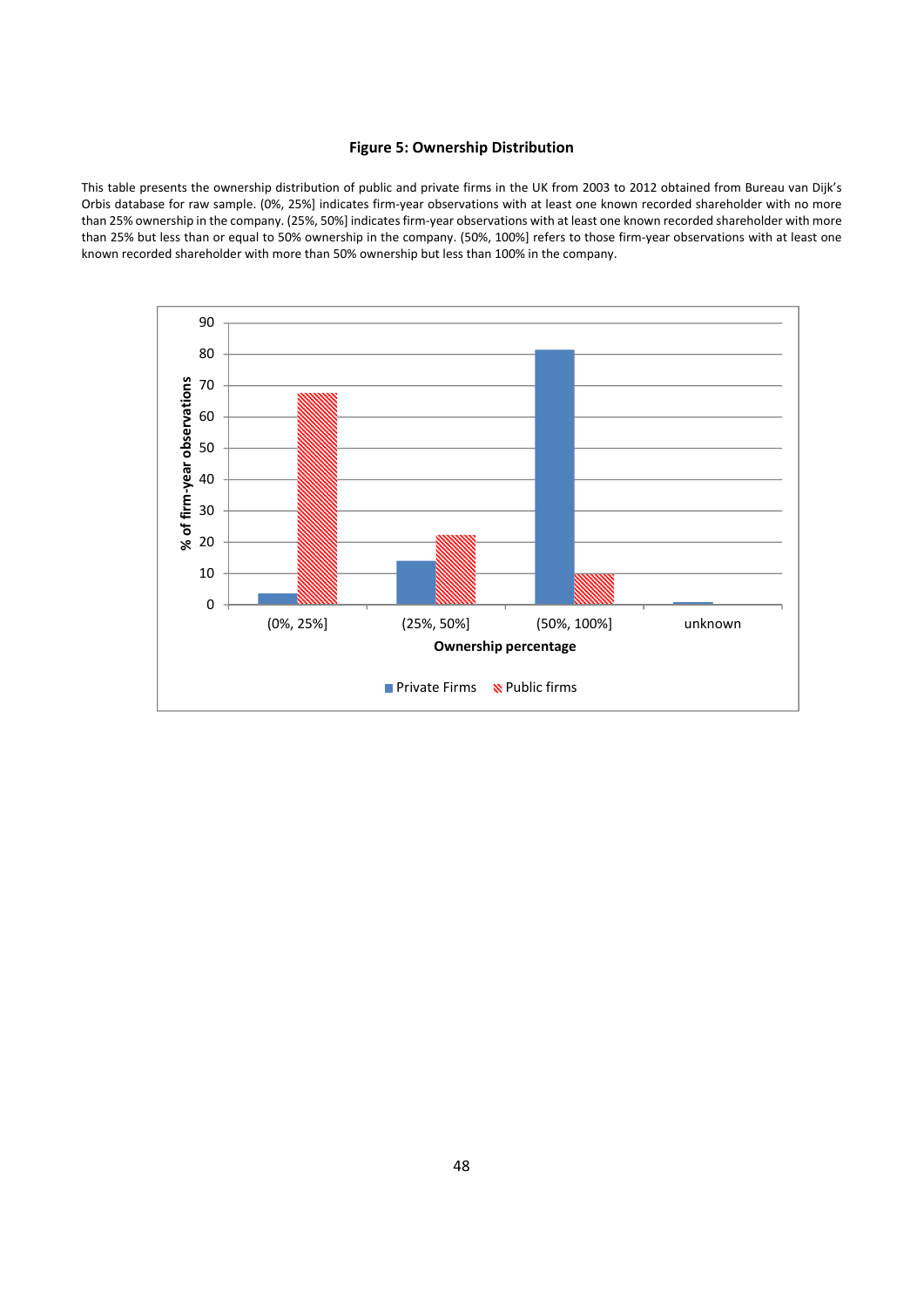# **Appendix A: Variable Definitions**

| General              |                                                                                                                                                                                                                                                                                                                            |
|----------------------|----------------------------------------------------------------------------------------------------------------------------------------------------------------------------------------------------------------------------------------------------------------------------------------------------------------------------|
| Public               | A dummy variable that takes a value of one if the firm is public and zero otherwise.                                                                                                                                                                                                                                       |
| Total assets         | Book value of total assets in constant 2011 GBP million.                                                                                                                                                                                                                                                                   |
| Revenue              | Total operating revenues (Net sales + Other operating revenues+ Stock variations). The<br>figures do not include VAT. Local differences may occur regarding excises taxes and<br>similar obligatory payments for specific market of tobacco and alcoholic beverage<br>industries. Values are in constant 2011 GBP million. |
| Fixed asset          | Total amount (after depreciation) of non-current assets (Intangible assets + Tangible<br>assets + Other fixed assets) scaled by total assets                                                                                                                                                                               |
| Intangible asset     | All intangible assets such as formation expenses, research expenses, goodwill,<br>development expenses and all other expenses with a long term effect scaled by total<br>assets                                                                                                                                            |
| Tangible fixed asset | All tangible assets such as buildings, machinery, etc. scaled by total assets                                                                                                                                                                                                                                              |
| Current asset        | Total amount of current assets (Inventory + Accounts receivable + Other current asset)<br>scaled by total assets                                                                                                                                                                                                           |
| Inventory            | Total inventories (raw materials +in progress + finished goods) scaled by total assets                                                                                                                                                                                                                                     |
| Accounts receivable  | Trade receivables from clients and customers scaled by total assets                                                                                                                                                                                                                                                        |
| Cash and equivalents | Detail of the Other current assets = Only the amount of cash at bank and in hand of the<br>company scaled by total assets                                                                                                                                                                                                  |
| Cash flow            | Operating cash flows scaled by total assets                                                                                                                                                                                                                                                                                |
| Accounts payable     | Debts to suppliers and contractors scaled by total assets                                                                                                                                                                                                                                                                  |
| Long-term debt       | Long term financial debts (e.g., to credit institutions (loans and credits), bonds) scaled<br>by total assets                                                                                                                                                                                                              |
| Short-term debt      | Short term financial debts (e.g., to credit institutions + part of Long term financial debts<br>payable within the year, bonds, etc.) scaled by total assets                                                                                                                                                               |
| Total debt           | (Long-term debt +Short-term debt) scaled by total assets                                                                                                                                                                                                                                                                   |
| Working capital      | Indicates how much capital is used by day to day activities= Inventory + Accounts<br>Receivable - Accounts Payable scaled by total assets                                                                                                                                                                                  |
| Net working capital  | Working capital - cash and equivalents scaled by total assets                                                                                                                                                                                                                                                              |
| Capital Intensity    | Firm's capital stock / total employment                                                                                                                                                                                                                                                                                    |
| <b>Market Share</b>  | Firm's market share at the 2-digit SIC level (operating revenue / total 2-digit SIC level<br>operating revenue)                                                                                                                                                                                                            |
| Firm Risk            | Standard deviation of sales in the past 5 years / mean of sales in the past 5 years. At<br>least 3 years of data is required for each firm to calculate this ratio.                                                                                                                                                        |
| R&D                  | Total amount of expenses on research and development activities scaled by total assets                                                                                                                                                                                                                                     |
| Number of employees  | Number of employees                                                                                                                                                                                                                                                                                                        |
| Firm age             | Years since firm's founding                                                                                                                                                                                                                                                                                                |
| Number of branches   | Number of branches                                                                                                                                                                                                                                                                                                         |
| Profitability        |                                                                                                                                                                                                                                                                                                                            |
| <b>ROA EBITDA</b>    | EBITDA scaled by total assets                                                                                                                                                                                                                                                                                              |
| <b>ROA EBIT</b>      | EBIT scaled by total assets                                                                                                                                                                                                                                                                                                |
| ROA (NI/TA)          | Net income scaled by total assets                                                                                                                                                                                                                                                                                          |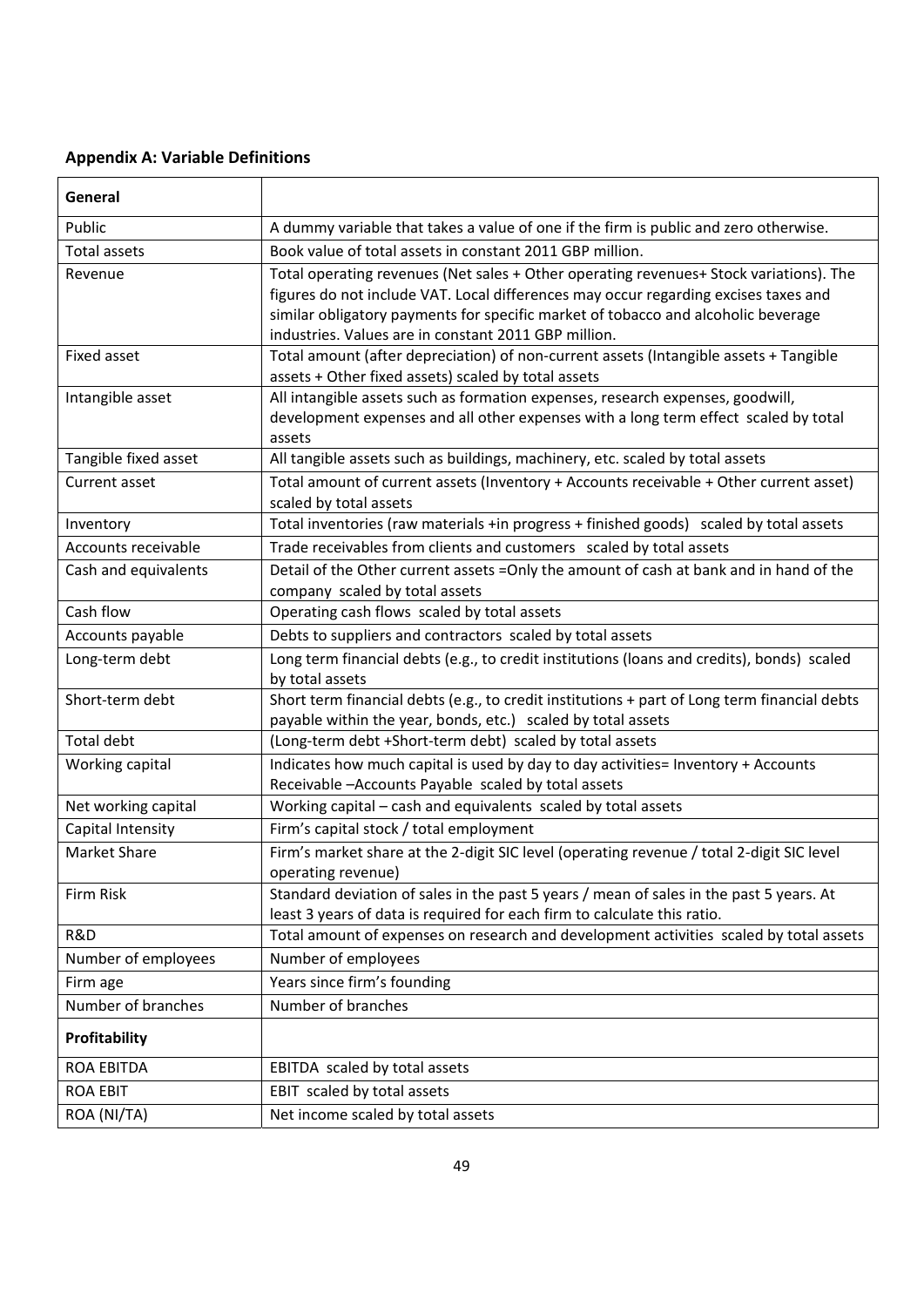| <b>ROE EBITDA</b>        | EBITDA scaled by shareholders' funds                                                                                                                                                                                                |
|--------------------------|-------------------------------------------------------------------------------------------------------------------------------------------------------------------------------------------------------------------------------------|
| <b>ROE EBIT</b>          | EBIT scaled by shareholders' funds                                                                                                                                                                                                  |
| <b>ROE Net income</b>    | Net income scaled by shareholders' funds                                                                                                                                                                                            |
| <b>EBIT margin</b>       | EBIT scaled by operating revenue                                                                                                                                                                                                    |
| Net income margin        | Net Income scaled by operating Revenue                                                                                                                                                                                              |
| Cash flow / Op. revenue  | Cash flow scaled by operating revenue                                                                                                                                                                                               |
| Sales-to-equity          | Operating revenue divided by equity                                                                                                                                                                                                 |
| <b>Efficiency</b>        |                                                                                                                                                                                                                                     |
| Asset efficiency         | Average tangible fixed asset turnover = Operating revenue divided by average tangible<br>fixed assets (average tangible fixed asset is calculated as tangible fixed asset at the<br>beginning of year and end of year divided by 2) |
| Inventory turnover       | Operating revenue / inventory                                                                                                                                                                                                       |
| Collection period        | (Average accounts receivable / Operating revenue) * 360 . Average accounts receivable<br>is calculated as accounts receivable at the beginning of year and end of year divided by<br>2.                                             |
| Credit period            | (Average accounts payable / Operating revenue) * 360. Average accounts payable is<br>calculated as accounts payable at the beginning of year and end of year divided by 2.                                                          |
| Interest coverage        | Operating profit / Interest paid                                                                                                                                                                                                    |
| <b>Structural ratios</b> |                                                                                                                                                                                                                                     |
| Liquidity                | (Current asset - Inventory) / Current liabilities                                                                                                                                                                                   |
| Current ratio            | Current asset / Current liabilities                                                                                                                                                                                                 |
| Equity/Asset             | Total shareholder's equity / total assets                                                                                                                                                                                           |
| Debt-to-equity           | ((Non-current liabilities + Long-term debt) / Equity)                                                                                                                                                                               |
| Productivity             |                                                                                                                                                                                                                                     |
| EBIT per employee        | EBIT divided by number of employees on payroll                                                                                                                                                                                      |
| EBITDA per employee      | EBITDA divided by number of employees on payroll                                                                                                                                                                                    |
| Net income per employee  | Net income divided by number of employees on payroll                                                                                                                                                                                |
| Revenue per employee     | Revenue divided by number of employees on payroll                                                                                                                                                                                   |
| Cost of employee/revenue | Total cost of employees divided by operating revenue                                                                                                                                                                                |
| Equity per employee      | Total Equity divided by number of employees on payroll                                                                                                                                                                              |
| Unit employee cost       | Total cost of employees divided by total employees                                                                                                                                                                                  |
| Growth                   |                                                                                                                                                                                                                                     |
| Sales growth             | Growth in operating revenue from time t-1 to time t                                                                                                                                                                                 |
| Gross investment         | Change in total fixed assets from (t-1) to (t) scaled by beginning of year total assets                                                                                                                                             |
| Fixed asset growth       | (Fixed asset(t)- Fixed asset(t-1))/ Fixed asset(t-1)                                                                                                                                                                                |
| Employee growth          | (Number of employees(t) - Number of employees (t-1)) / Number of employees (t-1)                                                                                                                                                    |
| Volatility               |                                                                                                                                                                                                                                     |
| Earnings volatility      | Standard deviation of operating revenue to asset ratio for all available observations for<br>each firm                                                                                                                              |
| Cash flow volatility     | Standard deviation of cash flow for each firm for all available observations                                                                                                                                                        |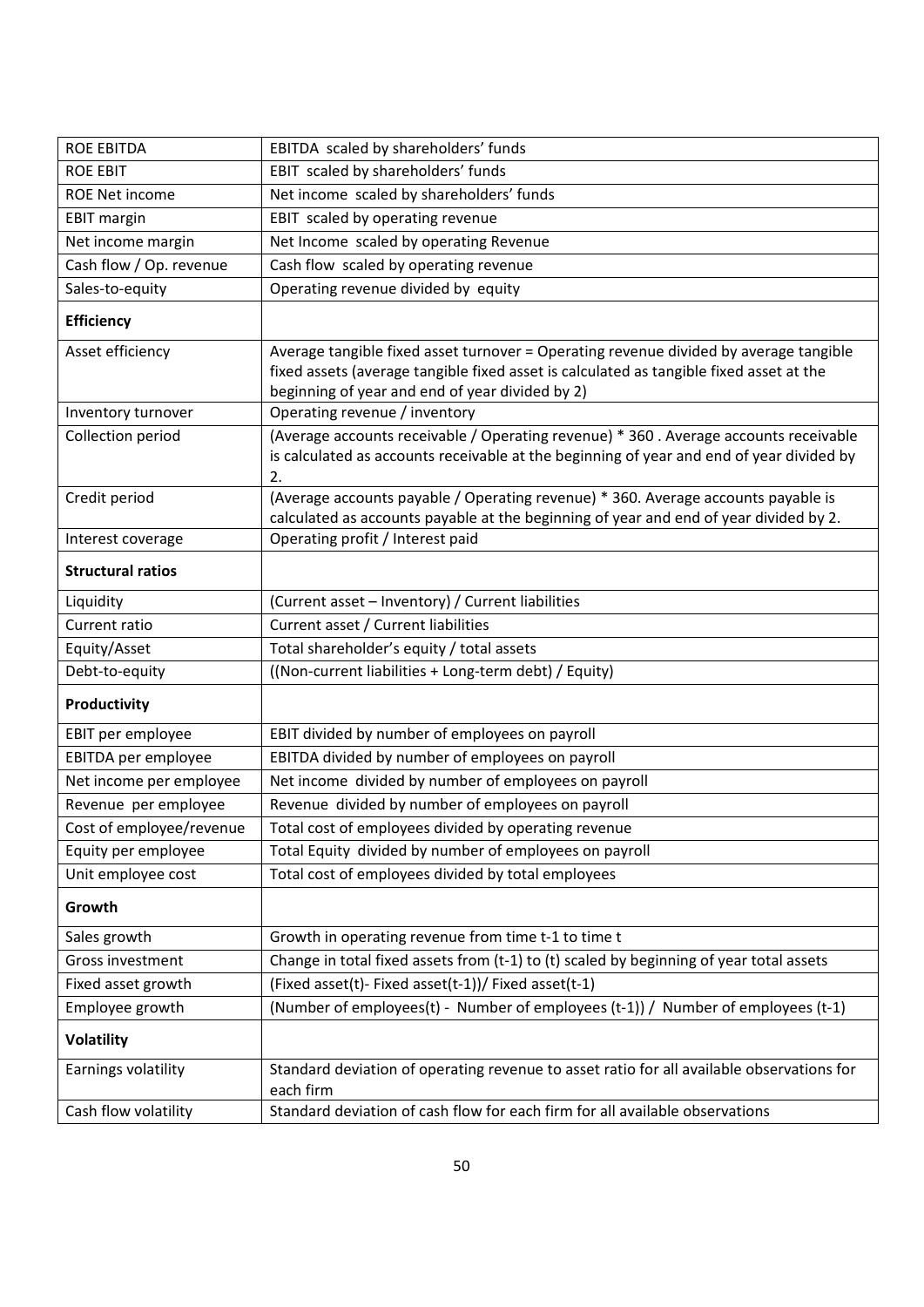### **Appendix B: Additional Specifications for Profitability**

This table presents regression of various definitions of profitability on firm characteristics for UK between 2003 and 2012. The data for publicly traded and private firms comes from *Bureau van Dijk (BvD)'s ORBIS* database. Dependent variable is a measure of sales margin, calculated as EBIT or Net Income divided by Operating Revenue. Public is a dummy variable that takes a value of one if a firm is publicly traded and zero otherwise. See Appendix A1 for the definition of independent variables. The t‐statistics reported in parentheses are based on standard errors robust to clustering at the firm level. Industry and year dummies are included in all regressions. \*\*\*, \*\*, \* represent significance at 1%, 5% and 10% levels, respectively. All continuous variables are winsorized at 2.5% at each tail to reduce the impact of outliers (except leverage, which is winsorized to be between 0 and 1). Monetary values are converted into 2012 constant pounds using the British CPI.

|                        | Raw sample         |             | <b>Matched sample</b> |              |
|------------------------|--------------------|-------------|-----------------------|--------------|
|                        | <b>EBIT</b> margin | NI margin   | EBIT margin           | NI margin    |
|                        |                    |             |                       |              |
| Public                 | $-0.098$ ***       | $-0.112***$ | $-0.047***$           | $-0.079***$  |
|                        | $(-7.72)$          | $(-10.05)$  | $(-4.13)$             | $(-7.69)$    |
| Ln(Total assets)       | $0.015***$         | $0.014***$  | $0.045***$            | $0.043***$   |
|                        | (19.15)            | (20.25)     | (8.18)                | (8.45)       |
| Ln(Asset turnover)     | $-0.002***$        | $-0.001$    | $0.037***$            | $0.033***$   |
|                        | $(-2.76)$          | $(-0.96)$   | (4.89)                | (5.10)       |
| Market share           | 4.605***           | $3.276***$  | $-12.827***$          | $-14.883***$ |
|                        | (4.11)             | (3.86)      | $(-4.50)$             | $(-5.17)$    |
| Sales growth           | $0.063***$         | $0.038***$  | $0.147***$            | $0.122***$   |
|                        | (13.64)            | (9.60)      | (4.33)                | (4.37)       |
| Firm age               | $-0.002*$          | $0.005***$  | 0.008                 | $0.015**$    |
|                        | $(-1.83)$          | (4.77)      | (1.18)                | (2.36)       |
| Firm risk              | $-0.096***$        | $-0.057***$ | $-0.553***$           | $-0.449***$  |
|                        | $(-9.13)$          | $(-6.10)$   | $(-8.73)$             | $(-8.19)$    |
| Leverage               | $-0.041***$        | $-0.070***$ | 0.044                 | $-0.066**$   |
|                        | $(-11.62)$         | $(-24.33)$  | (1.28)                | $(-2.24)$    |
| Unit employee cost     | $-0.004$           | 0.001       | $-0.083***$           | $-0.050**$   |
|                        | $(-1.47)$          | (0.26)      | $(-4.03)$             | $(-2.56)$    |
| Ln(Number of branches) | $-0.007***$        | $-0.004***$ | $-0.023***$           | $-0.017***$  |
|                        | $(-8.28)$          | $(-5.98)$   | $(-4.68)$             | $(-3.89)$    |
| Industry               | Yes                | Yes         | <b>Yes</b>            | Yes          |
| Year                   | Yes                | Yes         | <b>Yes</b>            | Yes          |
| Constant               | $0.044***$         | $0.024**$   | $-0.380***$           | $-0.283***$  |
|                        | (3.70)             | (2.34)      | (-4.31)               | $(-3.68)$    |
| $\boldsymbol{N}$       | 110076             | 109978      | 7540                  | 7543         |
| adj. $R^2$             | 0.075              | 0.074       | 0.201                 | 0.190        |